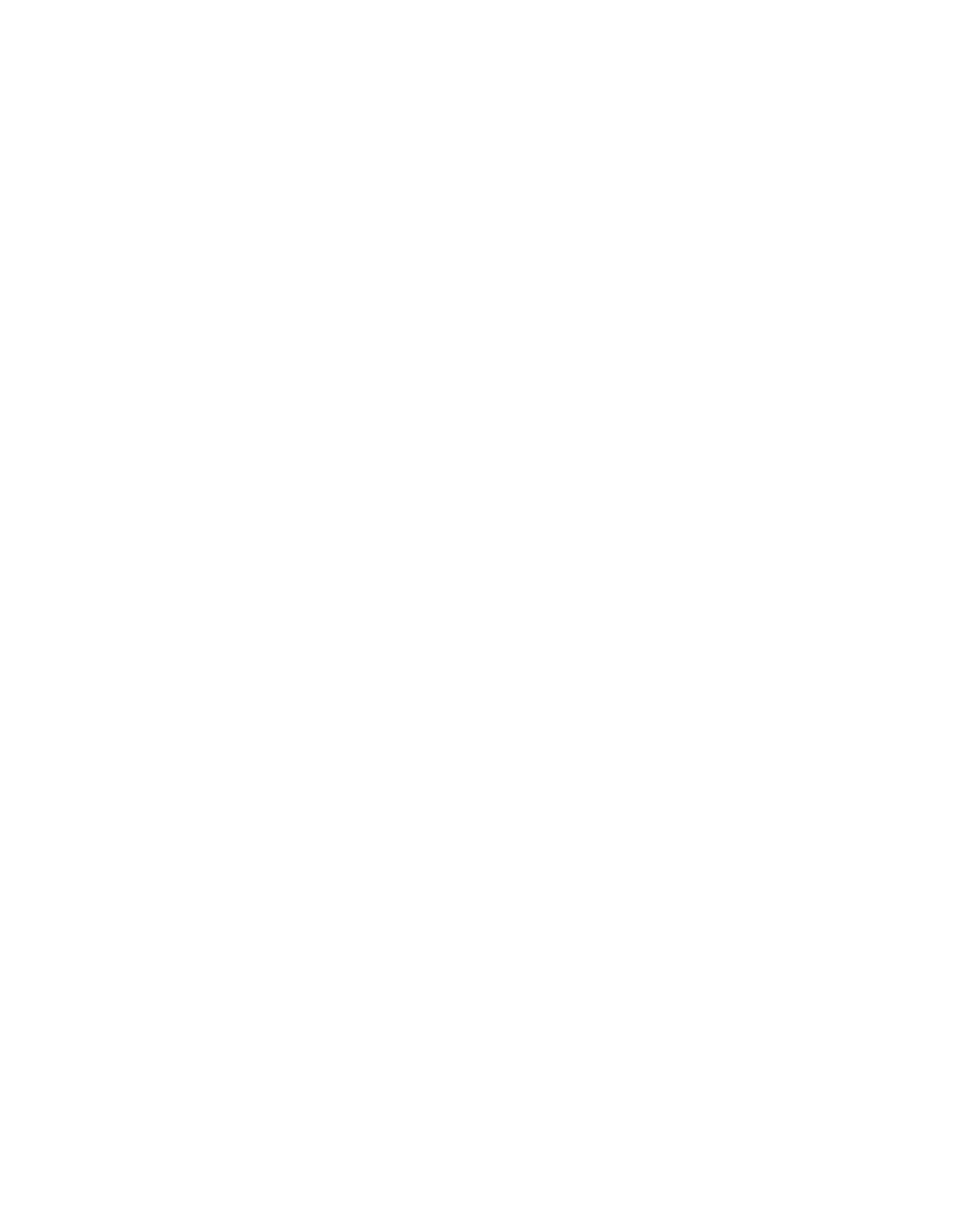

## Introduction

#### **Dear Fire Service Professional,**

In the following pages, you will read a summary of the work to date of the Fire Service Occupational Cancer Alliance, as well as a full report of the October 2015 meeting. In the Alliance's brief history—just over a year—much has been accomplished by Alliance participants and others. The fire service has achieved several notable milestones in addressing cancer including reauthorization of the Zadroga Act, and legislation that has been introduced to develop a registry for firefighter cancers. The Alliance is unified and prepared to rally behind the "KNOW Firefighter Cancer" tagline.



**Figure 1. 2016 CFSI Dinner Challenge Coin**

But, much more needs to be done. Consider this. At our first meeting, I asked how many in the audience knew a firefighter who has or had cancer. Virtually everyone raised their hand. I then asked how many in the room were cancer survivors themselves. It was amazing how many hands went up in response to that question as well.

Two years ago, in March 2014, the National Fallen Firefighters Foundation hosted the 2014 Firefighter Life Safety Summit. This Summit, known as TAMPA2, provided numerous recommendations focusing on reducing firefighter injuries and deaths. One of the prevailing suggestions made by participants was the need to **focus greater attention on firefighter occupational illnesses and diseases**. Up until that point, a few organizations had been working to draw attention to the issue of cancer within the fire service, and to take actions to reduce firefighter exposures to carcinogens but there was not a unified strategy to address the problem as an industry.

In January 2015, as a follow-up to TAMPA2, the National Fallen Firefighters Foundation invited major fire service organizations and occupational cancer-specific researchers to attend an **Occupational Cancer in the Fire Service Strategy Meeting** in Washington D.C. The goals of the meeting were to review what was known related to firefighter cancers, develop a coordinated effort to reduce exposures, illnesses, and deaths related to cancer, and provide support for those affected by cancer. Through presentations, breakout group discussions, and a goal of consensus, the group developed 12 recommendations to target their efforts.

In May 2015, a Steering Committee comprised of a cross section of fire service leaders and researchers who attended the January 2015 meeting convened in Phoenix, Arizona. They were tasked with developing action steps for the objectives outlined at the previous meeting. At that meeting, it recommended that the group be called the **Fire Service Occupational Cancer Alliance**. The Steering Committee also asked that the larger group reconvene as soon as possible, to complete development of the Action Plan begun in May.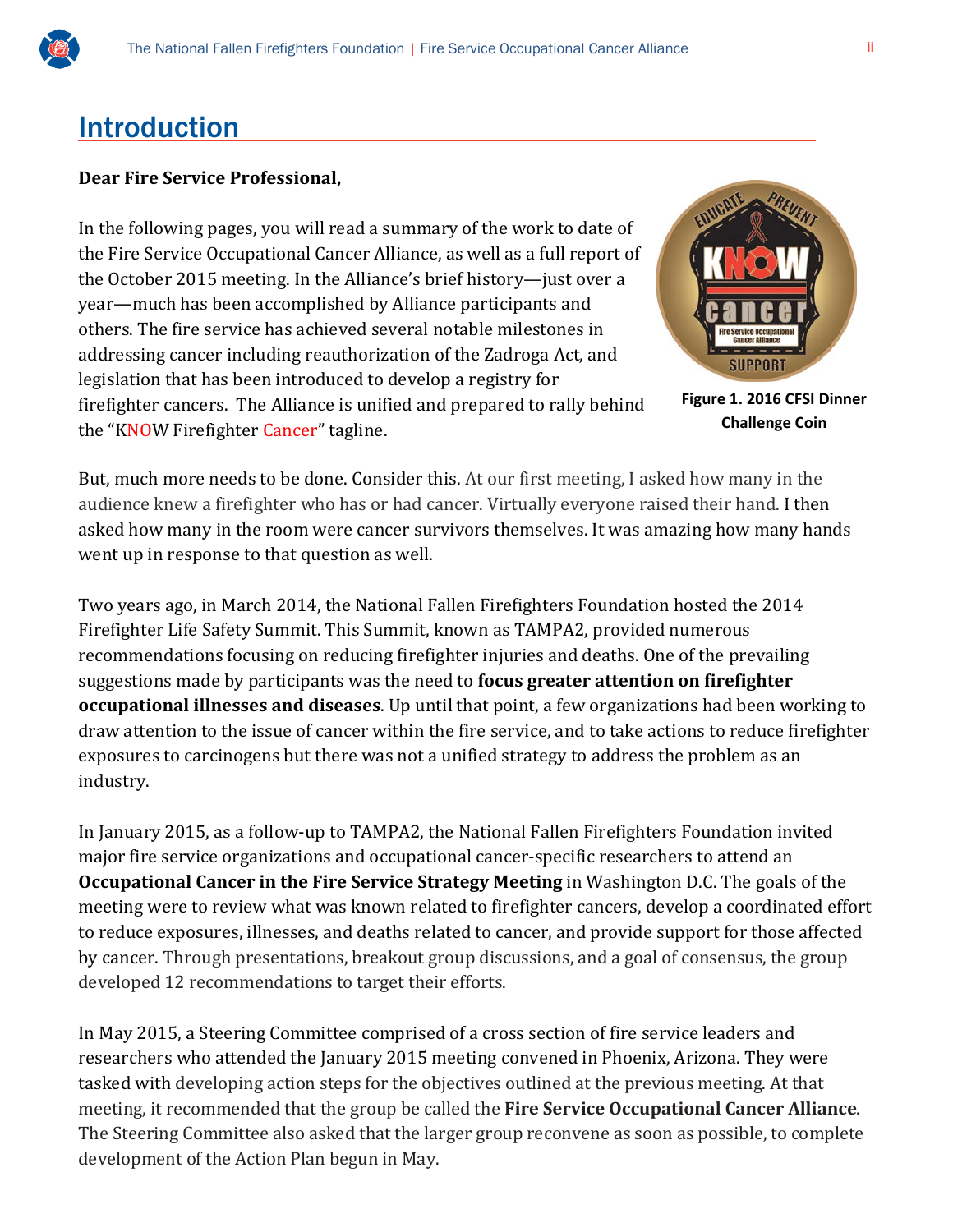

The next meeting of the Alliance was held in October 2015, in Arlington, Virginia. The Steering Committee reported their work to the group, and sought input on critical issues related to their recommendations. Now, with the completed plan of action, the Alliance is positioned to move forward in our battle with this insidious disease. Armed with the input provided in 2015, the Alliance will ask that organizations and individuals within the fire service agree to work as partners, embracing common goals to reduce the impact of occupational cancers in the fire service.

*My greatest wish is that someday in the future, when a room of firefighters are asked how many have been – or are – battling cancer, very few hands are raised.* 

**Chief Dennis Compton Chair, Board of Directors National Fallen Firefighters Foundation**



## **A Call for Collaboration**

Action to prevent firefighter occupational cancer and support those that have cancer must be a collaborative effort involving all parts of the fire department and affiliated organizations. The efforts of everyone need to be coordinated for us to be effective in this fight.

In career fire departments, management and the union must be on the same page.

In volunteer and combination fire departments, chief officers, first district or fire department leadership, and firefighters and company officers need to be together. Some departments have unions or member organizations that need to be part of the solution as well.

In the wildland community, where firefighters and fire officers may be full-time or seasonal, it's especially important for leadership to work with employee organizations to seek ways to prevent exposure and keep track of the health of all firefighters.

Our best chance of beating cancer is to work together.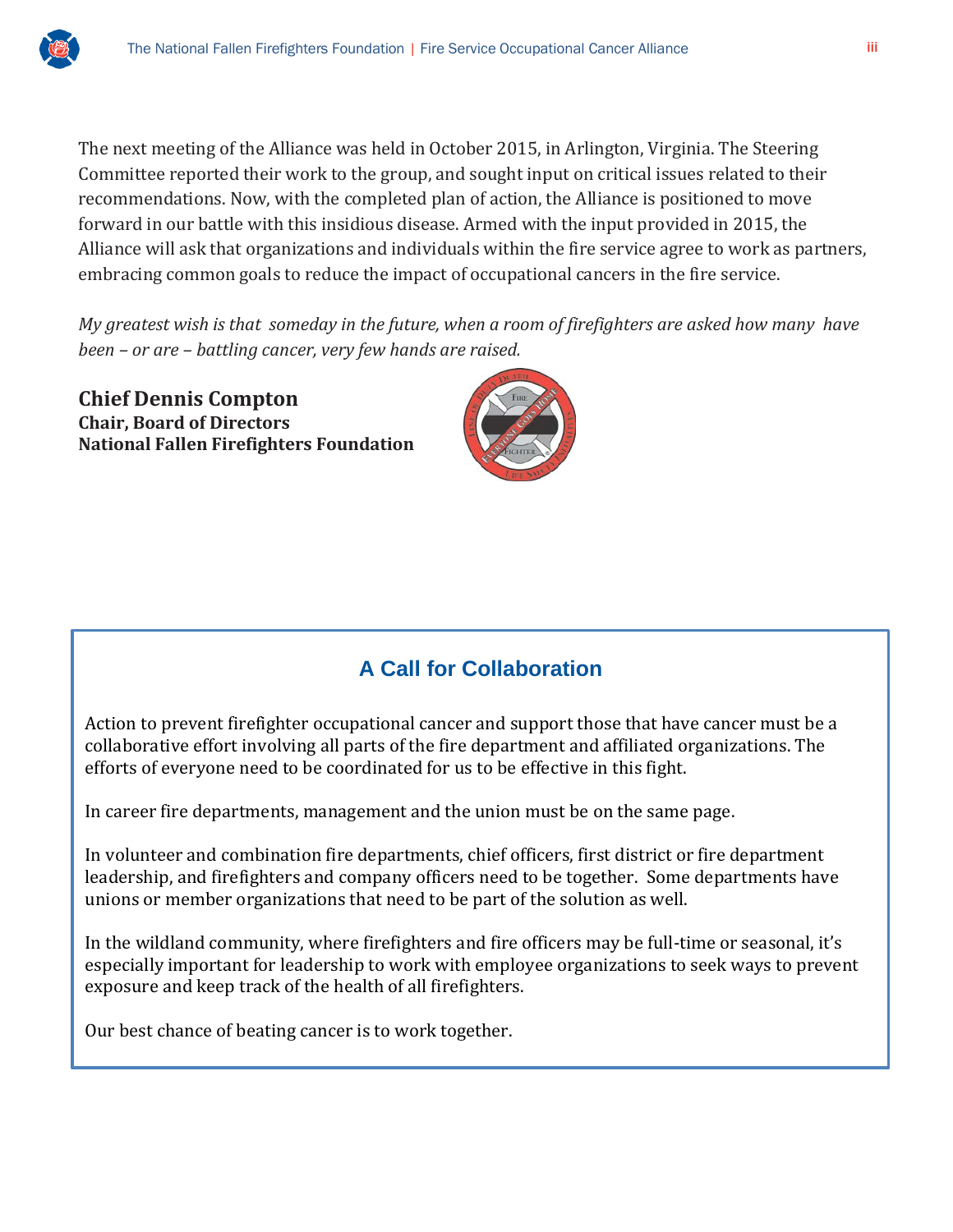

## **Contents**

| OCCUPATIONAL CANCER IN THE FIRE SERVICE STRATEGY MEETING (JANUARY 2015)1                |  |
|-----------------------------------------------------------------------------------------|--|
|                                                                                         |  |
|                                                                                         |  |
| NATIONAL FIRE SERVICE RESEARCH AGENDA SYMPOSIUM (NOVEMBER 2015)  17                     |  |
|                                                                                         |  |
|                                                                                         |  |
|                                                                                         |  |
|                                                                                         |  |
| APPENDIX B: ATTENDEES AT THE APRIL 2016 FSOCA STEERING COMMITTEE MEETING 34             |  |
| APPENDIX C: CFSI RESOLUTION IN SUPPORT OF THE JAMES ZADROGA 9/11 HEALTH AND             |  |
|                                                                                         |  |
| APPENDIX D: CFSI RESOLUTION IN SUPPORT OF FEDERAL LEGISLATION, FUNDING, AND POLICIES TO |  |
|                                                                                         |  |
| APPENDIX E: PROPOSAL FROM CHIEF DENNIS COMPTON FOR THE 2016 CFSI SEMINAR  37            |  |
|                                                                                         |  |
|                                                                                         |  |
|                                                                                         |  |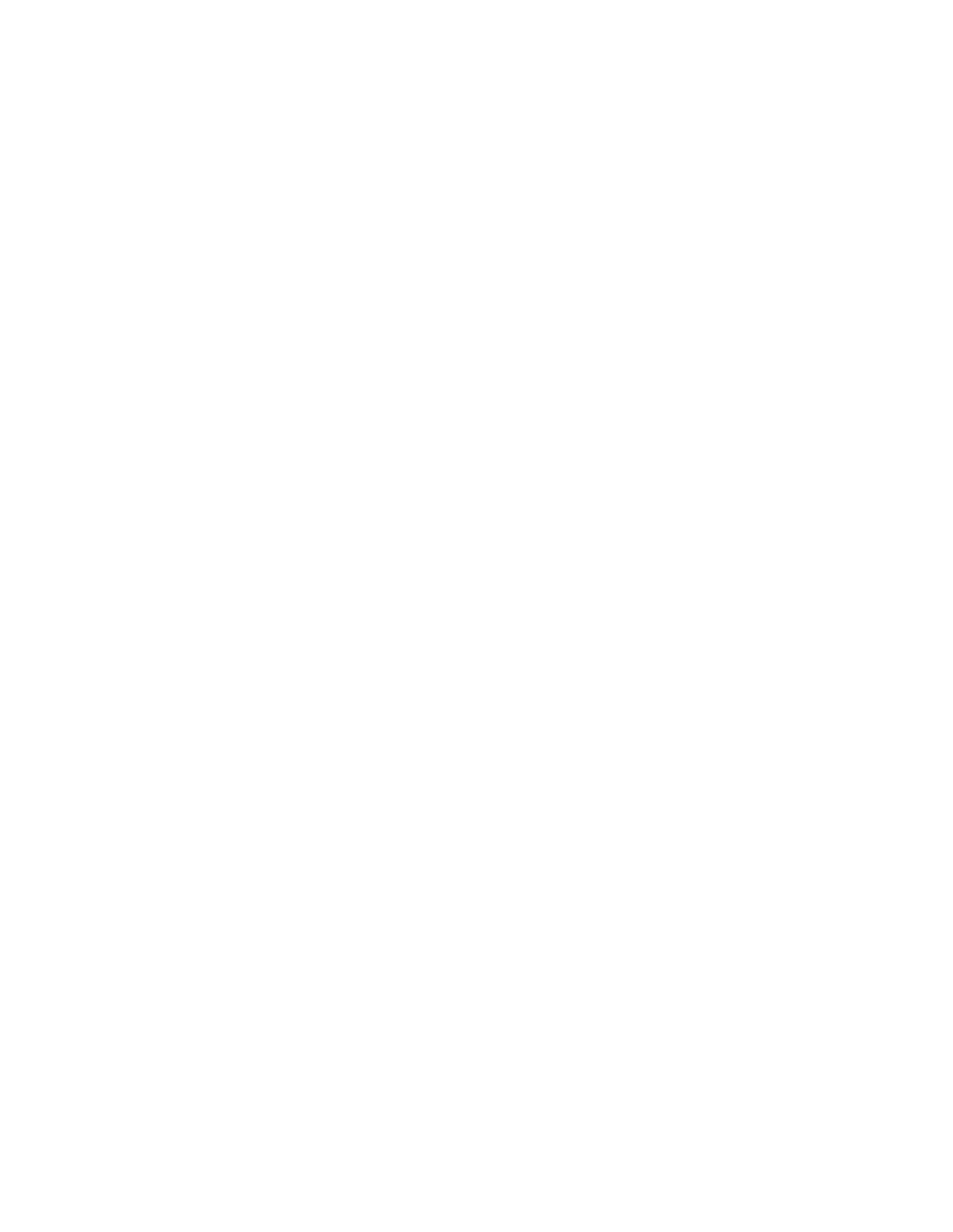

## **Occupational Cancer in the Fire Service Strategy** Meeting (January 2015)

Fire service leaders, physicians, government officials, and scientists met on January 14-15, 2015 in Washington, D.C. for the Occupational Cancer in the Fire Service Strategy Meeting. The meeting was coordinated by the National Fallen Firefighters Foundation (NFFF) and chaired by Chief Dennis Compton, Chair of the Board of Directors of the NFFF.

This initial meeting brought together fire service leaders, representatives of the major fire service constituency organizations, and researchers to develop a unified strategy for addressing a growing issue in the industry. During this meeting, presentations, group discussions, and breakout session discussions were geared toward addressing the stated objectives of the meeting:

- 1. Learn what science can tell us about cancer in firefighters.
- 2. Identify what we think we know, but needs further research.
- 3. Review what has been done, and what needs to be done.
- 4. Address whether or not anyone is being left behind on the issue of firefighter cancer—are there specific populations who are not being studied or have been left out of the discussion?
- 5. Identify what organizations and corporate entities can be counted on as partners.
- 6. Discuss the Zadroga Act and its implications at the national, state, and local levels.
- 7. Review model state presumptive laws and strategies to push legislation in every state, including implications on workers' compensation and pension systems.
- 8. Discuss implications on the Line-of-Duty Death criteria, including those on workers' compensation and death benefits.

Presentations on the findings of recent firefighter cancer research included a study of World Trade Center firefighters, the challenges of firefighter occupational exposure research, future research needs, actions that can be taken to reduce the risk of cancer, and an update on state presumptive laws and the Zadroga Act.

Attendees discussed steps that can be taken now to further assess fire service occupational cancer and steps that can be taken in the future to research, prevent, document, and treat firefighter cancers. Participants were also divided into breakout groups to discuss objectives #4, #5, and #8 and then reported out to all attendees. The recommendations below reflect the overall discussions from the meeting.

### Awareness and Prevention Recommendations

- 1. Provide firefighters with information on steps they can take to reduce the incidence of occupational cancer — including diet, physical conditioning, use and proper maintenance of personal protective equipment (PPE), tobacco cessation programs, and other steps.
- 2. Develop a single unified message on fire service priorities related to occupational cancer.
- 3. Provide firefighters and fire officers with a single resource on firefighter cancer, potentially modeled on the fire service-based EMS toolkit.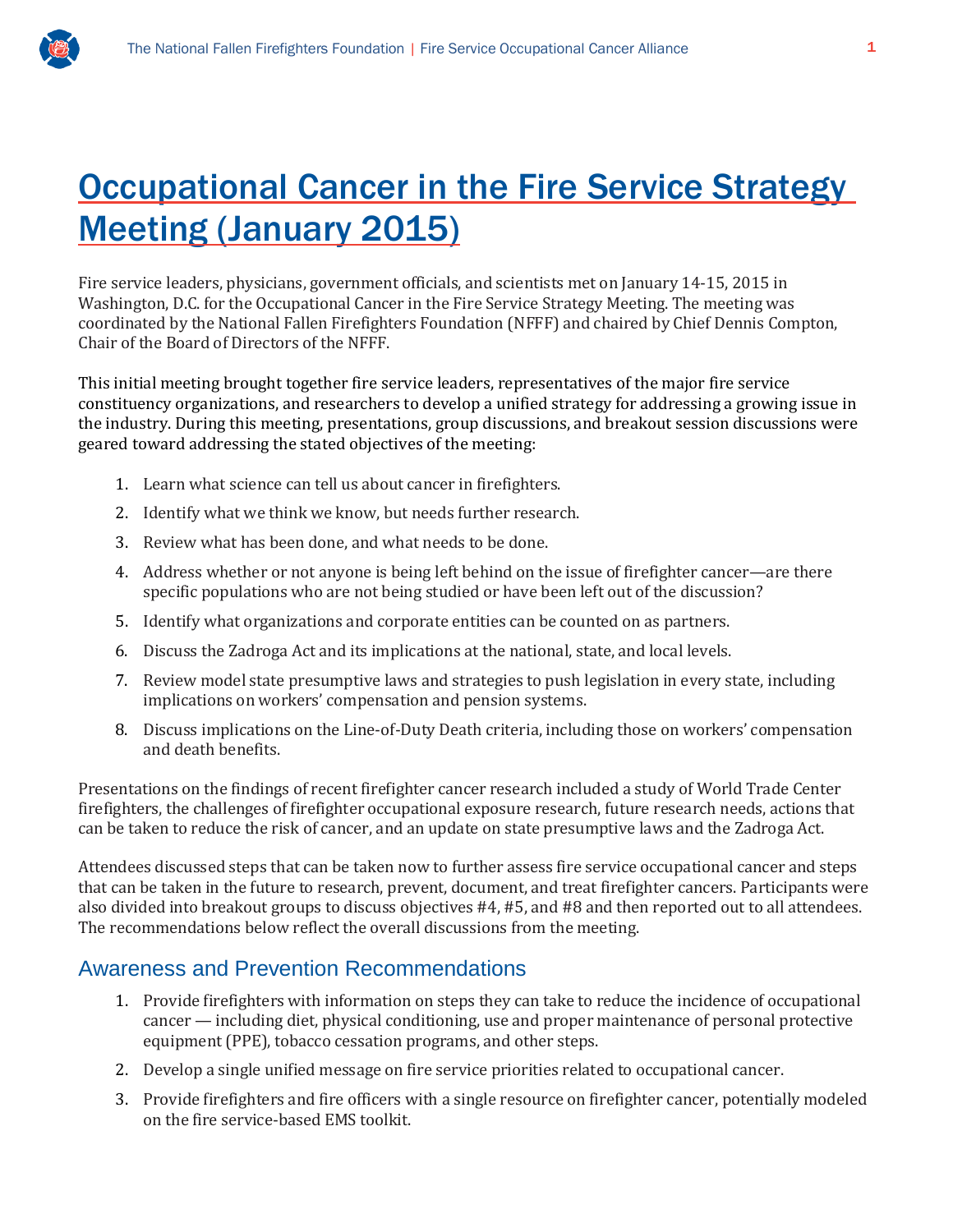

4. Communicate with firefighters and fire officers on every level regarding occupational cancer hazards and prevention strategies.

### Research Needs

- 5. Include long-term chronic exposures to toxins in firefighter cancer research, including diesel exhaust, exposure to contaminated personal protective equipment (PPE), flame retardants, and other exposures.
- 6. Develop a means to quantify the incidence of firefighter occupational cancer—a national firefighter cancer registry with links and inputs from other fire service data sources.
- 7. Include under-represented firefighter populations in future research, including female firefighters, minority firefighters, volunteer firefighters, wildland firefighters, and increase geographical diversity.
- 8. Develop a national firefighter cancer research strategy to direct future research efforts.
- 9. Support funding for firefighter cancer research and the continuation of existing effective efforts such as the Zadroga Act.

## Partnership Opportunities

- 10. Encourage and support the adoption of presumptive legislation to cover firefighters that suffer from cancer and their families.
- 11. Encourage the development of PPE that better protects firefighters from the hazards faced in the line of duty.
- 12. Work cooperatively with fire service and non-fire service organizations with an interest in the prevention and treatment of firefighter cancer including outside of the fire service such as the American Cancer Society, National Institutes of Health, insurance providers, and elected officials.

A Steering Committee comprised of a cross-section of attendees at this meeting was formed to help facilitate the prioritization and implementation of these recommendations.

> A full report of the January 2015 meeting is available at: [http://www.everyonegoeshome.com/wp](http://www.everyonegoeshome.com/wp-content/uploads/sites/2/2016/03/Cancer-Alliance-January-2015.pdf)[content/uploads/sites/2/2016/03/Cancer-Alliance-January-2015.pdf](http://www.everyonegoeshome.com/wp-content/uploads/sites/2/2016/03/Cancer-Alliance-January-2015.pdf)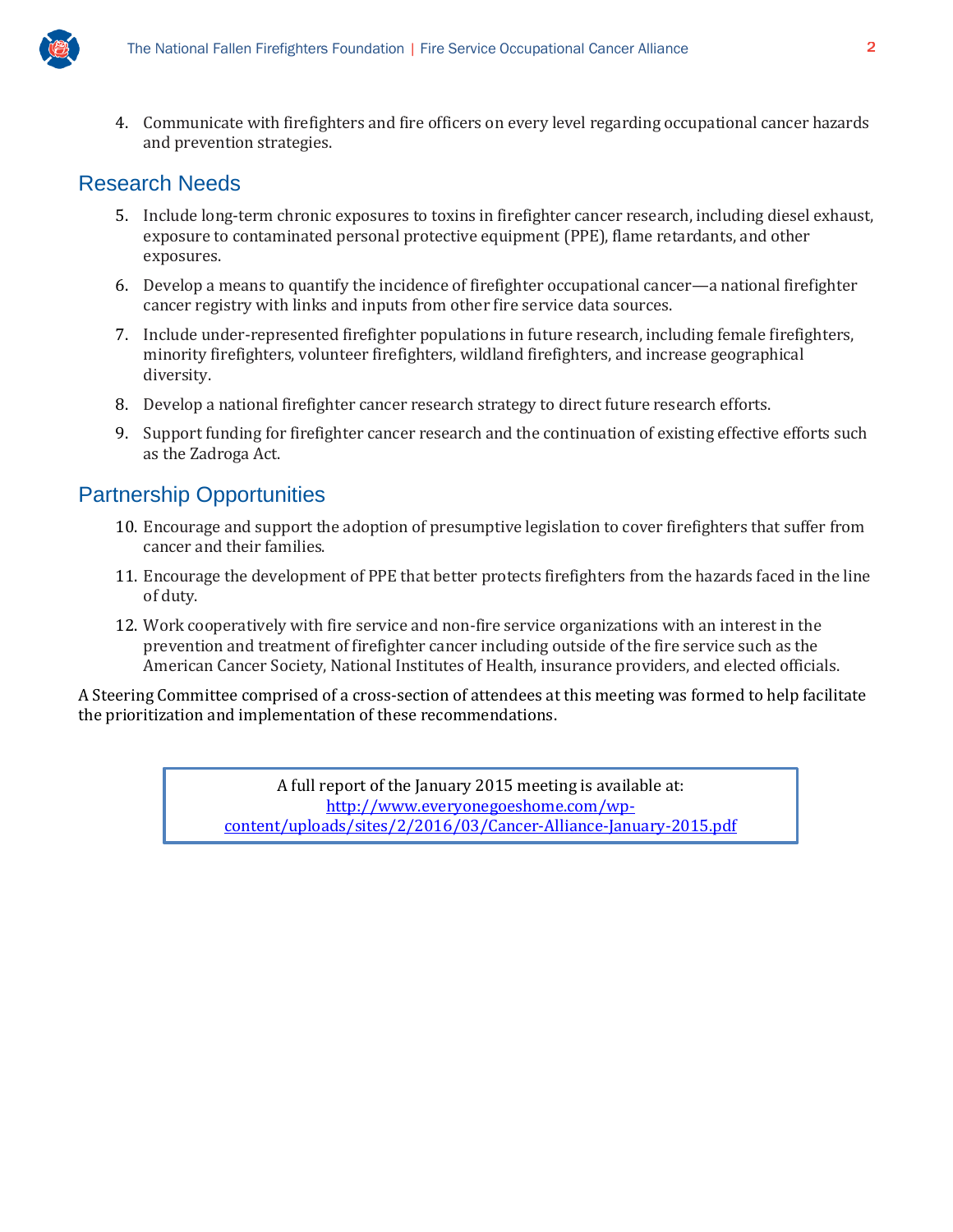

## FSOCA Steering Committee Meeting (May 2015)

The initial meeting of the Steering Committee for the Fire Service Occupational Cancer Alliance was held at Phoenix Fire Department Headquarters on May 5, 2015. Chief Dennis Compton again facilitated the meeting.

The 12 recommendations from the January 2015 Occupational Cancer in the Fire Service Strategy Meeting were reviewed. The Steering Committee was then presented with six tasks and asked to make recommendations including 1) potential action items; 2) identifying organizational support; and 3) a suggested starting timeframe for each action item, noting that many of the action items will include ongoing activities. Timeframe estimates were defined as: (S) short term, or up to 12 months; (M) medium term, or up to 24 months; or (L) long term-up to 36 months. Below are the tasks assigned to the Steering Committee at the May meeting, and the associated action items that were outcomes of the group discussion:

### Task #1 Identify potential steps related to research gaps and funding

**1.1** – Convene the 3rd National Fire Service Research Agenda Symposium (S)

**1.2** – Discuss cancer research at the next Assistance to Firefighters Grant (AFG) Program Criteria Development Meeting (S)

- **1.3** Seek funding mechanisms for cancer research (M)
- **1.4** Explore the establishment of a Firefighter Cancer Research Center of Excellence (S)

**1.5** – Convene a meeting to identify specific research gaps in current firefighter occupational cancer research efforts (M)

### Task #2 Identify potential steps related to prevention efforts, including a discussion of model policies

**2.1** – Provide awareness and prevention information on firefighter occupational cancer (S)

- **2.2** Develop a unified branding message related to firefighter occupational cancer (S)
- **2.3** Develop and distribute a Firefighter Cancer Awareness and Prevention Tool Kit (M)

**2.4** – Include information on cancer prevention activities in Commission on Fire Accreditation International (CFAI) assessments and in the NFFF's Vulnerability Assessment Program (VAP) (L)

**2.5** – Engage national fire service conference planners to include occupational cancer in the fire service in the general sessions and other conference events (S)

**2.6** – Develop a physician's guide to firefighter occupational cancer (M)

## Task #3 Identify potential steps to presumptive legislation

**3.1** – Continue to support firefighter cancer research to strengthen the association between firefighting and occupational cancer (L)

**3.2** – Strengthen and support promotion of prevention programs (S)

- **3.3** Provide access to a template and guide on how to file a claim with improved documentation (M)
- **3.4** Provide resources to assist in filing and streamlining a claim for benefits (M)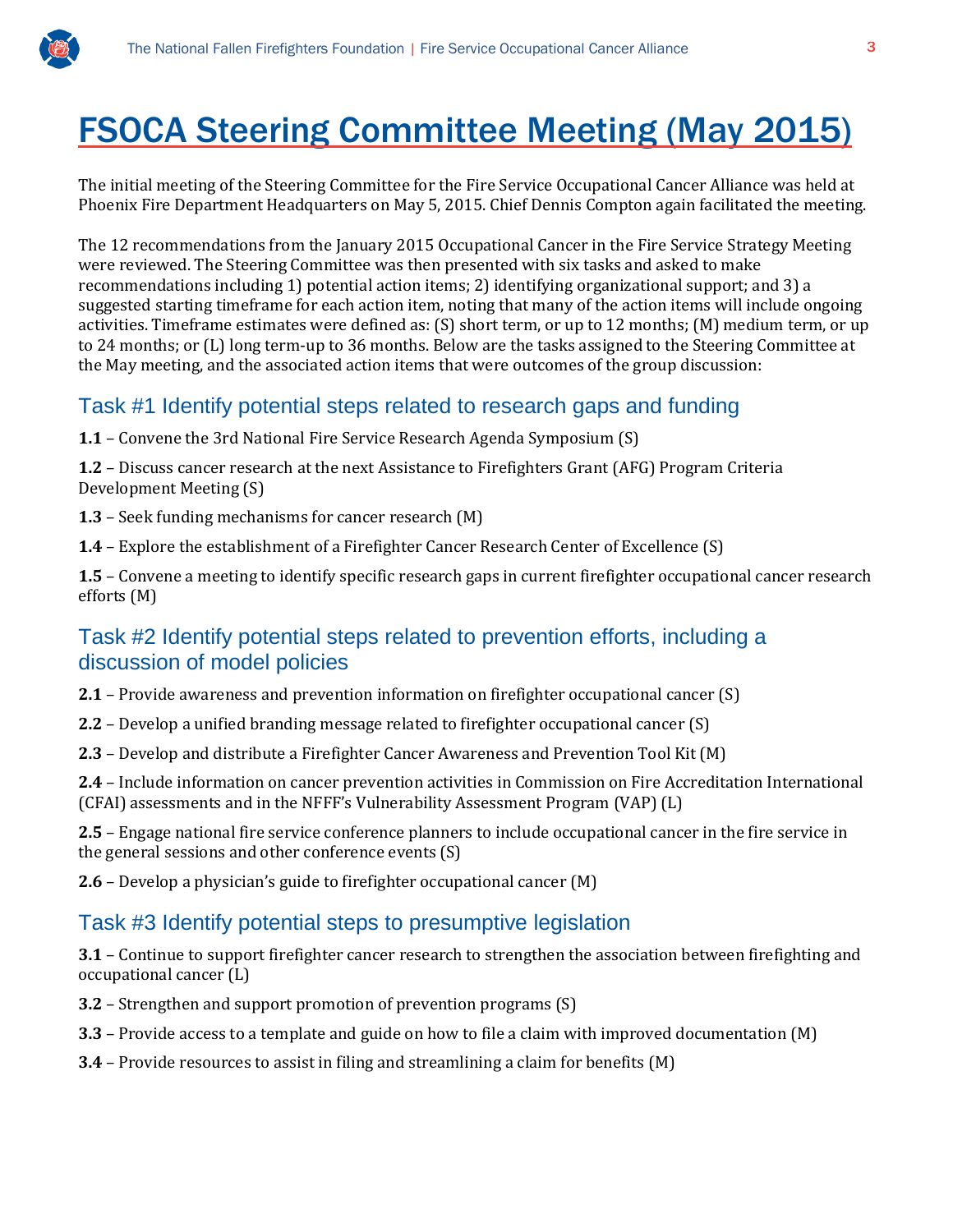

### Task #4 Identify potential steps for engaging other organizations as partners

**4.1** – Identify organizations that can provide specific support and assistance (S)

**4.2** – Leverage existing relationships that members of the fire service industry have with identified organizations in Action Item 4.1 (M)

#### Task #5 Identify potential steps to inclusion/recognition of cancer within Line-of-Duty death criteria

**5.1** – Introduce a CFSI National Advisory Council (NAC) Resolution regarding occupational cancer in firefighters (S)

**5.2** – Identify potential supporters and non-supporters (M)

**5.3** – Use the Zadroga Act as an example of Federal legislation that recognizes firefighter cancer as an occupational disease and has a compensation process for paying benefits related to firefighter cancer (S)

**5.4** – Identify and quantify the financial impact of firefighter cancer inclusion in PSOB benefits, including information on cost-saving that would result from prevention (M)

#### Task #6 Identify any next steps for the Steering Committee–documentation–future meetings?

**6.1** – Continue the work of the Steering Committee and of the Fire Service Occupational Cancer Alliance (S)

At the conclusion of the meeting, the Steering Committee affirmed the name "Fire Service Occupational Cancer Alliance" (FSOCA) for the group from the January 2015 meeting. It was recommended that the Fire Service Occupational Cancer Alliance meet as soon as possible, contingent upon funding and other scheduling issues. The following items were referred to the Alliance for consideration in the next meeting:

- A summary of the action items of the May Steering Committee Meeting;
- Discussion and identification of specific gaps in past, current, and planned research on firefighter occupational cancer (Action Item 1.5);
- Discussion on unified branding efforts (Action Item 2.2);
- **EXECUTE:** Discussion on identifying entities and organizations that will likely support or oppose Public Safety Officers' Benefits program changes to include occupational cancer (Action Item 5.2);
- Include discussion of emerging issues; and
- Discussion of any issues that surface related to firefighter occupational cancer in the time between this meeting and the next meeting of the Fire Service Occupational Cancer Alliance.

The May 2015 meeting report and complete action plan are available at: [http://www.everyonegoeshome.com/wp-content/uploads/sites/2/2016/03/Cancer-Steering-](http://www.everyonegoeshome.com/wp-content/uploads/sites/2/2016/03/Cancer-Steering-Committee-May-2015-Action-Plan.pdf)[Committee-May-2015-Action-Plan.pdf](http://www.everyonegoeshome.com/wp-content/uploads/sites/2/2016/03/Cancer-Steering-Committee-May-2015-Action-Plan.pdf)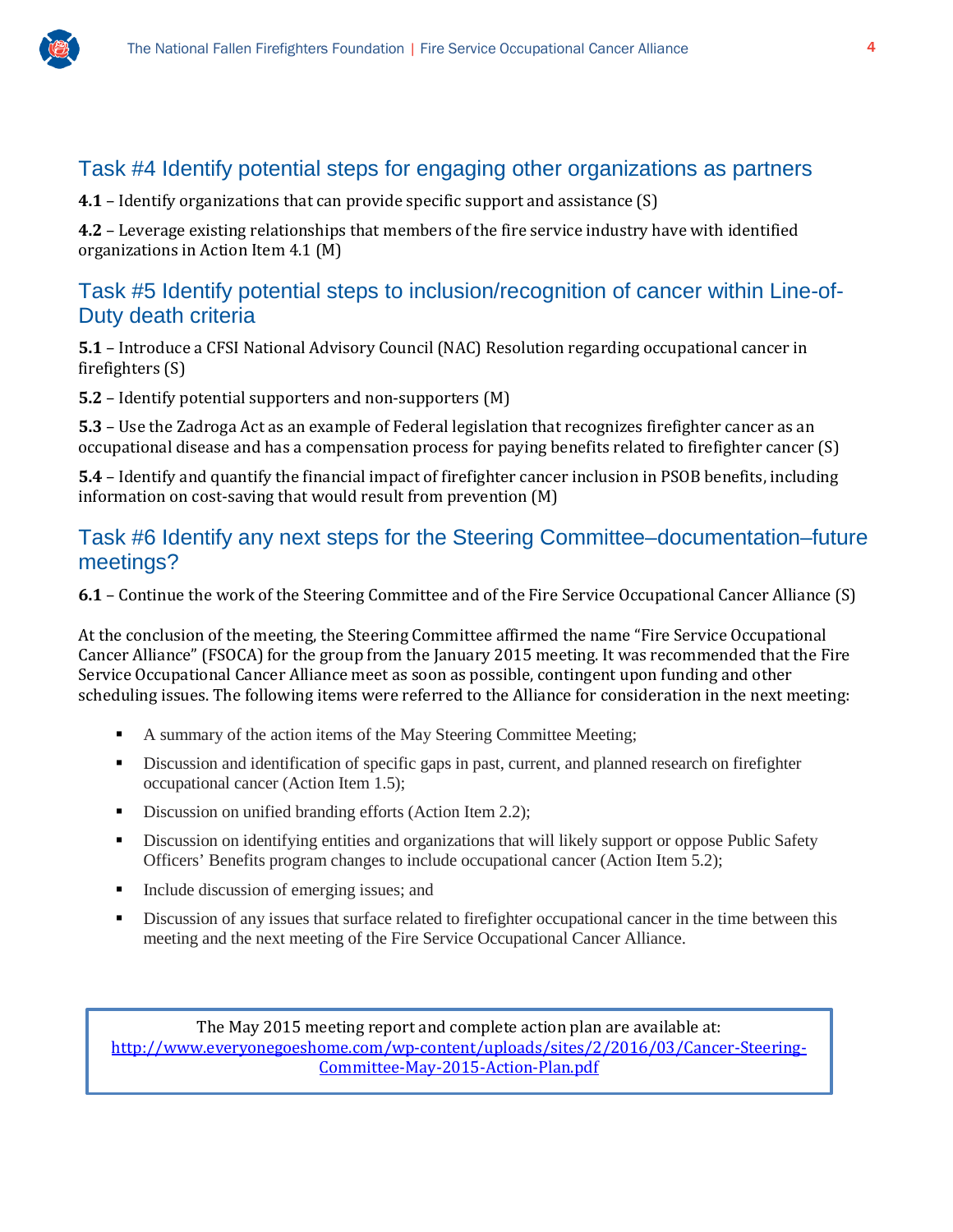

October 21-23, 2015, the entire body of the FSOCA met in Arlington, Virginia. Chief Dennis Compton again facilitated the meeting. Bill Troup, Fire Program Specialist for the U.S. Fire Administration, welcomed the group on behalf of U.S. Fire Administrator, remarking on the epth of the talent pool present in the room. A complete list of attendees is available in Appendix A.

After introductions, Chief Compton gave a brief summary of the May meeting of the FSOCA Steering Committee, and remarked that it was a priority of the Steering Committee to reconvene the entire body. He also thanked meeting sponsors Brad Pitzl, President and General Manager of Plymovent, and John Granby Vice President of Government Relations for LION, who also serves as Chair of the NFFF Partner Council, formerly known as the NFFF Corporate Advisory Committee. Additional funding for this meeting was provided by the FEMA-DHS Assistance to Firefighters Fire Prevention & Safety grant program.

Members of the Steering Committee presented the findings of the May meeting to the group. Below is a summary of the presentations:

### Review of cancer research and funding mechanisms

Chief Kara Kalkbrenner of the Phoenix (AZ) Fire Department provided an overview of the January 2015 FSOCA and May 2015 Steering Committee meetings in regards to cancer research needs and funding mechanisms for future research. The objectives at the January meeting included determining:

- What science tells us about firefighter cancer;
- What we think we know, but needs further research; and
- Address whether any populations are being left behind or not being studied.

The outcomes of that meeting informed the discussion in May, when tasks were identified with recommendations for potential action steps, organizational support, and time frames for completion of the tasks. Chief Kalkbrenner explained the action items related to research and funding laid out at the Steering Committee meeting in Phoenix.

### Action Item 1: Identify potential steps related to Research Gaps & Funding

#### **Action Item 1.1** (short term)

• Convene the third Research Agenda Symposium

#### **Action Item 1.2** (short term)

- Discuss cancer research at the next Assistance to Firefighters Grant (AFG) program criteria annual development meeting
- Consider modifying and developing criteria for grant guidance at the meeting

#### **Action Item 1.3** (medium term)

- Seek funding mechanisms for cancer research in addition to funds provided by AFG<br>• Organizational support from CFSI and other maior fire service organizations
- Organizational support from CFSI and other major fire service organizations

#### **Action Item 1.4** (short term)

- Explore establishing a "Firefighter Cancer Research Center of Excellence"
- Help coordinate and prioritize research about firefighter occupational cancer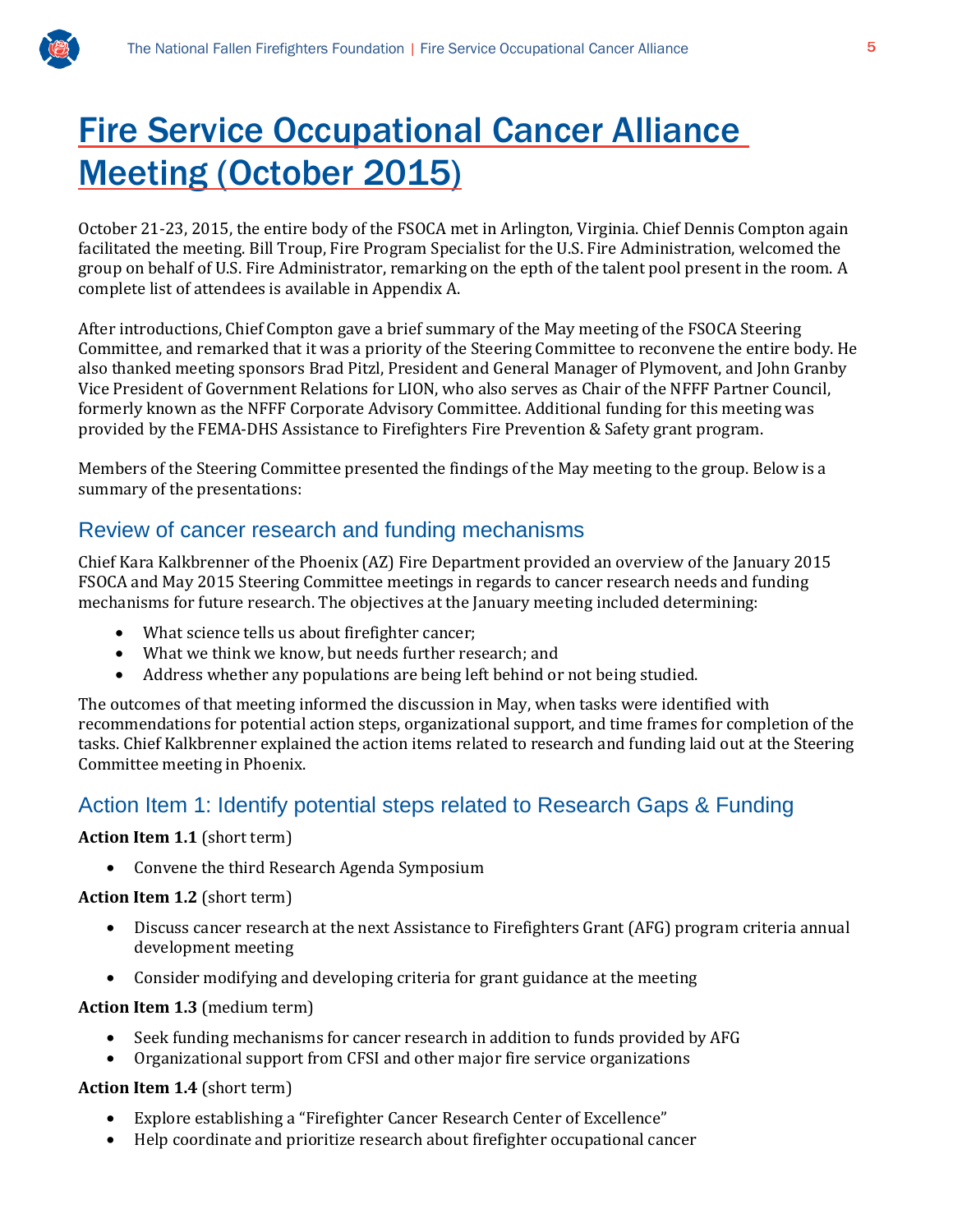

• The center should be managed by a fire service or academic research organization

#### **Action Item 1.5** (medium term)

• Convene a meeting to identify research gaps in current firefighter occupational cancer research efforts

Many of the action items established by the Steering Committee were scheduled for more detailed discussions during the breakout sessions scheduled for that afternoon. Chief Kalkbrenner also noted that other action items were in the planning stages, to be undertaken by the NFFF or other organizations. Progress since January and May 2015 meetings related to research and funding includes:

- The third National Fire Service Research Symposium was planned for November 16-18, 2015 in Arlington, Virginia.
- Other funding sources are being considered such as the Assistance to Firefighters Grant Program (AFG), U.S. Department of Labor, Occupational Safety and Health Administration, U.S. Department of Health and Human Services grant funding, private foundations, and others.
- FEMA has closed another AFG research grant cycle, and new research projects are underway.
- University of Arizona's Jeff Burgess received a \$1,500,000 AFG grant for a cancer research project. Working closely with the Tucson Fire Department, the UA research team will evaluate exposure to carcinogens throughout the work shift, measure biomarkers of carcinogenic effect, and test the effectiveness of interventions to reduce carcinogen exposure.
- The University of Illinois also received funding for an exposure-related project.
- The action item to address research gaps was to be discussed during this meeting.
- The CFSI National Advisory Committee passed a resolution in support of the reauthorization of the Zadroga Act and the accompanying funding. (The full text of this resolution is included as Appendix C of this report).

### Review of potential steps related to prevention and model policies

Commissioner Joseph Finn of the Boston Fire Department used his own organization as an example of a department being proactive in terms of cancer prevention. Boston Fire Department, in collaboration with Local #718, provided training by the Firefighter Cancer Support Network (FCSN). In the summer of 2015 all 1400 Boston firefighters attended 90-minute classes that cover national firefighter cancer statistics, research findings from academic studies, and FCSN's recommended solutions to reduce their exposure risks.

Members were also provided with a letter from Dr. Michael Hamrock with annual cancer-screening recommendations to take to their primary care physician. Commissioner Finn commended Dr. Michael Hamrock (a member of the Alliance) for his work with the occupational health community. Dr. Hamrock is currently working with health insurers to authorize cancer testing for firefighters. By framing it as "preventive maintenance," it will ultimately save money (and lives) down the line.

Commissioner Finn discussed the award-winning video produced by his department. He said they "wanted to scare people into thinking about their own health and wellness. It's not just the department's job, but everyone's job to be personally accountable." The video has been adopted into recruit training by Boston, and by departments across the country. (A link to the video is in Appendix F: Resources.)

He encouraged adopting a branded message, and stressed that departments should incorporate cancerrelated messages in every training. For Boston, the message was accompanied by a new fear factor—this is not the fire service of 30 years ago. Firefighters, in the course of their vocation, are exposed to newer and deadlier toxins. "It's no longer acceptable to be sooty," he related. "Go in and get out clean."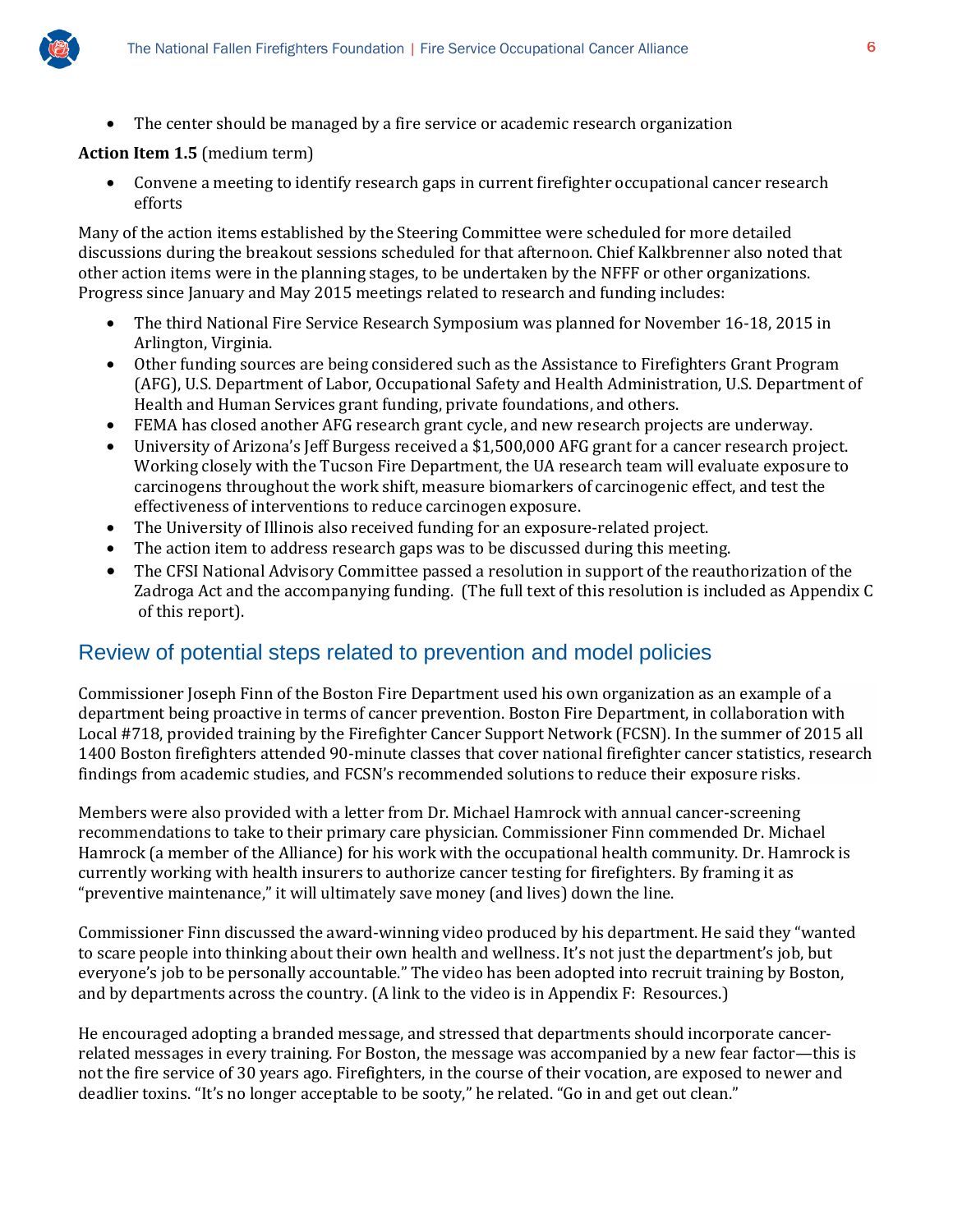He also emphasized the role of leadership in this—direction has to come from the top. The department is currently producing a second video, emphasizing the role and responsibility of every department member in cancer prevention.

### Review of presumptive legislation recommendations

Mr. Pat Morrison, Assistant to the General President for Occupational Health, Safety, and Medicine of the International Association of Fire Fighters, provided an update on firefighter cancer presumptive legislation. He reported that 33 out of 50 states currently have some version of a presumptive law. The laws vary between states, especially in terms of considering the latency of cancer. Presumptive legislation doesn't guarantee a firefighter who develops cancer will be covered by workers' compensation since other factors may have a greater role in causation (such as tobacco use). However, presumptive legislation does remove the burden of proof of causation from the affected firefighter and allows for individual case evaluation. Rebuttable presumption shifts the burden of proof to the employer.



Figure 2. Presumptive Coverage by State as of June 2016

#### Blue=some presumptive coverage

There is a strong need to continue to work toward linking occupational exposure to carcinogens to cancer in firefighters. Exposure to carcinogens and the link to cancer is determined by the International Agency for Research on Cancer (IARC), part of the World Health Organization (WHO). (For more information on IARC, go to [http://www.iarc.fr/en/about/index.php.\)](http://www.iarc.fr/en/about/index.php.)) Researchers may determine which types of cancer may be fire-service related through animal studies and human epidemiological studies. This research may glean information from: cancer diagnoses in active or retired firefighters; death certificates or cancer registries; comparisons of rates of cancers in firefighters to non-firefighter comparison groups or less exposed firefighters; and/or similar exposures or firefighter occupation in patients with specific types of cancer. Researchers working to determine causation must determine several factors including:

- Sufficient latency (passage of time from onset of exposure to disease development)
- Agent and route of exposure
- Dose and duration of exposure
- Pattern of organ site excess
- Consistent with animal data (if applicable)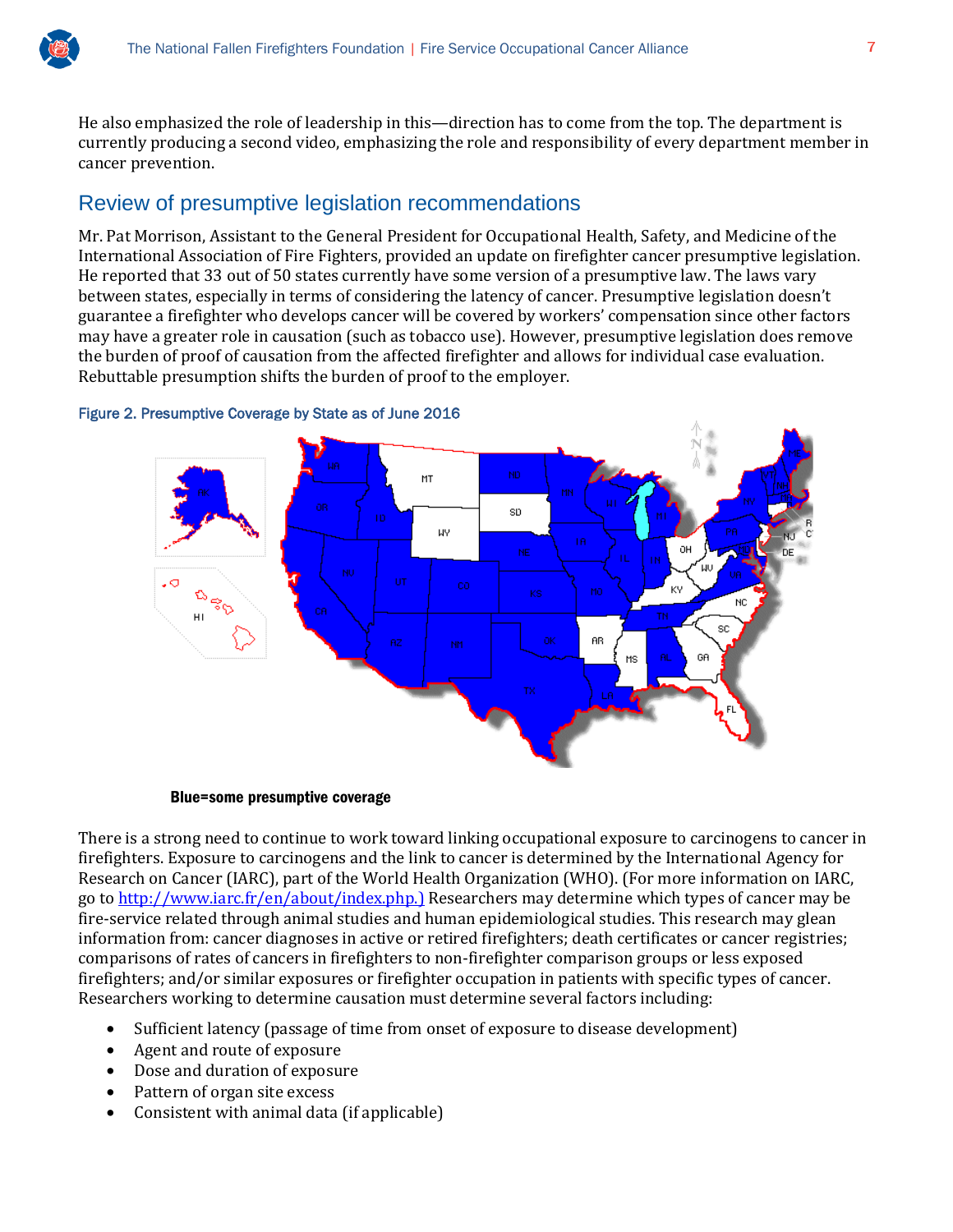

• Consistent with other populations exposed to same agent—for example, is the pattern similar to cancer excesses seen in petroleum-refinery and chemical workers exposed to similar agents, such as PAHs, benzene?

Mr. Morrison stressed the last bulleted item regarding population being a key consideration in designing and interpreting the results of firefighter cancer studies. There have been five major studies of firefighter cancer that may be used to determine increased risk of specific types of cancers. (For more information on these studies, please see Appendix F: Resources). When researchers overlap at least two of these studies, they have determined that there is an increased risk of the following types of cancer in firefighters.<br>Non-melanoma skin cancer

- Lung
- Melanoma
- Mesothelioma
- Multiple Myeloma<br>• Non-Hodgkin's lyn
- Non-Hodgkin's lymphoma
- Non-melanoma skin cancer
- Prostate
- **Rectal**
- Stomach
- Bladder and kidney

### Review of recommendations related to engaging other organizations

Captain Demond Simmons of Oakland (CA) Fire Department and Southwest Regional Director of the International Association of Black Professional Fire Fighters (IABPFF) greeted the group on behalf of President James Hill and the IABPFF Board of Directors. He began his presentation with a list of organizations to target as potential collaborators:

- Colleges and Universities
- Fire Service Journals
- International Association of Black Professional Firefighters
- International Association of Women in Fire & Emergency Services
- National Association of Hispanic Firefighters
- International Association of Fire Safety Instructors
- National Fire Protection Association
- National Institute of Occupational Safety and Health
- International Association of Fire Chiefs-Volunteer and Combination Officers Section
- International Association of Fire Chiefs-Health, Safety, and Survival Section
- North American Fire Training Directors
- Firefighter Cancer Support Network
- National Volunteer Fire Council

Captain Simmons recommended four themes of collaboration: 1) education/awareness 2) advocacy 3) legislation and 4) research partnerships. The first step of the process is to identify a key contact person. Next, identify what is currently being done in each organization in the realm of research, prevention, and legislation. Then he recommended the integration of resources from the Fire Service Occupational Cancer Alliance with the particular efforts of each organization. Lastly, and most importantly, he recommended identifying metrics to gauge the overall effectiveness of the collaboration efforts.

### Review of recommendations for cancer to be included in the line-of-duty death criteria and recognition/inclusion

Division Chief Bryan Frieders of the San Gabriel (CA) Fire Department and Executive Director of the Firefighter Cancer Support Network (FCSN) began his presentation by saying "I haven't seen the fire service change so quickly on an issue in my 25 years." He updated the group on the work of the FCSN, and said that the group will be working on a second White Paper in early 2016. While discussing recommendations for

inclusion, Chief Frieders cited the Zadroga Act as a good example of how the federal government does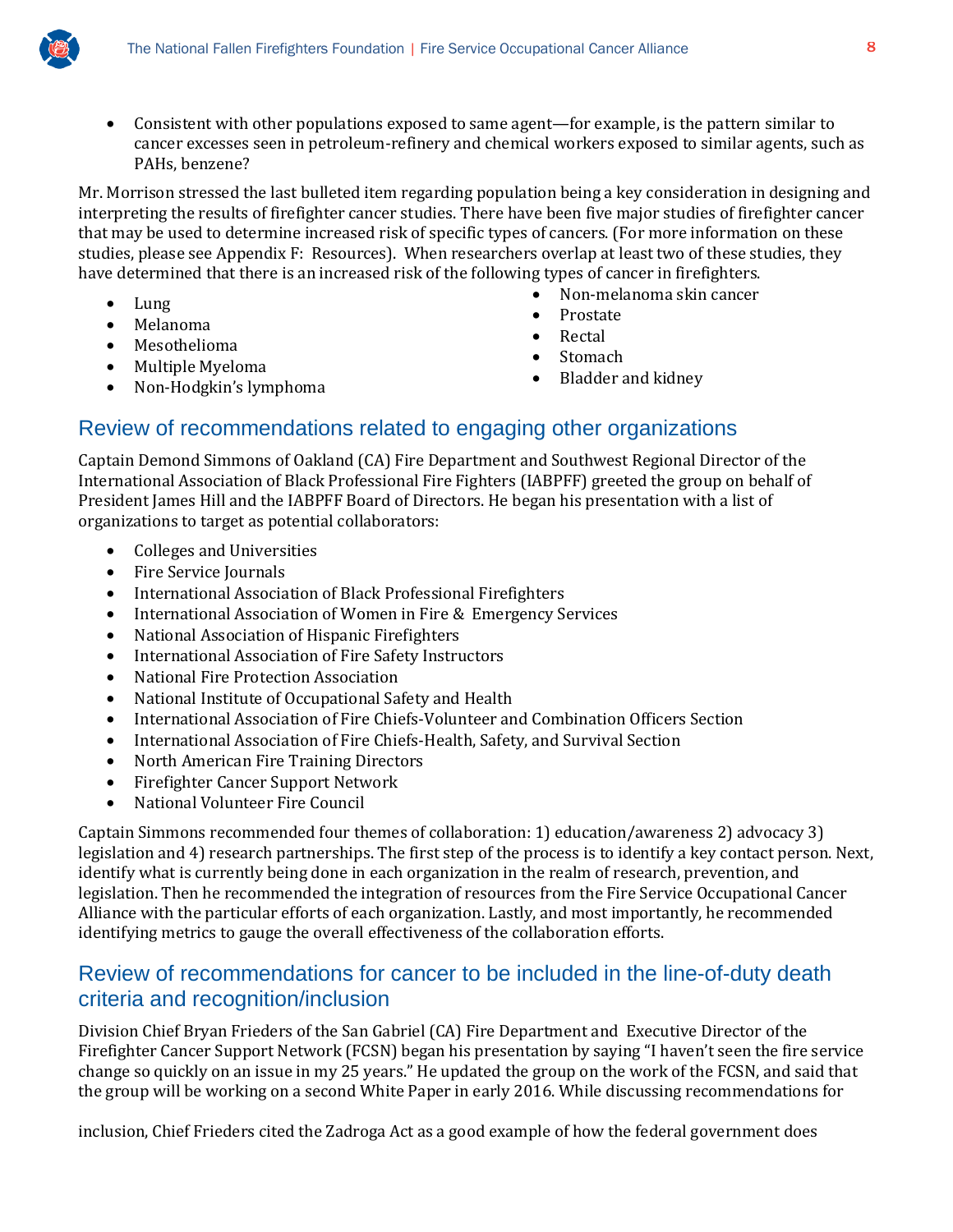

embrace cancer as an issue in the fire service.

In terms of PSOB and other benefit inclusion, he warned that we don't want to undermine existing legislation. He also cited the importance of determining potential adversaries and being able to counter their objections will be key to expanding coverage of cancer in both benefits and insurances.

Chief Frieders stated, "we are never going to eradicate cancer [but] through prevention we can minimize risk." He also stressed the importance of creating a central data repository, and of making universal access to the data a priority. In closing, he commended the Alliance "we are changing the fire service."

### Next steps recommended by the Steering Committee

Chief Jim Seavey of Cabin John (MD) Fire Department, Board member of both NVFC and IAFC-VCOS, began his presentation by saying "looking at it through volunteer and career eyes, it's amazing to see how far we have come." He gave a detailed overview of current efforts, and gave multiple examples of potential next steps, including:

- Research-close gaps, expand data collection, and improve exposure reporting
- Prevention-identify best practices and educate firefighters about risk reduction
- Diagnosis and treatment-develop materials and resources to support affected firefighters and their physicians
- Legislative efforts-expand coverage of benefits and educate constituency organizations in advocacy efforts
- Partnerships-identify and recruit potential allies beyond the current associations to collaboratively achieve goals
- Marketing and branding-brand efforts, and use social media and other formats to reach every audience

Chief Seavey ended his presentation by showing the video "*Fighting Fires/Fighting Cancer: FASNY members share their stories."* He reports that cancer diagnoses are increasing among volunteer firefighters, and this video relates the personal testimonials of New York State volunteers and cancer survivors, including FSOCA member Brian McQueen. (A link to this video is available in Appendix F: Resources)

Following the Steering Committee presentations Victor Stagnaro, Director of Fire Service Programs for the NFFF, briefed the group on the work to be accomplished during the breakout sessions. Each of the four groups was tasked with elaborating on the action steps defined during the May 2015 Steering Committee. Assignments were:

#### **Group 1. Branding/Naming/Prevention**

**Group 2. Research Gaps**

**Group 3. Potential Partners**

#### **Group 4. Supporters and Opponents of Potential PSOB Benefits/Inclusion**

He charged the group with "digging deep" in their respective subject matter, and asked that they go above and beyond the work already completed at the January and May meetings. Chief Compton then adjourned the groups to their breakout sessions for the remainder of the day.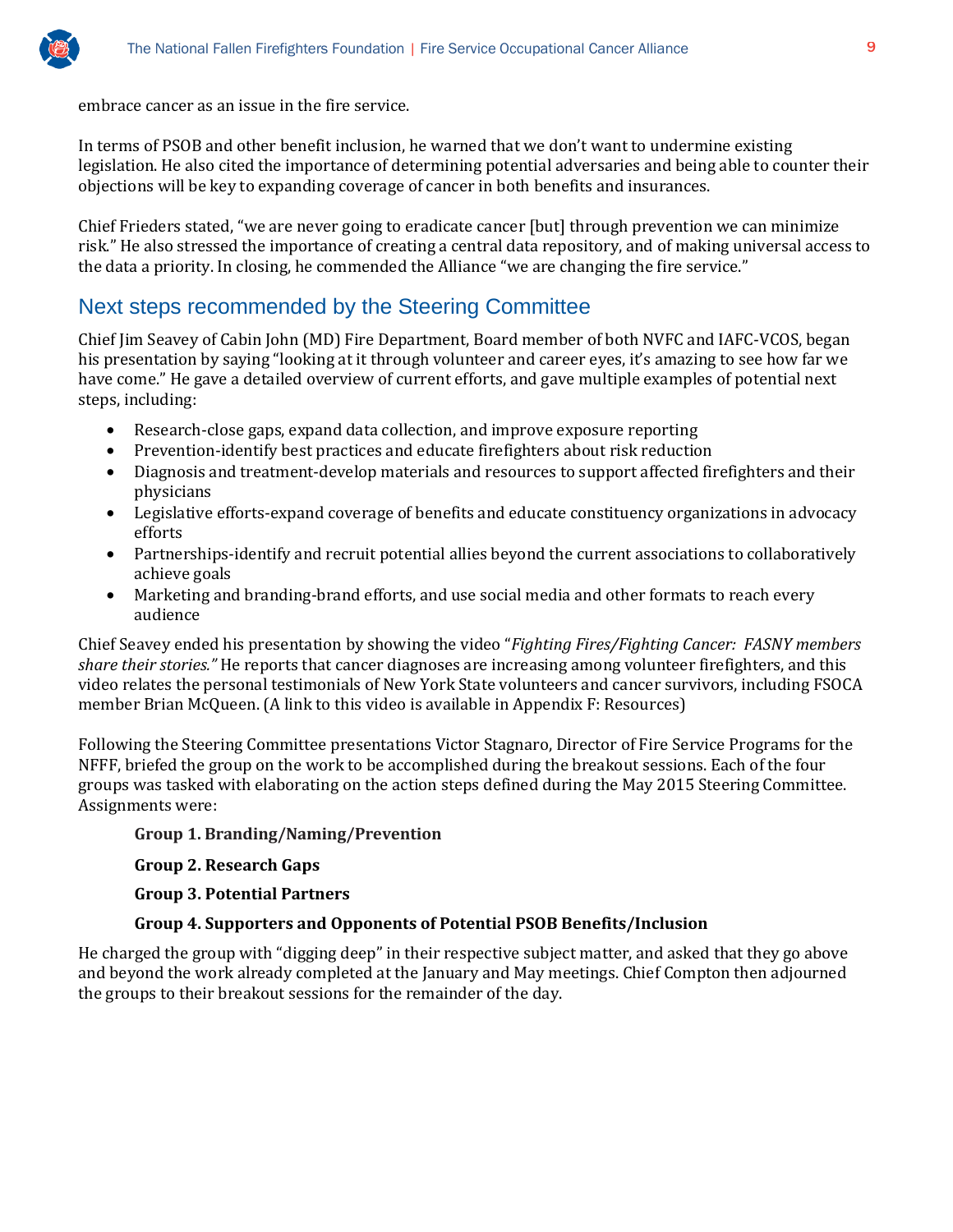

## Breakout Session Presentations

## Group 1. Branding, naming, and prevention

Group 1 was tasked with developing a unified branding message for a campaign related to firefighter occupational cancer, and to outline the action steps to provide awareness and prevention information on firefighter occupational cancer. They selected the tagline:

## **KNOW Firefighter CANCER (The price of inaction)**

The dual meaning of "NO" and "KNOW" would be the foundation of the campaign. The overall goals and anticipated outcome of the campaign are to 1) educate 2) prevent 3) reduce and 4) support. Audiences for this effort will include:

- Firefighters
- Chiefs and Administrators<br>• Flected Officials
- Elected Officials
- Risk Managers
- General Public
- Industry<br>• Standard
- Standard-Making Bodies
- Medical Professionals
- Firefighters' families
- Special Populations

The group began the work of determining desired outcomes for each audience, tailoring the message, and identifying partners and resources appropriate for the group.

#### **Firefighters**

Desired outcomes are:

- 1. Change behaviors that are risk factors for cancer;
- 2. Encourage firefighters to take an active role in cancer prevention; and
- 3. Make cancer prevention everyone's responsibility.

Using the "KNOW Firefighter CANCER" tagline, messaging will give firefighters tools to understand their risk of occupational cancers; how to protect their families; and how to limit their risk. Also discussed was the importance of protecting firefighters' families-*How much is your family worth to you?* Additional research data regarding risk to family members will support this approach.

Partners will include departments, and state and national constituency and training organizations. Resources already available or in development include videos (such as Boston Fire Department, NFFF, and IAFF) Dirty Dozen, and FCSN White Paper and materials from NFFF and NVFC. Positioning will be achieved through social media, textbooks, training platforms, and apps. This also has strong potential for company officer level trainings, such as U.S. Fire Administration's "Coffee Break Trainings" or Wildland Fire Lessons Learned Center's "6 Minutes for Safety."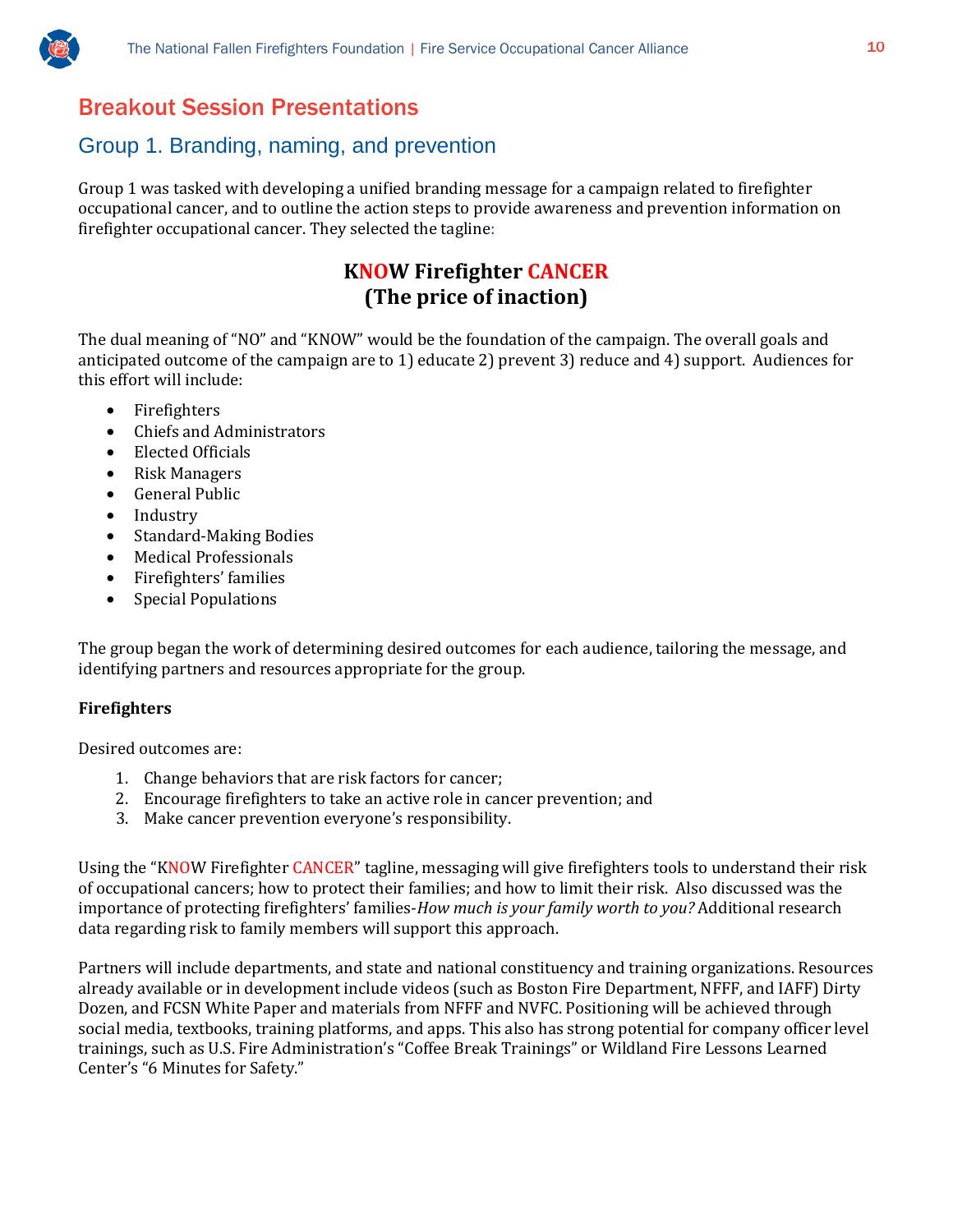

#### **Chiefs/Administrators**

Desired outcomes include:

- 1. Educate administrators about occupational cancers;
- 2. Create accountability for cancer prevention at the administrative level;
- 3. Give chiefs and administrators the tools to advocate for cancer prevention;
- 4. Make cancer prevention part of the department culture; and
- 5. Educate department leaders in supporting members after a cancer diagnosis.

Messaging will be tailored to the audience, demonstrating to organization leaders that it is their responsibility to take the lead on cancer prevention efforts. It will also give chiefs the tools to demonstrate to municipal leaders that cancer prevention is cost effective. Partners will include the IAFC, IAFC-Metro Chiefs section, IAFC-VCOS, municipal leadership. IAFF will be particularly important here, in terms of supporting department leadership. The "Cancer Tool Kit" (under development) and particularly the dissemination of data will be key resources for this group; positioning will be achieved through trade shows, state chiefs' association conferences, and trade publications.

#### **Elected Officials/Risk Managers**

The desired outcome for this group is to use data to show that the loss of money associated with firefighter cancer can be assuaged by mitigation dollars. One idea that was presented to the group was to develop a postcard of a firefighter in dirty gear on one side, and a firefighter in cancer care on the other, with a tagline of "The Price of Cancer."

Messaging will be derived through demonstration of return on investment and political capital. Partners will include IAFF, National League of Cities, International City/County Management Association, National Association of Counties and insurance entities. Resources for use with this group include data, particularly OSHA/NIOSH, and executive summaries of research papers. This group will be reached through industry conferences and publications.

#### **Medical Professionals**

Marketing toward this constituency will be targeted toward educating physicians about the increased risk of cancer in firefighters. Most firefighters do not have access to regular occupational screenings. Therefore, it is critical that we reach the medical community, and enlist their participation. Messaging should be two-fold: 1) we have the data to prove the risk, and 2) all firefighters need occupational screening. To reach this group, we need to work with occupational medical associations, primary care physicians' associations, the American Cancer Society, and insurance networks. Available resources include existing data and research papers, and FCSN White Papers. Dr. Michael Hamrock prepared a letter for physicians caring for members of Boston (MA) Fire Department. This document, which outlines recommended screenings, should be disseminated widely throughout the fire service. Efforts to educate medical professionals can be channeled through articles in journals, presentations at medical conferences, and advocacy efforts to medical associations.

Additional work is needed to develop marketing toward medical education groups, standards-making bodies, and most of all the public. Educating the public and enlisting their support will be critical to advocacy efforts, in terms of additional funding for prevention and care. The group agreed that this was a start in developing a unified marketing approach, but professional expertise is needed in directing this effort.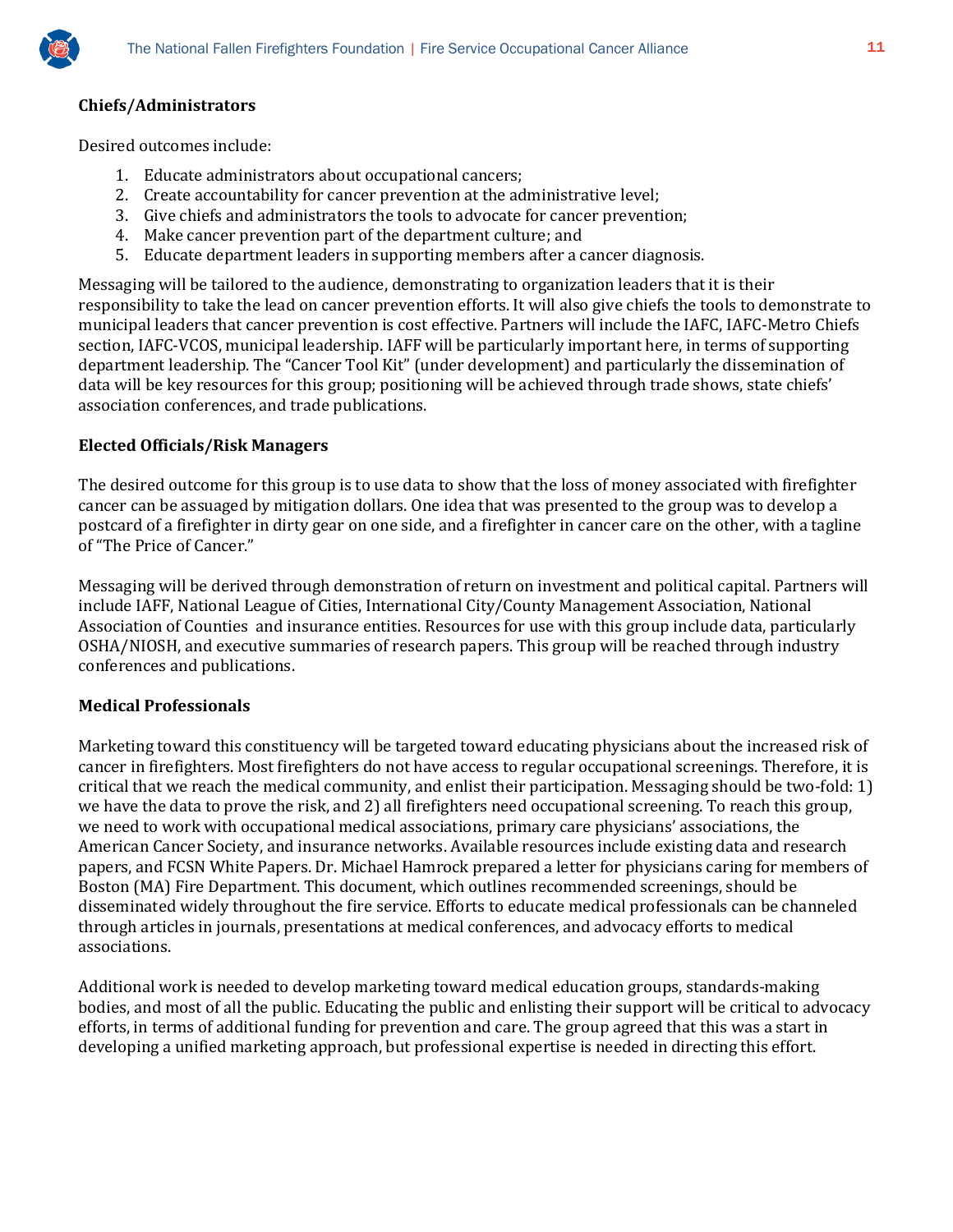

## Group 2. Research gaps

The Research Gaps group was tasked with identifying research that is not currently being conducted, and to provide a sense of priorities for this research. This list would serve to inform the Occupational Diseases of Firefighting at the 2015 National Fire Service Research Agenda Symposium, which would be held the following month. The group formulated the following recommendations:

#### **Cancer registry**

The group prioritized the establishment of a national cancer registry for firefighter cancer. The registry would provide a central location for the tracking of firefighter cancer and provide information for researchers. The International Association of Fire Fighters (IAFF) will lead this effort. Possible paths for the establishment of the registry include Congressional funding and partnerships with existing cancer registries, NIOSH, and NIH.

#### **Understudied populations**

Current firefighter cancer research efforts may not include adequate representation within the studies from some fire service groups or populations. The group recommended the inclusion of these groups in future scientific studies. Previous work by the Fire Service Occupational Cancer Alliance identified the following groups as underrepresented in current firefighter cancer studies: volunteer firefighters, firefighters of color, wildland firefighters, and female firefighters.

#### **Sources and mechanisms of cancer**

The combined toxicity of smoke, liquids, and particulates that are encountered by firefighters in the course of their work is largely unknown. The toxicity of materials consumed in fires is known, but little data exists about the combination of these toxins in a fire.

The group recommended research to identify the most toxic mixtures in order to prioritize prevention efforts; develop a better understanding of cancer mechanisms to support work-relatedness of cancer (individual legal, IARC); and identification of specific cancer mechanisms to guide future studies in order to limit/modify these mechanisms.

#### **Effectiveness of prevention, interventions, and health & wellness programs; secondary exposures**

The group also recommended research to identify successful cancer prevention and intervention programs that mitigate a firefighter's exposure and risk, especially early interventions.

The group recommended research on assessing the efficacy of fire service health and wellness programs in reducing cancer risk.

Finally, the group recommended research on secondary contamination exposures to firefighters including exposures associated with apparatus, uniforms, personal protective equipment (PPE), personal vehicles, and in the firefighter's home.

#### **Personal protective equipment effectiveness**

The group recommended work to assess the effectiveness of firefighter PPE in the prevention of firefighter exposure to cancer risk. Discussions included assessments of the adequacy of respiratory protection, skin absorption through PPE, decontamination, and PPE maintenance programs.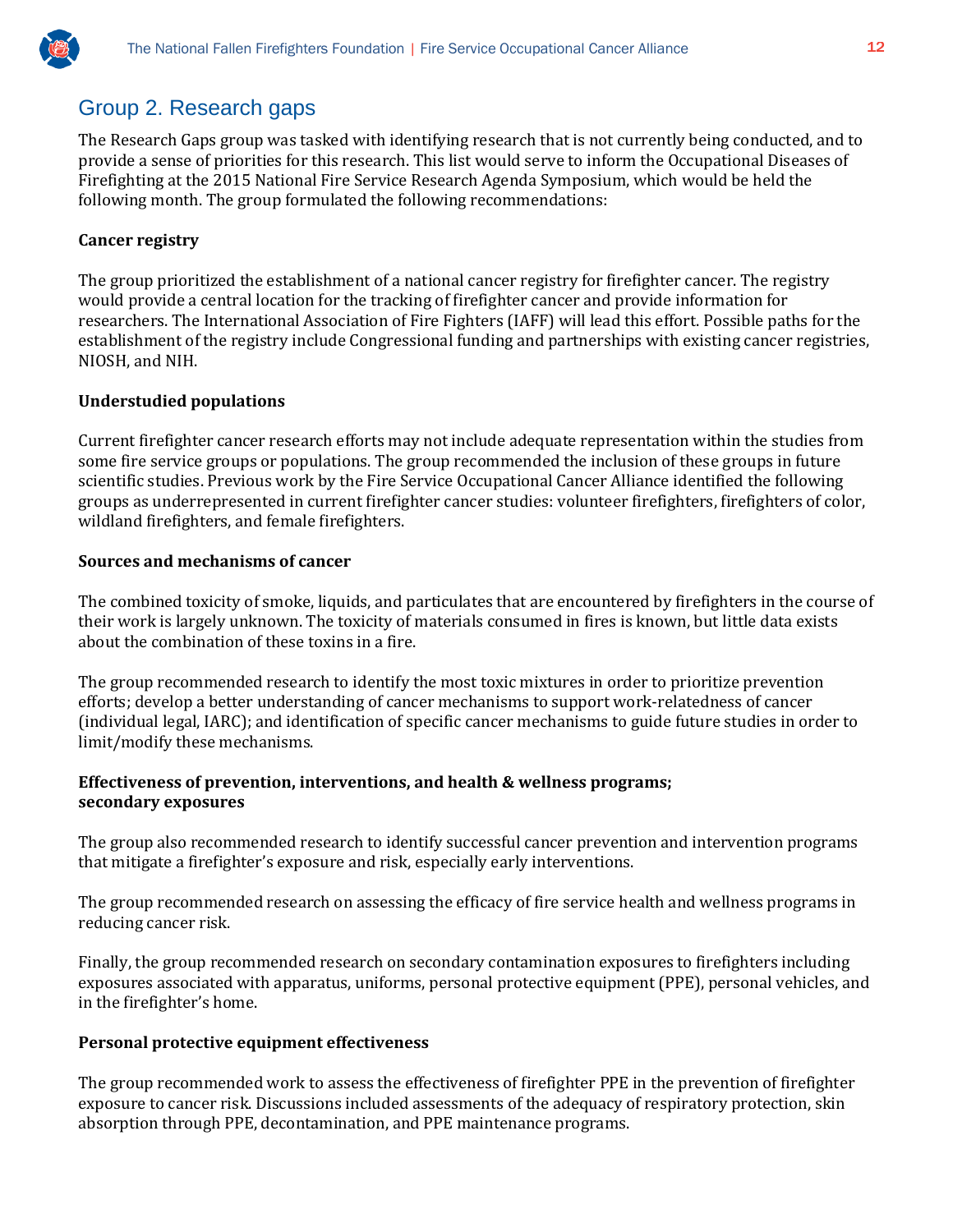

## Group 3. Additional partners

Group 3 was tasked with identifying organizations that may be relied upon to provide support for efforts of the Fire Service Occupational Cancer Alliance. They asked that the NFFF take the lead in coordinating this, and that approaching potential partners be carried out in a structured and planned way.

A well-crafted message is an essential part of outreach, and it was recommended that the NFFF develop a collaborative partnership/marketing proposal as part of the FSOCA Tool Kit. Prior to reaching out to any organization, materials need to be developed to assist advocates in clearly and quickly articulating what we need and how a partnership can benefit targeted organization. The group's recommendations for potential additional partners are:

#### **American Cancer Society**

Josh Burnheimer of Scott Safety is a member of his regional board of directors of the American Cancer Society, and it was recommended that he be asked to take the lead at the national level. Chief Ronald Siarnicki of the NFFF was suggested as an alternate.

The ACS could support the Alliance through their research and data collection capabilities, as well as providing educational materials. They may also potentially be able to provide some funding for occupation specific research efforts. In exchange, the Alliance can offer publicity and awareness raising opportunities, capitalizing on the positive image of the American fire service, as well as potential partnerships. An idea for a possible prevention campaign was "If you prevent a fire, you can prevent an exposure." All of the major fire service organizations could benefit from this partnership.

#### **Sports/entertainment industry**

The sports and entertainment industries provide opportunities for local and national partnerships. Fire chiefs and/or union leadership can reach out to sports teams and celebrities in their areas. National leaders can reach out to equipment manufacturers.

These partnerships present publicity and public service announcement opportunities, in the vein of firefighters as "occupational/tactical athletes." They may also be sources of funding, and can use social media and websites to disseminate information regarding firefighter cancer. They are also able to share information at the local level, at sporting events, music concerts, etc. In exchange, these partnerships offer the sports and entertainment industries an opportunity to demonstrate their philanthropy in their communities.

Organizations that have successfully cultivated these relationships (such as Boston (MA) Fire Department) can be used as a model by other departments. A collaborative partnership/marketing proposal should be included in the FSOCA Tool Kit.

#### **Pharmaceutical industry**

Partnerships with the major pharmaceutical companies potentially offer sources for funding for research/prevention programs; data sharing; participation in clinical trial for firefighters; and product donations, if appropriate. In exchange, the fire service can offer clinical trial subjects; the positive image of the American fire service for publicity and public service announcements; and assistance with product marketing.

It was recommended that Pat Morrison from the IAFF, a member of the FSOCA Steering Committee, and other health and safety leaders from the national fire service organizations reach out to major pharmaceutical manufacturers.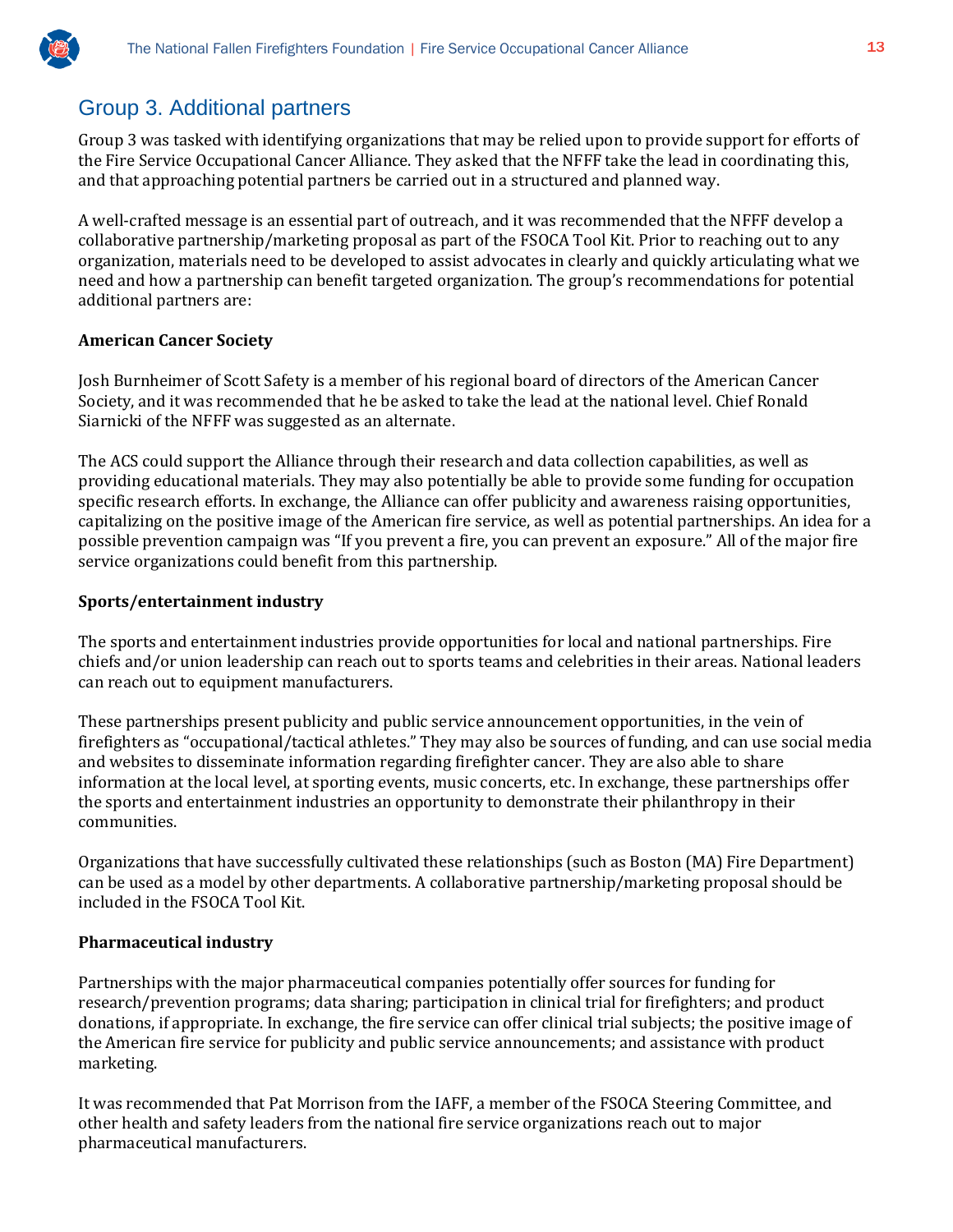

#### **Insurance industry**

Insurance companies are directly impacted by the increasing rates of cancer among firefighters. It was recommended that the major property/casualty and workmen's' compensation insurance companies be approached by peers, labor leaders, or chiefs who are members of the Alliance.

Insurers could potentially aid in the development/dissemination of training materials; provide funding for health/wellness programs and family support programs; and assist in publicity and marketing efforts. They would in turn benefit directly from a fewer cancer-related health claims, and reduced costs. They could also convey a positive image for their efforts through marketing and public service announcements.

#### **Risk management industry**

Partnerships with the Risk Management Association, Public Risk Management Association, National League of Cities, and Risk Management Society could potentially offer the fire service the use/analysis of risk management policies and related data; educational tools; prevention materials, and advocacy partnerships. In return, they will benefit from fewer claims; reduced costs (both administrative and litigation); enhanced health/wellness of the first responder work force; and positive marketing opportunities. It is recommended that leaders of the major fire service organizations approach these associations.

#### **Apparatus/equipment industry**

It was recommended that Alliance members John Granby (LION), Jen Brust (Honeywell), and Josh Burnheimer (Scott Safety) be asked to take the lead with this group.

Partnering with FAMA/FEMSA will enable the Alliance to advocate for safer products and technology. We can help manufacturers to increase focus on internal research and development; provide financial support/sponsorship of cancer-related research, as well as external conferences and meetings. We can also provide guidance in enhancing safety messages in their advertising and development of educational and training materials. In exchange, manufacturers can benefit from additional opportunities for field-testing products; increased new product marketing opportunities/increased sales volume with existing products; and the positive publicity derived from collaborating on this very important issues.

#### **Non-profit organizations**

The National Fire Protection Foundation, NFPA, NFPA Research Foundation, and the Wildland Firefighter Foundation should be asked to partner with the Alliance. These organizations can raise awareness among their constituents; share data/research efforts; partner in education, advocacy, and training; and serve as an information clearinghouse. In exchange, assistance to the Alliance would support their mission, and provide publicity to their efforts. Rita Fahy, Alliance member, was recommended to take the lead with the NFPA and their associated research foundation.

#### **Government agencies**

Government agencies, including U. S. Department of Health and Human Services (NIOSH, CDC, NIH), U.S. Department of Homeland Security (FEMA, USFA), U.S. Department of Agriculture (USFS), U.S. Department of Labor (OSHA), U.S. Department of the Interior, U.S. Department of Commerce (NIST), U.S. Department of Justice (ATF), and U.S. Department of Defense could be asked to provide support through research, training, data, recognition, prevention, funding, and education. This would offer agencies visibility and positive publicity, enhancing relationships with the fire service and demonstrating impact of programmatic efforts. They should be engaged through the national fire service organizations, the NFFF, and CFSI.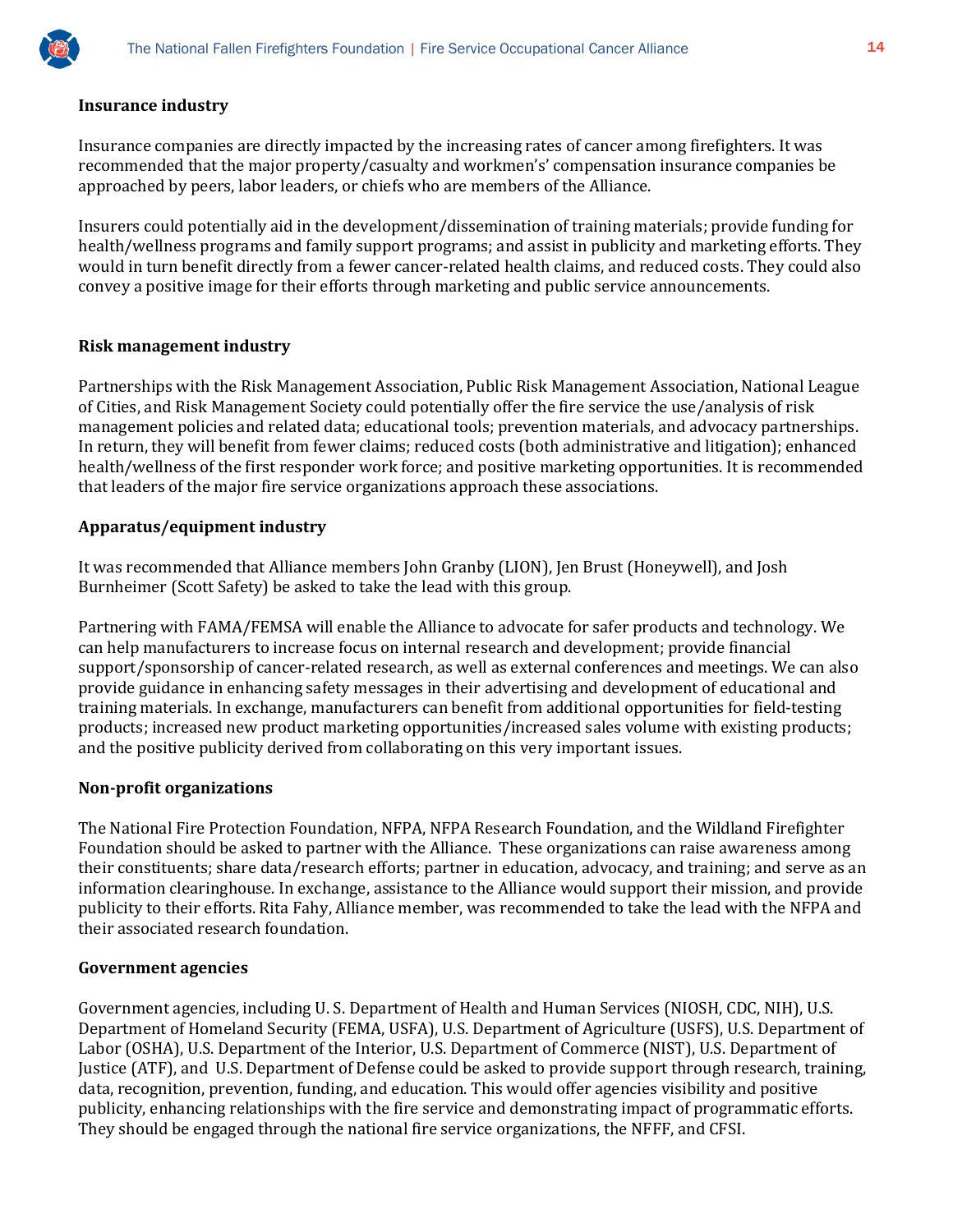In closing, the group asked that academic partnerships also be sought, and that partnerships based on opportunities-firefighter deaths or other events, can bring a positive outcome from negative occurrences.

## Group 4. Supporters and opponents of potential PSOB benefits/inclusion

Group 4 was asked to explore inclusion of firefighter occupational cancer as a disease covered by the Public Safety Officers' Benefits (PSOB) program, or the recognition of cancer as a firefighter occupational disease under other insurance and other benefit programs. Potential opponents they identified included:

- National League of Cities
- National Association of Counties
- International City/County Managers Association
- DOJ bureaucracy<br>• Individual membe
- Individual members of Congress
- Government watchdog groups
- Insurance industry
- Fire chiefs, commissioners, and administrators

The group also considered potential allies-organizations or groups that are not currently engaged, and/or who need to be engaged in this effort:

- Firefighters
- Fire officers
- The public
- Medical community
- Manufacturers (FAMA/FEMSA)
- Family organizations/survivors' networks
- Academic or other research organizations
- Trade publishers
- Political leaders at every level
- Nutrition and fitness industries
- Media/athletes/celebrities

The group was then asked to develop a strategy to engage potential supporters. They agreed that the first step is to develop a coherent, unified message to be used across all constituencies. This message should answer the questions 1) why is this important? and 2) what is the benefit of getting onboard?

Developing an effective manner to communicate the message to each particular audience will be important. The message should be positive-in the vein of "support challenge." It should also be delivered from the top down, engaging national organizations, then state, then local. CFSI focuses on national-level advocacy, and would provide resources, input, and guidance here.

The group also encouraged involving survivors. There is still some stigma attached to occupational cancers, and it's important for surviving family members to tell their stories. The NFFF has a template for survivor advocacy that would be useful.

Developing a tool kit for advocacy will be critical to this effort. Analogous to the Cancer Tool Kit currently being developed, these materials will be tailored for providing the data and research to make decisionmakers understand the issue. Fact sheets, speaking points to counter opposition, a PowerPoint presentation, draft model legislation, research studies, and financials demonstrating the cost/benefit of prevention vs. treatment should be included in the tool kit. It could be made available online, or on a thumb drive.

It will be important to tailor the message for the desired outcome, and to consider whether advocacy should be directed at federal, state, or local levels. Data and statistics should reflect the level of advocacy; for example, when dealing with the state legislature, statistics should reflect that state.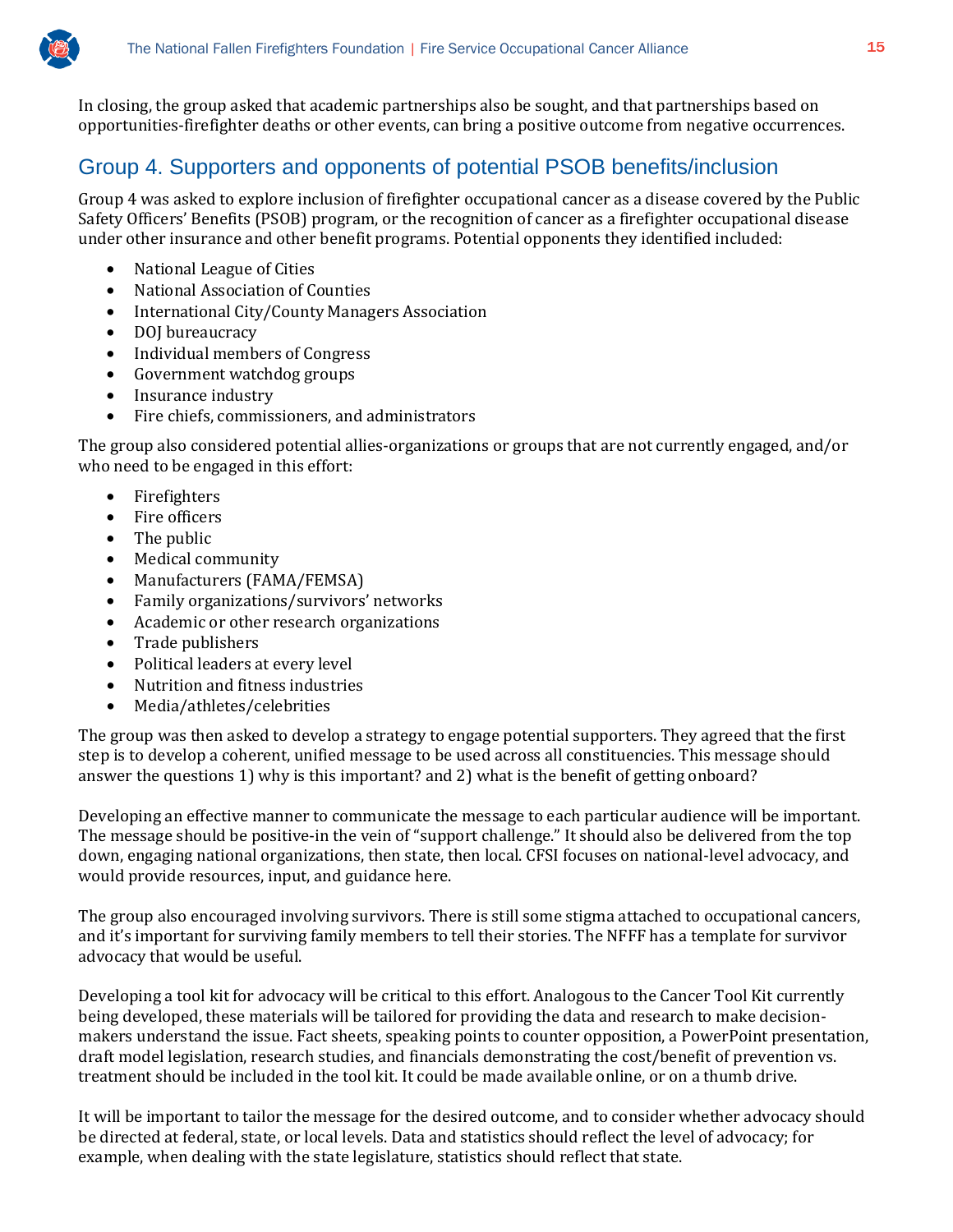

It is particularly critical to develop a strategy to deal with the organizations that will be in opposition. First, what is the goal of the effort-to change minds or stifle dissent? Secondly, determine why organizations are not supporters. It might be a lack of awareness or complacency (it won't happen to us). It might be a perceived notion that it will be too expensive, or that it is a claim against the agency or the government, or event that it is not the role of government to intervene. Legislators may also fail to recognize their responsibility to their constituency OR feel that this legislation is not in the perceived best interest of their constituency.

Arming yourself with the resources and the data to counter the opposition is an important step. Enlisting a survivor or a family survivor in your efforts will also be important. Each of us should be prepared to be an advocate for the alliance, and for the effort to eradicate fire service occupational cancers. As such we should be reaching out to educate every member of the fire service to be an expert on cancers.

### Funding the Alliance

Branch Chief Catherine Patterson of the FEMA-DHS Assistance to Firefighters Grant Directorate led a discussion regarding the potential for developing a FEMA Center for Excellence to address fire service occupational disease in general, or cancer in specific. She did state that Centers of Excellence would not be funded in the FY 2015 cycle, but recommended that the Alliance work with constituency organizations to support efforts to address occupational cancers prior to the November 2016 stakeholder meetings.

Ms. Patterson also noted that AFG has the lowest number of returned grants and the highest turndown rate (87%) among all grantors in FEMA. Research-to-Practice continues to be a major focus for the AFG Grant Directorate. While abstracts are housed on the AFG website, the translation piece is still a work in progress. Some of this void will be filled by the FSTAR project. Through an AFG grant, IAFC's FSTAR will "digest" stateof-the science research and translate it into usable information, accessible to fire departments of all types and sizes.

#### Next steps and the future of the Alliance

At the conclusion of the October meeting of the Fire Service Occupational Cancer Alliance, Chief Compton asked that the group consider the future of the Alliance. He questioned, by show of hands, whether or not the National Fallen Firefighters Foundation should continue to spearhead this effort. Unanimously, the group voiced their support for the NFFF, work done to date, and future leadership of the Alliance.

At that point, Chief Compton asked that all organizations continue their respective work. He encouraged all to maintain the momentum, and to seek funding support for their work as individual groups, or as partnerships. He also verified that the NFFF would continue to identify and explore organizational options, and seek a funding mechanism to support the work of the Alliance for the next three years and into the future.

In closing, Chief Compton thanked the NFFF staff for their efforts. He also asked that the work of the Alliance during 2015 be consolidated into a single document, including an updated action plan. As a result, this report is a comprehensive document, including all work of the Alliance to date.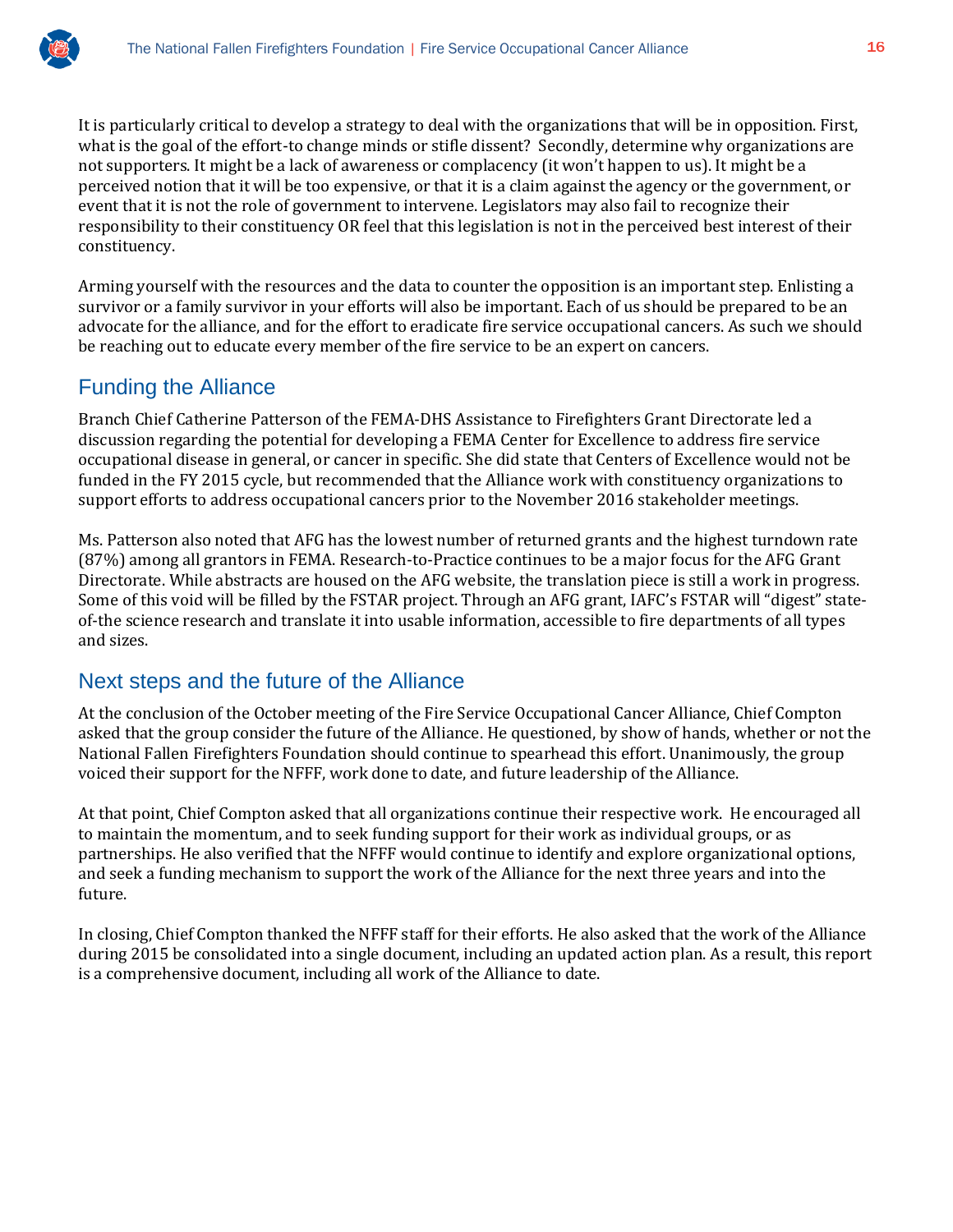

## National Fire Service Research Agenda Symposium (November 2015)

The National Fallen Firefighters Foundation hosted the 2015 National Fire Service Research Agenda Symposium in November of last year to develop a third iteration of the Fire Service Research Agenda. More than 100 of the nation's fire service subject matter experts participated; almost a quarter of attendees were also members of the Fire Service Occupational Cancer Alliance.

The National Fire Service Research Agenda is an assembly of individual recommendations for research projects that span a wide range of subjects. These recommendations are intended to address the primary needs and priorities of the fire service. The Agenda is used as a screening tool by grantors (including DHS-FEMA's Assistance to Firefighters grant program) to determine where research funds should be allocated to keep firefighters safe, fit, healthy, and effective.

A review of previous versions of the Research Agenda indicates the emergence of occupational cancers as a concern for the fire service. Cancer was not addressed in the 2005 Agenda and in the 2011 Agenda cancer was included as part of three recommendations:

- **Health and disease related to exposures:** There is a need for continued research on fire service exposures and their relationship to the cancer, cardiovascular disease, and injuries.
- **Hazardous exposures among women firefighters and their unique health outcomes** Research is needed to further characterize occupational risk factors and disease outcomes specific to women firefighters. In particular, focus should be paid to reproductive health, maternal health, cardiovascular risk factors, injuries and cancer
- **Adaptation of emerging technologies and research in Personal Protective Equipment design, production and use** There are several ongoing and emerging PPE issues that need further study [including] long-term health effects of contaminated gear, including exposure-related cancers.

By contrast, cancer was a consistent theme at the 2015 Research Agenda Symposium. Participants were divided into seven domains; one of which was Occupational Diseases of Firefighting. This group was tasked with developing recommendations related to cancer, as well as cardiovascular disease and other conditions that impact the fire service. Once the group identified specific research topics, they were asked to prioritize each of their recommendations.

The recommendations developed by the Research Gaps breakout group at the October 2015 Fire Service Occupational Cancer Alliance meeting were provided to members of the Occupation Diseases of Firefighting group to help guide the discussion related to cancer. They included recommendations related to:

- Developing a national cancer registry
- Identifying understudied populations
- Identifying sources and mechanisms of cancer
- Effectiveness of prevention, interventions, and health & wellness programs
- Effects of secondary exposures
- Personal Protective Equipment effectiveness

In preparing the final Research Agenda, it was determined that the recommendations should be organized in a manner that expresses the interdisciplinary nature of research in the fire service. This was intended to demonstrate how research directed toward a specific subject could require input from multiple areas, and could in turn potentially impact multiple areas. The recommendations were then organized into three predominant themes defined as:

- Data collection and data analysis projects;
- Problem or program analysis and evaluation projects; and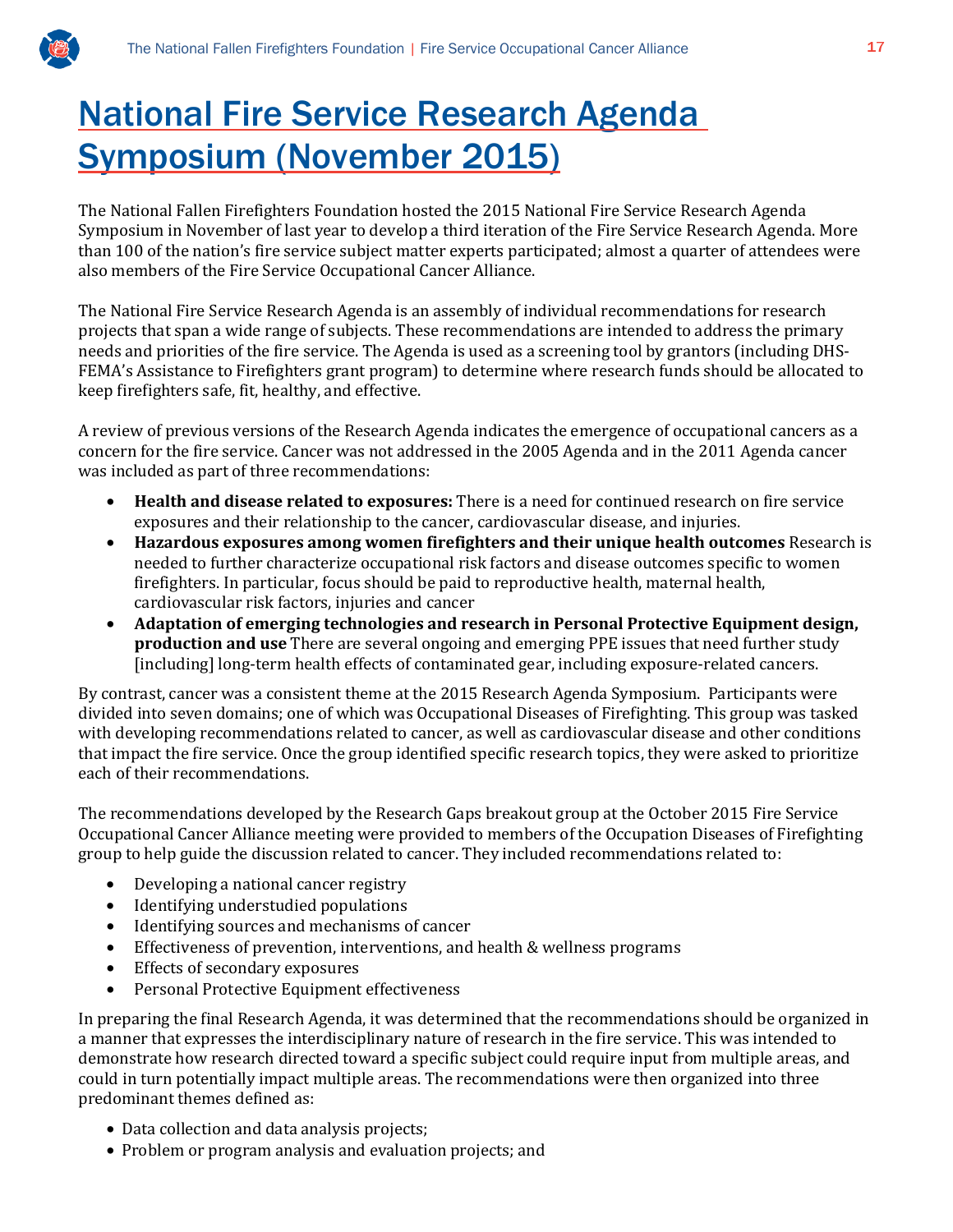

• Projects that could be described as research to practice initiatives.

The final report of the Symposium was released in January 2016. In the final Research Agenda, 16 of the 54 recommendations were related to fire service occupational cancers. The recommendations are listed below and the Research Agenda recommendation number is referenced in the parentheses after the recommendation.

## Theme A: Data Collection and Data Analysis Projects

#### **High Priority Recommendations**

- Conduct research directed toward identifying those individuals within the fire service who are at a higher risk for specific occupational injury/illness/disease. (Recommendation 1)
- Develop a unified national database with common definitions on fire service fatalities, injuries and occupational illnesses. (Recommendation 4)
- Improve local data collection in order to positively impact efficient service delivery, professional development and organizational health. (Recommendation 8)

#### **Medium Priority Recommendations**

- Determine the incidence and frequency of occupational diseases/illness/injury/conditions in underrepresented groups and those with unique exposures. (Recommendation 9)
- Research total worker health of the wildland firefighter population to improve health and wellness. (Recommendation 11)

## Theme B: Problem or Program Analysis and Evaluation Projects

#### **High Priority Recommendations**

- Conduct a cost/benefit analysis of investing in fire department occupational health and safety programs, including identification of best practices and methods to institute such programs. (Recommendation 15)
- Conduct research on enhanced dermal protection provided by firefighter structural protective clothing, particularly as it relates to reducing exposures to known and suspected carcinogens. (Recommendation 19)
- Continue research on firefighter health, injury and diseases related to chronic and repeated exposures to the risks of emergency incidents and the fire service work environment. The research should encompass all disciplines including wildland and wildland-urban interface. (Recommendation 22)
- Continue research on firefighter health, injury and diseases related to the risks of acute exposures that may result from emergency incidents. (Recommendation 23)
- Determine the efficacy/effectiveness of interventions/programs/systems designed to decrease disease/exposure/injury/death and increase medical evaluations, occupational health and surveillance. The research should include under-researched populations within the fire service and include a focus on reproductive, maternal and child health issues, cardiovascular risk factors, injuries and cancer. (Recommendation 24)
- Identify respiratory contaminants and determine the potential adverse health outcomes associated with wildland and wildland-urban interface fire operations. Also, determine the adequate respiratory protection for wildland firefighters. (Recommendation 25)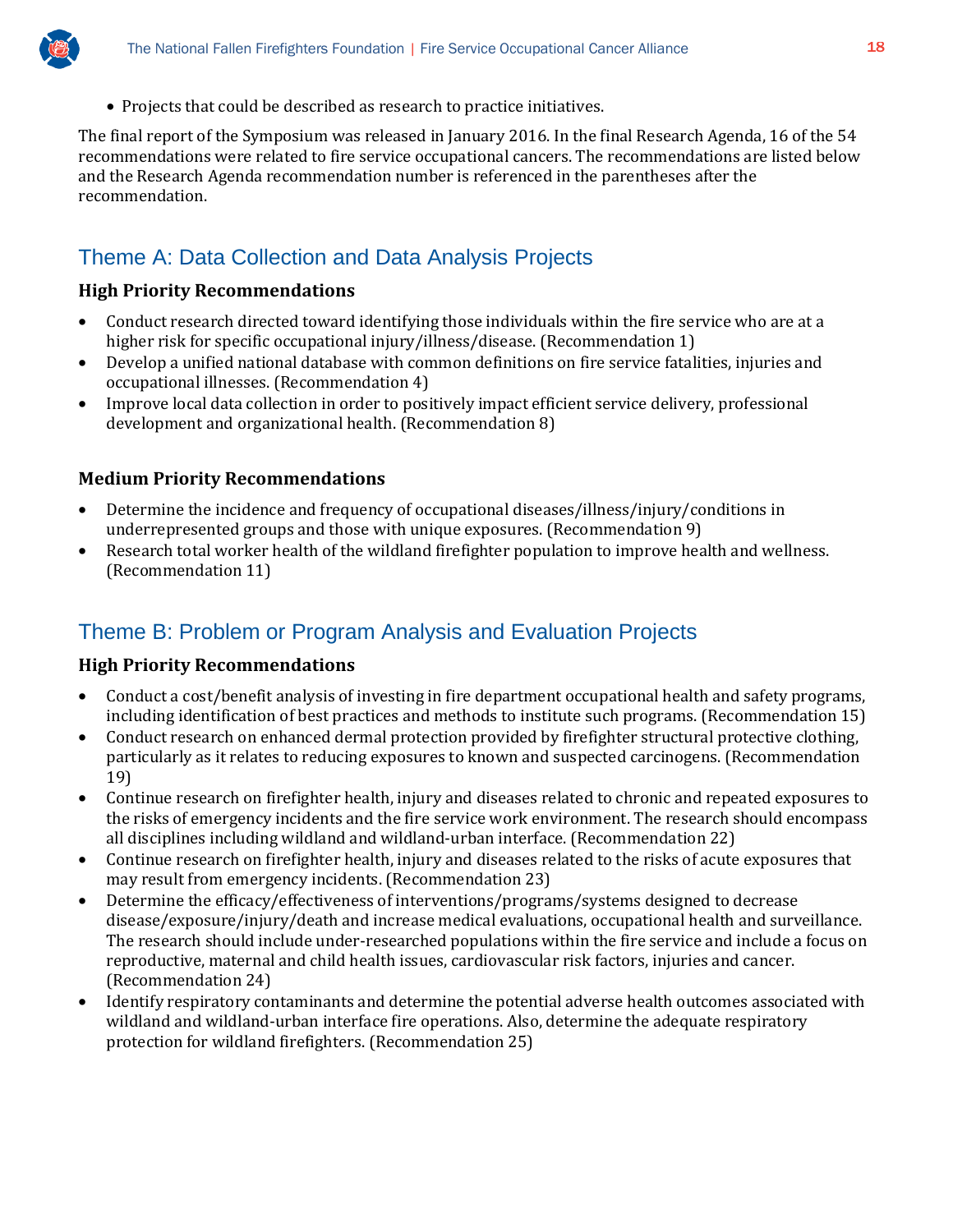

#### **Medium Priority Recommendations**

- Assess the impact of current fire dynamics research on the health of fire investigators. (Recommendation 30)
- Conduct research on cleaning methods for firefighter protective clothing, including potential impacts on the protective properties and useful life of the clothing, and determining effectiveness of removal of suspected carcinogens and other contaminants. (Recommendation 33)
- Conduct research on the translation, dissemination and messaging of current knowledge and best practices related to health and wellness programs, including physical fitness, health maintenance, nutrition and annual medical evaluations. (Recommendation 34)
- Determine the appropriate level of respiratory protection for use during overhaul operations including the use of air monitoring instruments to measure thresholds. (Recommendation 35)
- Determine the most effective implementation methods to institute occupational health programs. (Recommendation 36)

## Theme C: Research to Practice Projects

None.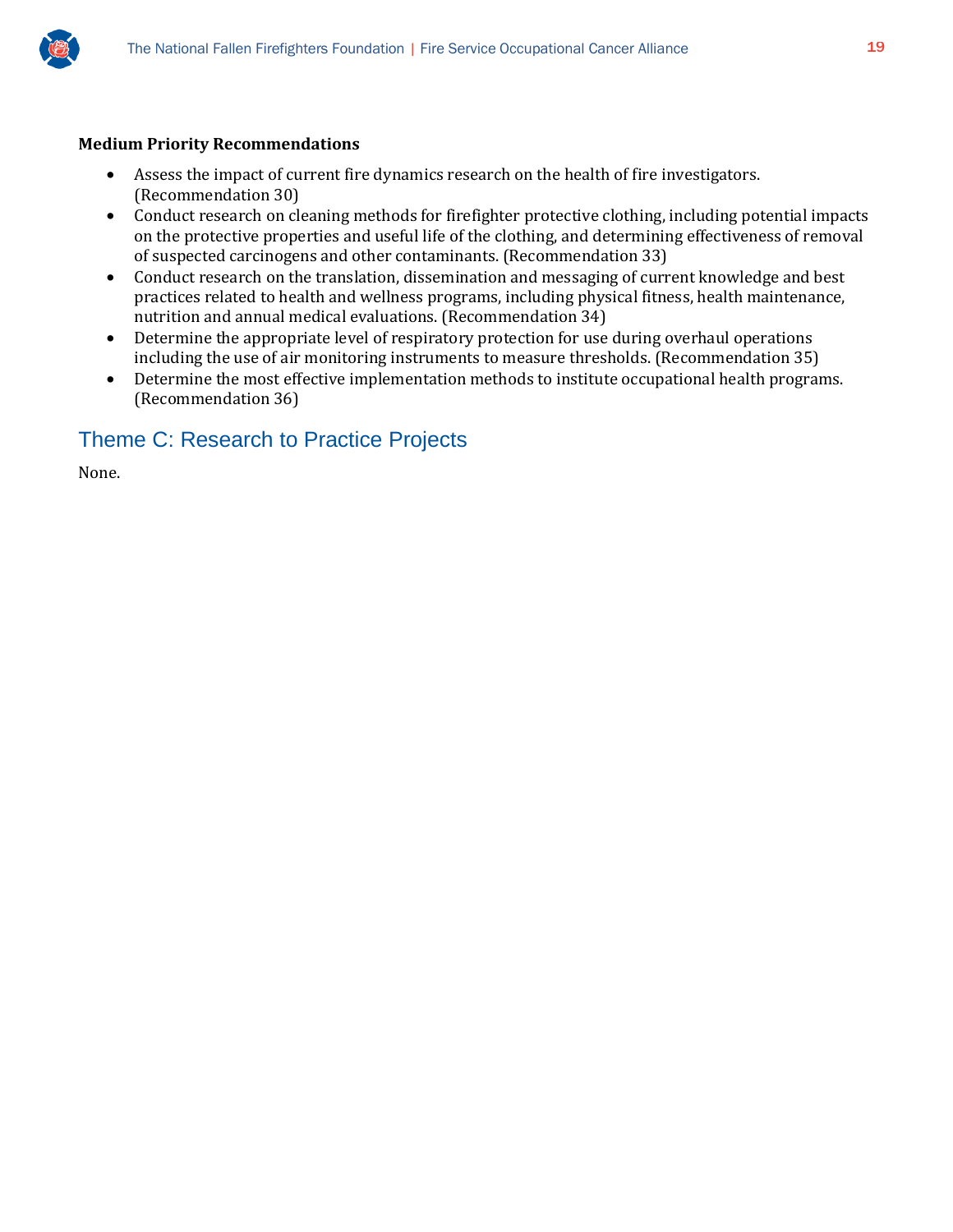

## Additional Milestones

## Reauthorization of the Zadroga Act

On December 18, 2015, the \$8.1 billion James Zadroga 9/11 Health and Compensation Reauthorization Act passed as an attachment to the omnibus government funding and tax-break bill. The 9/11 provision will spend \$3.5 billion on health and extend the World Trade Center Health Program until 2090. It will also spend \$4.6 billion to extend the Victims Compensation Fund for five years and make up for a significant shortfall in the 9/11 bill that passed five years ago.

The World Trade Center Health Program monitors and provides care for responders and survivors of the terrorist attacks at the World Trade Centers and related sites in New York City, the Pentagon, and Shanksville, PA.

#### CFSI Resolution to address fire service occupational cancers

On December 16, 2015, CFSI unanimously passed a resolution in support of federal legislation, funding and policies to address firefighter occupational cancer. The resolution (Action Item 5.1 and Appendix C) was supported by the major national constituency organizations and CFSI. It specifically articulates support for:

- An inclusive national statistical cancer reporting system for firefighters,
- Funding for research to reduce the instances of occupational cancer to firefighters and the development of more effective treatments,
- Public recognition of firefighter line-of-duty deaths resulting from certain cancers identified through scientific research,
- Federal presumptive line-of-duty death benefits, including the Public Safety Officers' Benefits (PSOB) program, that cover firefighters who die from certain cancers identified through scientific research;
- Implementation of the work of the Fire Service Occupational Cancer Alliance as they continue their unified efforts to address myriad issues relating to cancer in firefighters.

## National Firefighter Cancer Registry

On February 26, 2016 U.S. Representatives Bill Pascrell (D-NJ) and Richard Hanna (R-NY) introduced a bill to create a national cancer registry for firefighters. The Firefighter Cancer Registry Act is supported by NVFC, IAFC, IAFF, CFSI, IFSTA, NFFF, and many state and local fire service organizations.

The Firefighter Cancer Registry Act (H.R. 4625) would establish a specialized national cancer registry to be managed by the Centers for Disease Control and Prevention (CDC). The registry would improve collection capabilities and activities related to the nationwide monitoring of cancer diagnoses of career and volunteer firefighters. The national cancer registry would:

- Store and consolidate epidemiological information submitted by healthcare professionals related to cancer incidence among firefighters.
- Make anonymous data available to public health researchers to provide them with robust and comprehensive datasets to expand groundbreaking research.
- Improve our understanding of cancer incidence as the registry grows, which could potentially lead to the development of advanced safety protocols and safeguards.
- Increase collaboration between the CDC and epidemiologists, public health experts, clinicians and firefighters through regular and consistent consultations to improve the effectiveness and accuracy of the registry.

H.R. 4625 has been referred to the House Committee on Energy and Commerce for review.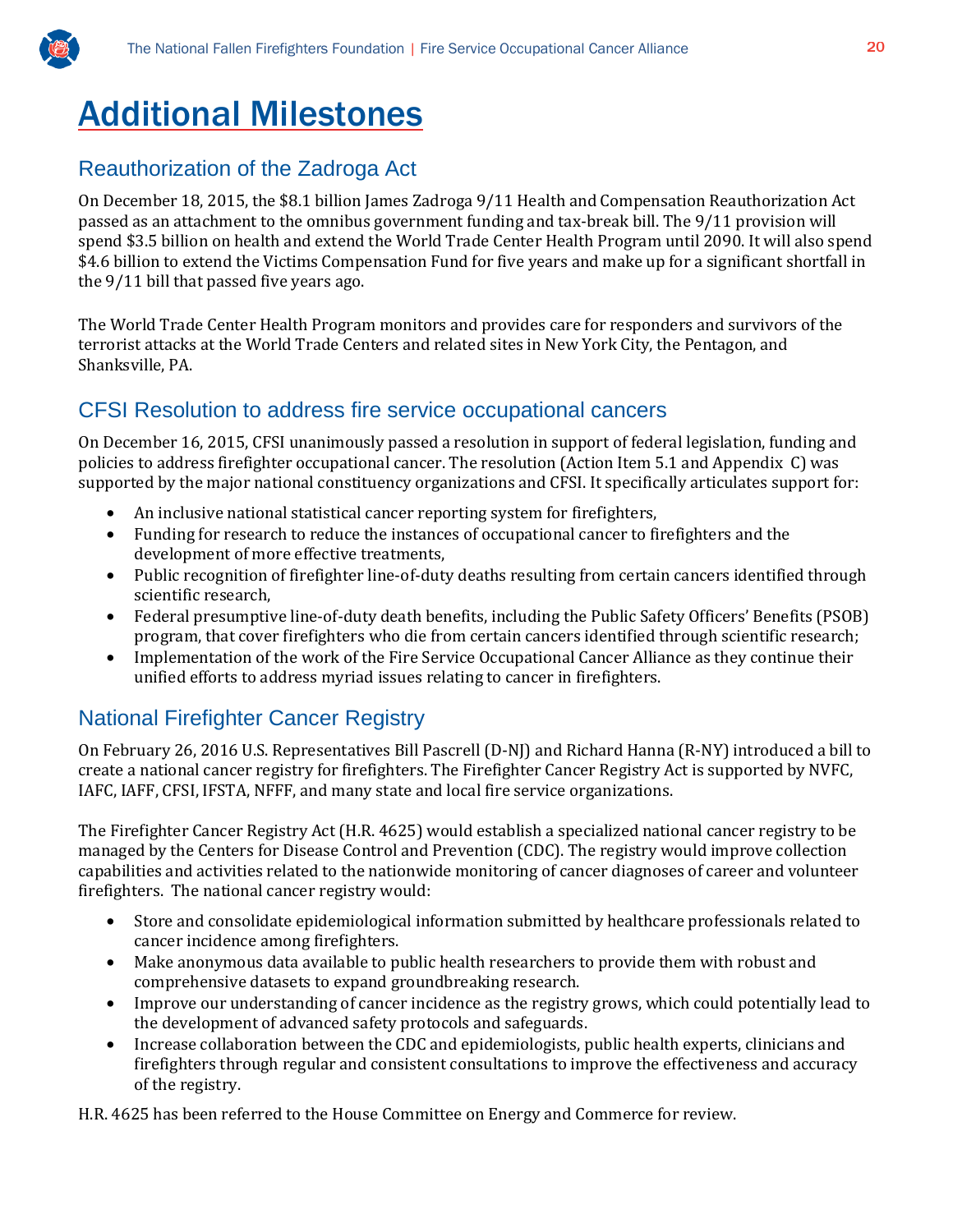

## FSOCA Steering Committee Meeting (April 2016)

The Steering Committee met on April 8, 2016 to review and update the FSOCA action plan. Chief Dennis Compton facilitated the meeting. A complete list of attendees is available in Appendix B.

After a review of the October 2015 meeting, members of the Steering Committee provided updates from the organizations and fire departments they represent. Boston Fire Commissioner Finn previewed the second cancer awareness video from his department. This outstanding video can be viewed at [https://www.youtube.com/watch?v=bXd5sb6fWNM&feature=youtu.be.](https://www.youtube.com/watch?v=bXd5sb6fWNM&feature=youtu.be) The goal of this video was to provide firefighters with actionable items they can do to help decrease their exposure to carcinogens. IAFF's Pat Morrison reported that there is much interest and support for a national cancer registry to coordinate the existing state registries. Dr. Kenny Fent reported that the preliminary results of the cardiovascular and chemical exposure study conducted by the Illinois Fire Service Institute Research Center is available at [https://www.fsi.illinois.edu/documents/research/CardioChemRisksModernFF\\_InterimReport2016.pdf.](https://www.fsi.illinois.edu/documents/research/CardioChemRisksModernFF_InterimReport2016.pdf) Fire department representatives reported on activities including clean hood programs, post-fire wipe programs, recruit training and other cancer awareness and prevention initiatives.

## Action Plan Status Update April 2016

Members of the Steering Committee reviewed each action item and provided a status update which is listed in the following pages. The timeframe recommendations are defined as:

- Short term-up to 12 months;
- Medium term-up to 24 months; and
- Long term-up to 36 months.

## 1. Identify potential steps related to research gaps and funding

| <b>Action Item</b>                                                                                                    | Time<br>frame | <b>Background</b>                                                                                                                                                                                                                                                       | Organizational<br><b>Support</b>                                                                                                                                               | <b>April 2016 Status</b>                                                                                                                                                                                                                                                                                                                                                                                                       |
|-----------------------------------------------------------------------------------------------------------------------|---------------|-------------------------------------------------------------------------------------------------------------------------------------------------------------------------------------------------------------------------------------------------------------------------|--------------------------------------------------------------------------------------------------------------------------------------------------------------------------------|--------------------------------------------------------------------------------------------------------------------------------------------------------------------------------------------------------------------------------------------------------------------------------------------------------------------------------------------------------------------------------------------------------------------------------|
| $1.1 - Convene$<br>the 3rd<br><b>National Fire</b><br><b>Service</b><br><b>Research</b><br>Agenda<br><b>Symposium</b> | Short<br>term | The 1st Research Agenda<br>Symposium was held in<br>2005 and the 2 <sup>nd</sup> Research<br>Agenda Symposium was<br>held in 2011. The 3rd<br>Symposium would include<br>deliberations on all fire<br>service research including<br>firefighter occupational<br>cancer. | The NFFF has<br>coordinated and<br>staffed the first two<br>symposia, and is<br>willing to continue<br>in this role working<br>with national fire<br>service<br>organizations. | The 2015 Research Agenda<br>was held in November in<br>Virginia. The breakout<br>group Occupational<br>Diseases of Firefighting was<br>provided with the<br>recommendations produced<br>by from the Research Gaps<br>group at the October 2015<br>meeting. The 2015 Fire<br>Service Research Agenda<br>was released in January<br>2016; 16/54 final<br>recommendations have<br>impact on fire service<br>occupational cancers. |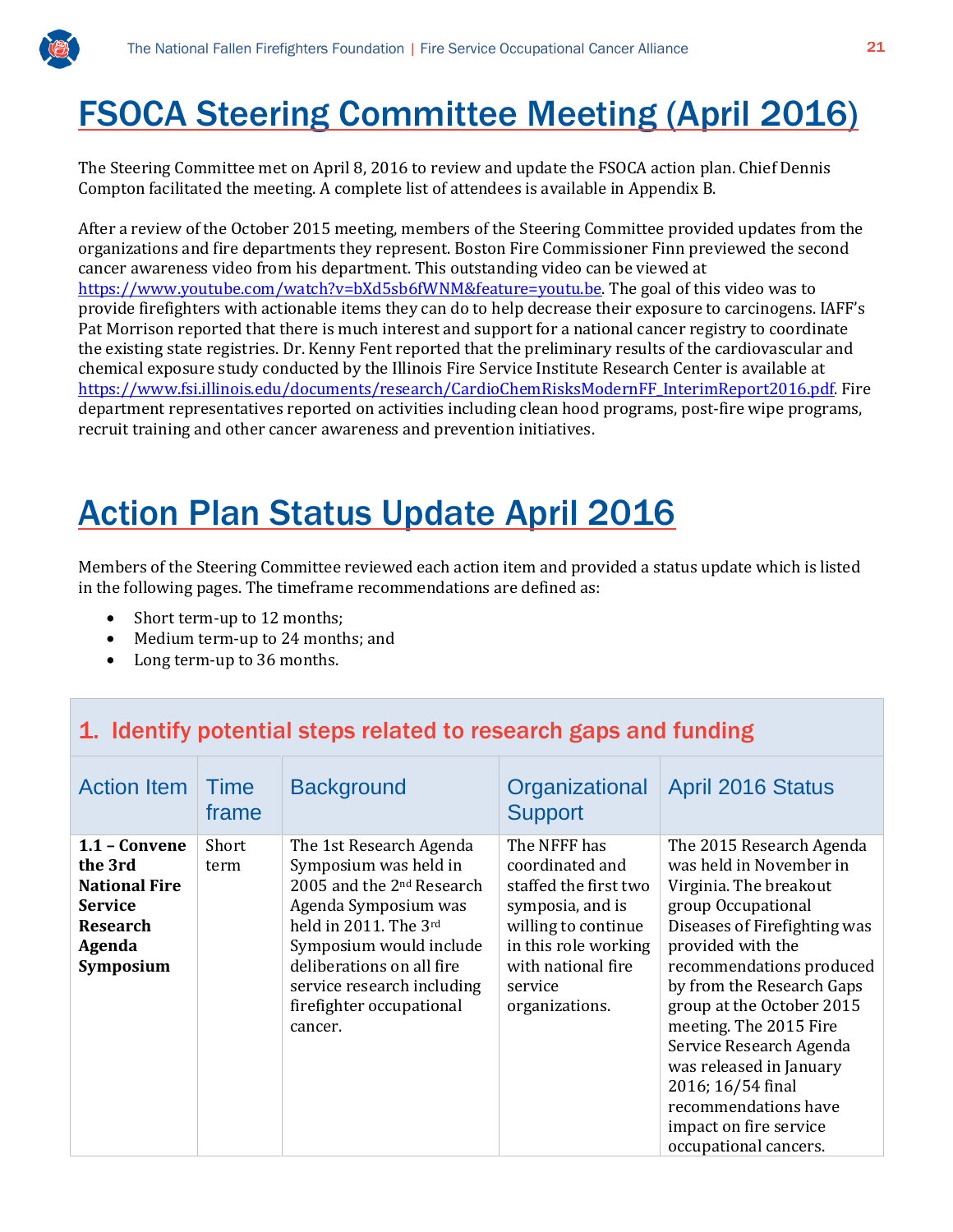

| 1.2 - Discuss<br>cancer<br>research at<br>the next<br><b>Assistance to</b><br><b>Firefighters</b><br>Grant (AFG)<br>Program<br>Criteria<br>Development<br><b>Meeting</b> | Short<br>term  | The AFG Program<br>convenes an annual<br>meeting to modify and<br>develop criteria for the<br>grant guidance. It would be<br>valuable to provide<br>information to this<br>meeting on the research<br>priorities on occupational<br>cancer.                                                                                                                                         | Criteria<br>development<br>meetings are<br>typically attended<br>by representatives<br>from nine national<br>fire service<br>organizations.                                                                                                                                                                           | Participants in the<br>November 2015 AFG<br>criteria development<br>meeting articulated the<br>need to prioritize cancer<br>research and prevention<br>efforts. Efforts will continue<br>to advance firefighter<br>cancer as a priority.                                                                                                                                                                                                                                                                                             |
|--------------------------------------------------------------------------------------------------------------------------------------------------------------------------|----------------|-------------------------------------------------------------------------------------------------------------------------------------------------------------------------------------------------------------------------------------------------------------------------------------------------------------------------------------------------------------------------------------|-----------------------------------------------------------------------------------------------------------------------------------------------------------------------------------------------------------------------------------------------------------------------------------------------------------------------|--------------------------------------------------------------------------------------------------------------------------------------------------------------------------------------------------------------------------------------------------------------------------------------------------------------------------------------------------------------------------------------------------------------------------------------------------------------------------------------------------------------------------------------|
| $1.3 - Seek$<br>funding<br>mechanisms<br>for cancer<br>research                                                                                                          | Medium<br>term | It is important to seek and<br>retain funding for<br>firefighter occupational<br>cancer research in addition<br>to the funds provided by<br>AFG.                                                                                                                                                                                                                                    | CFSI and other<br>major fire service<br>organizations.                                                                                                                                                                                                                                                                | Finding additional research<br>funding for occupational<br>research is an ongoing<br>concern, and has been<br>established as a priority by<br>Alliance members.                                                                                                                                                                                                                                                                                                                                                                      |
| 1.4 - Explore<br>the establish-<br>ment of a<br>Firefighter<br>Cancer<br><b>Research</b><br><b>Center of</b><br><b>Excellence</b>                                        | Short<br>term  | The goal of the Firefighter<br><b>Cancer Research Center of</b><br>Excellence would be to<br>coordinate and prioritize<br>research related to<br>firefighter occupational<br>cancer. The Center would<br>be a clearinghouse for<br>research. This Center<br>would promote efficiency<br>by assuring that all<br>research adds to the body<br>of knowledge on firefighter<br>cancer. | The Center could<br>be coordinated by a<br>fire service<br>organization or by<br>an academic<br>research institution<br>and could<br>collaborate with<br><b>IAFC's Researchers</b><br><b>Creating Usable</b><br>Emergency<br>Solutions<br>(RESCUES), major<br>fire service<br>organizations and<br>research entities. | Catherine Patterson, FEMA-<br>DHS Director led a<br>discussion at the October<br>2015 meeting regarding the<br>potential for developing a<br>FEMA Center of Excellence<br>(COE) to address fire<br>service occupational<br>disease in general, or cancer<br>in specific. She stated that<br>no COEs would be funded in<br>the FY 2015 cycle, but<br>recommended that the<br>Alliance reach out to<br>constituency organizations<br>to support efforts to<br>address occupational<br>cancers prior to annual<br>stakeholder meetings. |
| 1.5 - Convene<br>a meeting to<br>identify<br>specific<br>research gaps<br>in current<br>firefighter<br>occupational<br>cancer<br>research<br>efforts                     | Medium<br>term | Gaps in the current<br>research include<br>methodologies of<br>exposure-related data;<br>prevention methodology;<br>underrepresented<br>populations; research-to-<br>practice methodologies;<br>and causation between<br>firefighting and cancer.                                                                                                                                   | The NFFF could<br>coordinate a<br>meeting of the Fire<br>Service<br>Occupational<br>Alliance comprised<br>of representatives<br>from fire service<br>organizations,<br>researchers,<br>governmental<br>partners and<br>industry partners.                                                                             | This was addressed at the<br>October 2015 Alliance<br>meeting. Information was<br>provided to the<br>"Occupational Diseases of<br>Firefighting" group at the<br>2015 Fire Service Research<br>Agenda Symposium and<br>used in the development<br>and prioritization of topics<br>in the 2015 Agenda. Efforts<br>will include a specific<br>emphasis on wildland<br>firefighters.                                                                                                                                                     |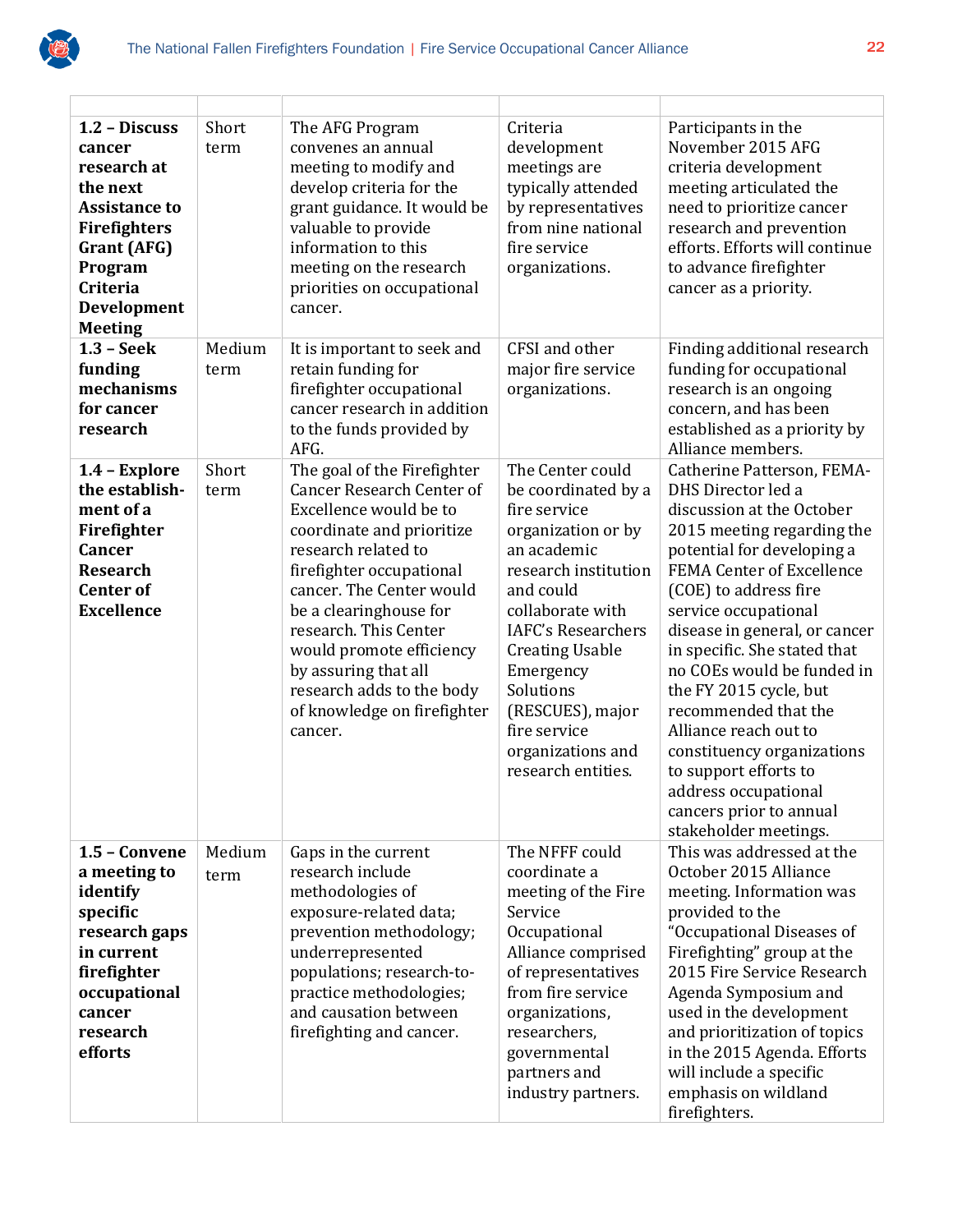

| 2. Identify potential steps related to prevention efforts, including a<br>discussion of model policies     |                      |                                                                                                                                                                                                                                                                                                                                                                                                                                                                                                                                                                                                                                                                                    |                                                                                                                                                                                                                                                      |                                                                                                                                                                                                                                                                                                                                                                                                                                              |  |
|------------------------------------------------------------------------------------------------------------|----------------------|------------------------------------------------------------------------------------------------------------------------------------------------------------------------------------------------------------------------------------------------------------------------------------------------------------------------------------------------------------------------------------------------------------------------------------------------------------------------------------------------------------------------------------------------------------------------------------------------------------------------------------------------------------------------------------|------------------------------------------------------------------------------------------------------------------------------------------------------------------------------------------------------------------------------------------------------|----------------------------------------------------------------------------------------------------------------------------------------------------------------------------------------------------------------------------------------------------------------------------------------------------------------------------------------------------------------------------------------------------------------------------------------------|--|
| <b>Action Item</b>                                                                                         | <b>Time</b><br>frame | <b>Background</b>                                                                                                                                                                                                                                                                                                                                                                                                                                                                                                                                                                                                                                                                  | Organizational<br><b>Support</b>                                                                                                                                                                                                                     | <b>April 2016 Status</b>                                                                                                                                                                                                                                                                                                                                                                                                                     |  |
| 2.1 - Provide<br>awareness<br>and<br>prevention<br>information<br>on firefighter<br>occupational<br>cancer | Short<br>term        | It was recommended to<br>provide awareness and<br>prevention information to<br>firefighters and to<br>strategize on the creation of<br>new information. Steps<br>include incorporating<br>cancer prevention and<br>research information into<br><b>IFSTA</b> manuals and IAFF<br>on-line programs. FCSN<br>materials can be distributed<br>more widely and the FCSN<br>White Paper can be<br>included as required<br>reading for promotional<br>exams. Videos on firefighter<br>cancer developed by<br>Boston, San Antonio, and<br>San Francisco fire<br>departments can be<br>distributed. Information<br>should be disseminated on<br>protection of the<br>firefighter's family. | Groups that will<br>likely be involved<br>include IAFF,<br><b>International Fire</b><br><b>Service Training</b><br>Association-Fire<br>Protection<br>Publications<br>(IFSTA-FPP), FCSN,<br><b>IABPFF</b> and other<br>fire service<br>organizations. | This item was addressed in<br>depth by the Branding/<br>Naming/Prevention group<br>at the October 2015<br>meeting, and their<br>recommendations are<br>included in this report.                                                                                                                                                                                                                                                              |  |
| 2.2 - Develop<br>a unified<br>branding<br>message<br>related to<br>firefighter<br>occupational<br>cancer   | Short<br>term        | Develop and disseminate a<br>campaign related to<br>firefighter occupational<br>cancer-related issues. The<br>effort may be similar to<br>successful campaigns such<br>as breast cancer awareness<br>and the Everyone Goes<br>Home® (EGH) program.<br>Ideas developed at the<br>meeting include kNOw<br>Firefighter Cancer, KNOW<br>Firefighter CANCER, Clean<br>Up Firefighter Cancer,<br>#Alarm4Cancer, Suppress<br>Firefighter Cancer, and<br>Extinguish Firefighter                                                                                                                                                                                                            | The Steering<br>Committee<br>referred this item<br>to the agenda for<br>the next meeting of<br>the Fire Service<br>Occupational<br>Cancer Alliance.                                                                                                  | This item was addressed by<br>the Branding/Naming<br>/Prevention group at the<br>October 2015 meeting.<br>Their recommendation is<br>that <b>KNOW</b> Firefighter<br><b>CANCER</b> be used as the<br>tagline for marketing<br>purposes. They also<br>suggested that the approach<br>be tiered, to meet every<br>constituency group at their<br>own level, and that a<br>professional firm be sought<br>to develop the marketing<br>campaign. |  |

Cancer.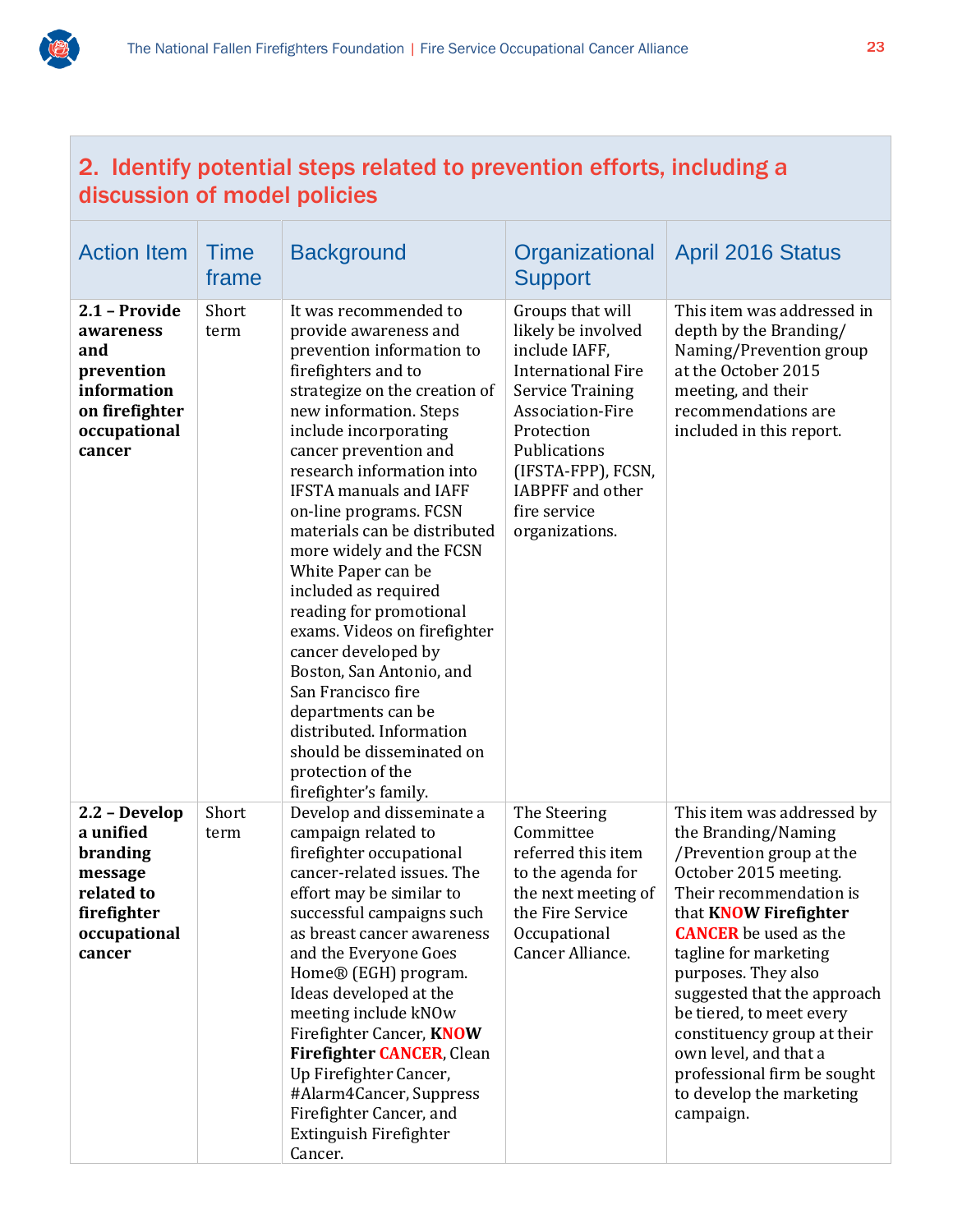

| 2.3 - Develop<br>and<br>distribute a<br>Firefighter<br><b>Cancer</b><br><b>Awareness</b><br>and<br>Prevention<br>Electronic<br><b>Tool Kit</b>                                                                                                       | Medium<br>term | An electronic tool kit of<br>firefighter cancer<br>awareness and prevention<br>information should be<br>created and modeled after<br>the Fire Service-Based<br><b>EMS Electronic Tool Kit</b><br>(www.fireserviceems.com).<br>The firefighter cancer tool<br>kit can include links to<br>educational materials,<br>research information,<br>talking points, model<br>curriculum, alarm symptom<br>checklist, presentation<br>templates, fire station<br>evaluations forms and other<br>information. The tool kit<br>could also include sections<br>specific for firefighter<br>recruits, company officers,<br>command officers, and<br>others. The tool kit should<br>be mobile-friendly. | Similar to the Fire<br>Service-Based EMS<br>Electronic Kit, the<br>creation and<br>distribution of the<br><b>Cancer Awareness</b><br>and Prevention<br>Tool Kit would be a<br>collaborative effort<br>involving many<br>major fire service<br>organizations,<br>industry partners<br>and cancer-related<br>organization such<br>as the American<br>Cancer Society. | This was discussed at the<br>April 2016 Steering<br>Committee meeting. The<br>group agreed to move<br>forward with this project<br>and supported the NFFF<br>including it as a project for<br>the NFFF Affiliate<br>Organization that is being<br>developed.<br>NFFF will seek funding for<br>this project.                                                |
|------------------------------------------------------------------------------------------------------------------------------------------------------------------------------------------------------------------------------------------------------|----------------|-------------------------------------------------------------------------------------------------------------------------------------------------------------------------------------------------------------------------------------------------------------------------------------------------------------------------------------------------------------------------------------------------------------------------------------------------------------------------------------------------------------------------------------------------------------------------------------------------------------------------------------------------------------------------------------------|--------------------------------------------------------------------------------------------------------------------------------------------------------------------------------------------------------------------------------------------------------------------------------------------------------------------------------------------------------------------|------------------------------------------------------------------------------------------------------------------------------------------------------------------------------------------------------------------------------------------------------------------------------------------------------------------------------------------------------------|
| 2.4 - Include<br>information<br>on cancer<br>prevention<br>activities in<br>Commission<br>on Fire<br><b>Accreditation</b><br><b>International</b><br>(CFAI)<br>assessments<br>and in the<br>NFFF's<br>Vulnerability<br><b>Assessment</b><br>Program. | Long<br>term   | Seek to include information<br>on firefighter cancer<br>prevention as a part of CFAI<br>accreditation and as a part<br>of the VAP.                                                                                                                                                                                                                                                                                                                                                                                                                                                                                                                                                        | CFAI manages the<br>fire department<br>assessment process<br>and NFFF manages<br>the VAP. Other fire<br>service<br>organizations'<br>assistance would<br>be needed to<br>support this action<br>item.                                                                                                                                                              | Dr. JoEllen Kelly of the NFFF<br>is coordinating a build-out<br>on the VAP survey, due Fall<br>2016. Efforts to include<br>cancer prevention activities<br>in accreditation will be<br>undertaken.<br>Pat Morrison is working<br>with Dr. Lori Moore-Merrell<br>(CFAI Board Member) at the<br>IAFF to determine if and<br>how to proceed with the<br>CFAI. |
| $2.5 -$ Engage<br>national fire<br>service<br>conferences<br>to include<br>occupational<br>cancer in the<br>fire service in<br>the general<br>sessions and<br>other events.                                                                          | Short<br>term  | A letter from the Fire<br>Service Occupational Cancer<br>Alliance should be sent to<br>the national fire service<br>conference planners<br>requesting occupational<br>cancer in the fire service to<br>be included in the general<br>sessions of their<br>conferences.                                                                                                                                                                                                                                                                                                                                                                                                                    | The letter would be<br>co-signed by the<br>members of the<br><b>Fire Service</b><br>Occupational<br><b>Cancer Alliance</b><br>representing major<br>fire service<br>organizations and<br>other industry<br>partners.                                                                                                                                               | Chief Ron Siarnicki<br>presented at the<br><b>International Fire Service</b><br>Journal of Leadership and<br>Management Research<br>Symposium in July 2015. It<br>is recommended that a<br>Master Calendar be<br>developed for the Alliance,<br>and that staff support be<br>assigned to this effort.<br>Chief Dennis Compton will<br>moderate a panel     |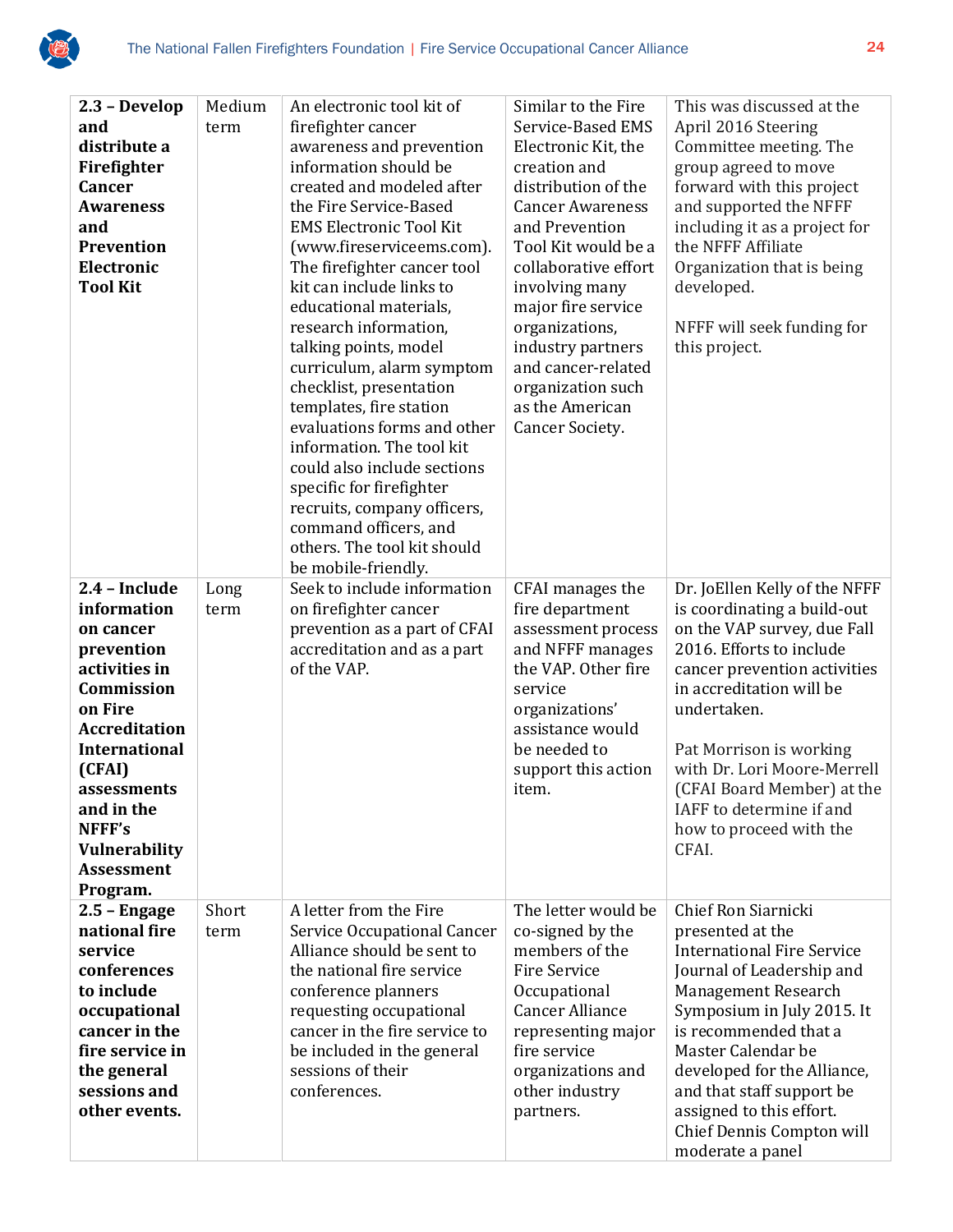

|                                                                                                          |                |                                                                                                                                                                                                                                                                                                                                                                                                                                                            |                                                                                                                                                                        | discussion regarding fire<br>service occupational<br>cancers at the May 2016<br><b>CFSI Seminar, Alliance</b><br>members Pat Morrison, Ron<br>Siarnicki, and Jimmy Seavey<br>are the panelists. (The<br>related proposal is<br>Appendix E of this<br>document). Cancer related<br>topics should be included in<br>conference general sessions<br>rather than only in<br>workshops. |
|----------------------------------------------------------------------------------------------------------|----------------|------------------------------------------------------------------------------------------------------------------------------------------------------------------------------------------------------------------------------------------------------------------------------------------------------------------------------------------------------------------------------------------------------------------------------------------------------------|------------------------------------------------------------------------------------------------------------------------------------------------------------------------|------------------------------------------------------------------------------------------------------------------------------------------------------------------------------------------------------------------------------------------------------------------------------------------------------------------------------------------------------------------------------------|
| 2.6 - Develop<br>and<br>distribute a<br>physician's<br>guide to<br>firefighter<br>occupational<br>cancer | Medium<br>term | Since most firefighters go to<br>a general physician rather<br>than an occupational<br>medical doctor, it would be<br>beneficial to create a<br>document that firefighters<br>can provide to their own<br>doctors. The document<br>could include information<br>on the current research<br>available on the link<br>between firefighters and<br>cancer, the importance of<br>getting a baseline chest x-<br>ray, and sources of<br>additional information. | The Boston Fire<br>Department has<br>developed a<br>document that<br>could be used as a<br>foundation for this<br>action item. NIOSH<br>could also provide<br>support. | Partner organizations are in<br>the process of aligning their<br>research efforts in the field<br>of occupational medicine.<br>With input from the<br>Alliance, current plans to<br>produce material for<br>physicians on this topic<br>would be given a high<br>priority.                                                                                                         |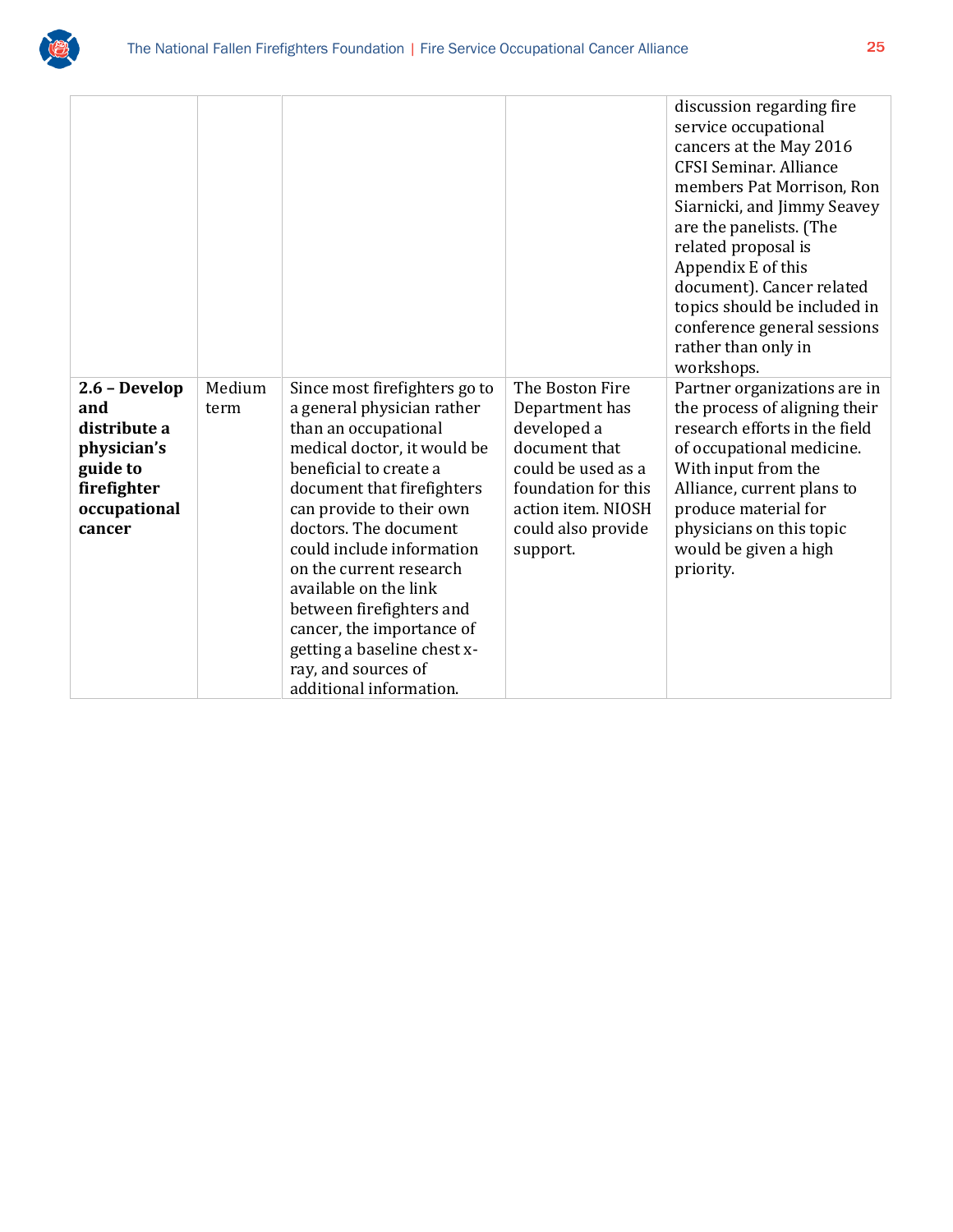

| 3. Identify potential steps to presumptive legislation                                                                                                            |                      |                                                                                                                                                                                                                                                                                                                                                                                                                                                                                                                                                                                                                                                                |                                                                                                                                 |                                                                                                                                                                                       |
|-------------------------------------------------------------------------------------------------------------------------------------------------------------------|----------------------|----------------------------------------------------------------------------------------------------------------------------------------------------------------------------------------------------------------------------------------------------------------------------------------------------------------------------------------------------------------------------------------------------------------------------------------------------------------------------------------------------------------------------------------------------------------------------------------------------------------------------------------------------------------|---------------------------------------------------------------------------------------------------------------------------------|---------------------------------------------------------------------------------------------------------------------------------------------------------------------------------------|
| <b>Action Item</b>                                                                                                                                                | <b>Time</b><br>frame | <b>Background</b>                                                                                                                                                                                                                                                                                                                                                                                                                                                                                                                                                                                                                                              | Organization<br>al Support                                                                                                      | <b>April 2016 Status</b>                                                                                                                                                              |
| 3.1 - Continue<br>to support<br>firefighter<br>cancer<br>research to<br>strengthen the<br>association<br>between<br>firefighting<br>and<br>occupational<br>cancer | Long<br>term         | 38/50 states currently have<br>a version of a presumptive<br>law. There is a strong need<br>to continue to refine<br>firefighter occupational<br>cancer research to discern<br>links between occupational<br>exposures and the<br>development of cancer in<br>firefighters. The latency of<br>cancer also needs to be<br>considered with<br>presumptive laws.                                                                                                                                                                                                                                                                                                  | IAFF has led the<br>fire service in<br>presumptive law<br>advocacy. NVFC<br>has begun to get<br>more involved in<br>this issue. | This is an ongoing effort<br>spearheaded by the IAFF<br>and remains a priority for<br>the Alliance. The 2015 Fire<br>Service Research Agenda<br>also addresses this as a<br>priority. |
| $3.2 -$<br><b>Strengthen</b><br>and support<br>promotion of<br>prevention<br>programs                                                                             | Short<br>term        | Encourage firefighters to<br>take steps immediately that<br>will limit their occupational<br>exposure. For example,<br>smoking cessation programs<br>and smoking prohibitions<br>may assist in the adoption of<br>presumptive cancer<br>legislation. Encourage<br>firefighters to take other<br>steps that will improve their<br>overall health and limit<br>exposure - activities such as<br>healthy eating, SCBA use,<br>showering after a fire<br>exposure, and hood<br>exchange programs that may<br>not be directly related to<br>legislation but may<br>contribute to the<br>firefighter's health and<br>reduce the incidence of<br>occupational cancer. | Major fire service<br>organizations.                                                                                            | All organizations in the<br>Alliance are actively<br>promoting cancer<br>prevention and plan to<br>continue those efforts.                                                            |
| 3.3 - Provide<br>access to a<br>template and<br>guide on how<br>to file a claim<br>with improved<br>documentation                                                 | Medium<br>term       | A firefighter with a cancer<br>diagnosis may be unfamiliar<br>with the claims process and<br>the importance of<br>documentation in the claims<br>process. The development of<br>a guide or template for claim                                                                                                                                                                                                                                                                                                                                                                                                                                                  | Fire Service<br>Occupational<br><b>Cancer Alliance</b><br>representatives                                                       | This item was discussed at<br>the April 2016 Steering<br>Committee meeting, and it<br>was determined that this<br>would be included as part<br>of the Tool Kit.                       |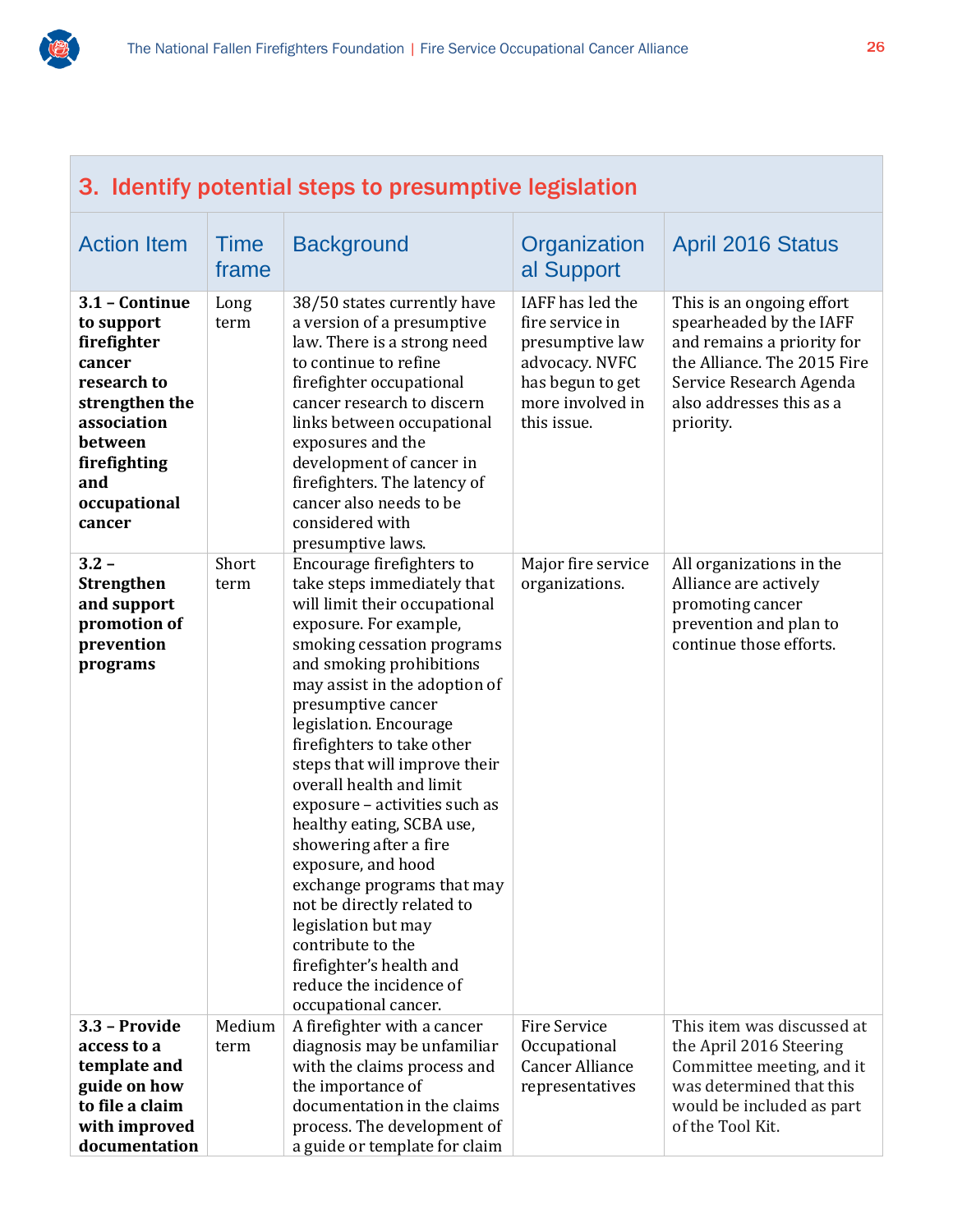

|                                                                                                                                                                   |              | submission would provide<br>the firefighter and his or her<br>family with information<br>about the claims process and<br>examples of proper claim<br>documentation. This<br>material may be included in<br>the tool kit mentioned in<br>Action Item 2.3.                                                                                                                                  |                                                                                  |                                                                                                                                                                  |
|-------------------------------------------------------------------------------------------------------------------------------------------------------------------|--------------|-------------------------------------------------------------------------------------------------------------------------------------------------------------------------------------------------------------------------------------------------------------------------------------------------------------------------------------------------------------------------------------------|----------------------------------------------------------------------------------|------------------------------------------------------------------------------------------------------------------------------------------------------------------|
| 3.4 - Provide                                                                                                                                                     | Medium       | Provide resources to assist                                                                                                                                                                                                                                                                                                                                                               | <b>Fire Service</b>                                                              | This item was discussed at                                                                                                                                       |
| resources to<br>assist in filing<br>and<br>streamlining a<br>claim for<br>benefits                                                                                | term         | firefighters through the<br>claims process. Local,<br>regional, state, or national<br>firefighter organizations<br>may provide access to or<br>referrals to works<br>compensation lawyers.<br>Assistance may also be<br>provided by others with<br>experience in the process or<br>by trained peers. This<br>material may be included in<br>the tool kit mentioned in<br>Action Item 2.3. | Occupational<br><b>Cancer Alliance</b><br>representatives                        | the April 2016 Steering<br>Committee, and will be<br>addressed as part of the<br>Tool Kit. Existing resources<br>from partner organizations<br>will be included. |
| 3.5 - Research<br>financial<br>impact of<br>cancer<br>presumptive<br>laws on<br>workers'<br>compensation<br>insurance<br>rates and<br>disability<br>pension costs | Long<br>term | Provide reliable data to<br>combat perceived<br>inaccuracies and<br>misconceptions about the<br>costs to organizations for<br>workers' compensation and<br>disability pensions related to<br>firefighter cancer.                                                                                                                                                                          | <b>Fire Service</b><br>Occupational<br><b>Cancer Alliance</b><br>representatives | This item was added at the<br>April 2016 meeting.                                                                                                                |
| 3.6 - Develop<br>and provide<br>exemplary<br>legislation<br>language for<br>workers'<br>compensation<br>and<br>presumptive<br>disability<br>pensions              | Long<br>term | Provide sample legislation<br>for fire departments to use<br>in advocacy efforts on the<br>state level.                                                                                                                                                                                                                                                                                   | Fire Service<br>Occupational<br><b>Cancer Alliance</b><br>representatives        | This item was added at the<br>April 2016 meeting.                                                                                                                |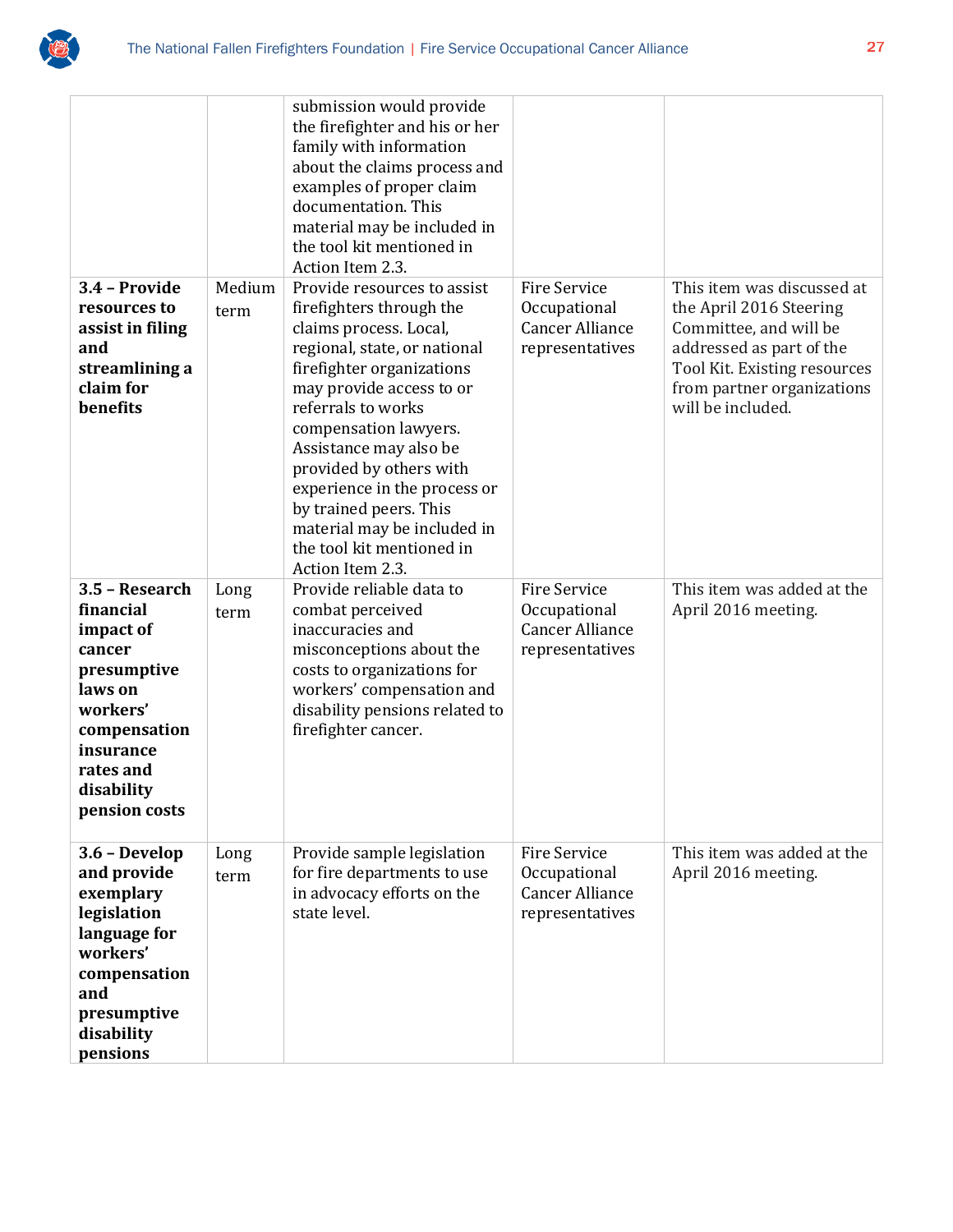

## 4. Identify potential steps for engaging other organizations as partners

| <b>Action Item</b>                                                                              | <b>Time</b><br>frame | <b>Background</b>                                                                                                                                                                                                                                                                                                                                                                                                                               | Organizational<br><b>Support</b>                                                                                                                           | <b>April 2016 Status</b>                                                                                                                                                                                                                                                                                                                          |
|-------------------------------------------------------------------------------------------------|----------------------|-------------------------------------------------------------------------------------------------------------------------------------------------------------------------------------------------------------------------------------------------------------------------------------------------------------------------------------------------------------------------------------------------------------------------------------------------|------------------------------------------------------------------------------------------------------------------------------------------------------------|---------------------------------------------------------------------------------------------------------------------------------------------------------------------------------------------------------------------------------------------------------------------------------------------------------------------------------------------------|
| 4.1 - Identify<br>organizations<br>that can<br>provide<br>specific<br>support and<br>assistance | Short<br>term        | A number of<br>organizations (fire<br>service and non-fire<br>service) and industry<br>partners were identified<br>as potentially providing<br>support and assistance in<br>this action plan. These<br>organizations include<br>those in the medical,<br>social, and insurance<br>businesses as well as<br>organizations with an<br>interest and presence in<br>the fire service such as<br>fire equipment and fire<br>apparatus manufacturers. | The Fire Service<br><b>Occupational Cancer</b><br>Alliance would need<br>to strategize on a<br>organized approach<br>to reaching out to<br>these entities. | This was discussed at<br>length by the Potential<br>Partners group at the<br>October 2015 meeting. A<br>list was compiled and<br>included in this report. The<br>group also recommended<br>that the NFFF take the lead<br>on this, develop the<br>approach, and compile a<br>Tool Kit of materials and<br>resources for working<br>with partners. |
| 4.2 - Leverage                                                                                  | Medium               | Many times, a request for                                                                                                                                                                                                                                                                                                                                                                                                                       | Once the Fire Service                                                                                                                                      | This Potential Partners                                                                                                                                                                                                                                                                                                                           |
| existing                                                                                        | term                 | help will be more                                                                                                                                                                                                                                                                                                                                                                                                                               | <b>Occupational Cancer</b>                                                                                                                                 | group at the October 2015                                                                                                                                                                                                                                                                                                                         |
| relationships                                                                                   |                      | favorably looked upon if                                                                                                                                                                                                                                                                                                                                                                                                                        | Alliance has                                                                                                                                               | meeting recommended                                                                                                                                                                                                                                                                                                                               |
| that members                                                                                    |                      | it comes from someone                                                                                                                                                                                                                                                                                                                                                                                                                           | strategized on the                                                                                                                                         | that Alliance members act                                                                                                                                                                                                                                                                                                                         |
| of the fire                                                                                     |                      | known to the                                                                                                                                                                                                                                                                                                                                                                                                                                    | specific support and                                                                                                                                       | as the contact within their                                                                                                                                                                                                                                                                                                                       |
| service                                                                                         |                      | organization.                                                                                                                                                                                                                                                                                                                                                                                                                                   | assistance needed                                                                                                                                          | own organizations. They                                                                                                                                                                                                                                                                                                                           |
| industry have                                                                                   |                      | Firefighters, fire service                                                                                                                                                                                                                                                                                                                                                                                                                      | from other entities,                                                                                                                                       | also identified individuals                                                                                                                                                                                                                                                                                                                       |
| with identified                                                                                 |                      | organizations, and others<br>with an interest in the                                                                                                                                                                                                                                                                                                                                                                                            | then the                                                                                                                                                   | to take the lead with                                                                                                                                                                                                                                                                                                                             |
| organizations<br>in Action Item                                                                 |                      | fire service can seek                                                                                                                                                                                                                                                                                                                                                                                                                           | organizational<br>support can be                                                                                                                           | different constituency                                                                                                                                                                                                                                                                                                                            |
| 4.1                                                                                             |                      | support for the fight                                                                                                                                                                                                                                                                                                                                                                                                                           | determined.                                                                                                                                                | groups. This is covered in<br>the meeting report.                                                                                                                                                                                                                                                                                                 |
|                                                                                                 |                      | against cancer from                                                                                                                                                                                                                                                                                                                                                                                                                             |                                                                                                                                                            |                                                                                                                                                                                                                                                                                                                                                   |
|                                                                                                 |                      | organizations with which                                                                                                                                                                                                                                                                                                                                                                                                                        |                                                                                                                                                            |                                                                                                                                                                                                                                                                                                                                                   |
|                                                                                                 |                      | they have an established                                                                                                                                                                                                                                                                                                                                                                                                                        |                                                                                                                                                            |                                                                                                                                                                                                                                                                                                                                                   |
|                                                                                                 |                      | relationship.                                                                                                                                                                                                                                                                                                                                                                                                                                   |                                                                                                                                                            |                                                                                                                                                                                                                                                                                                                                                   |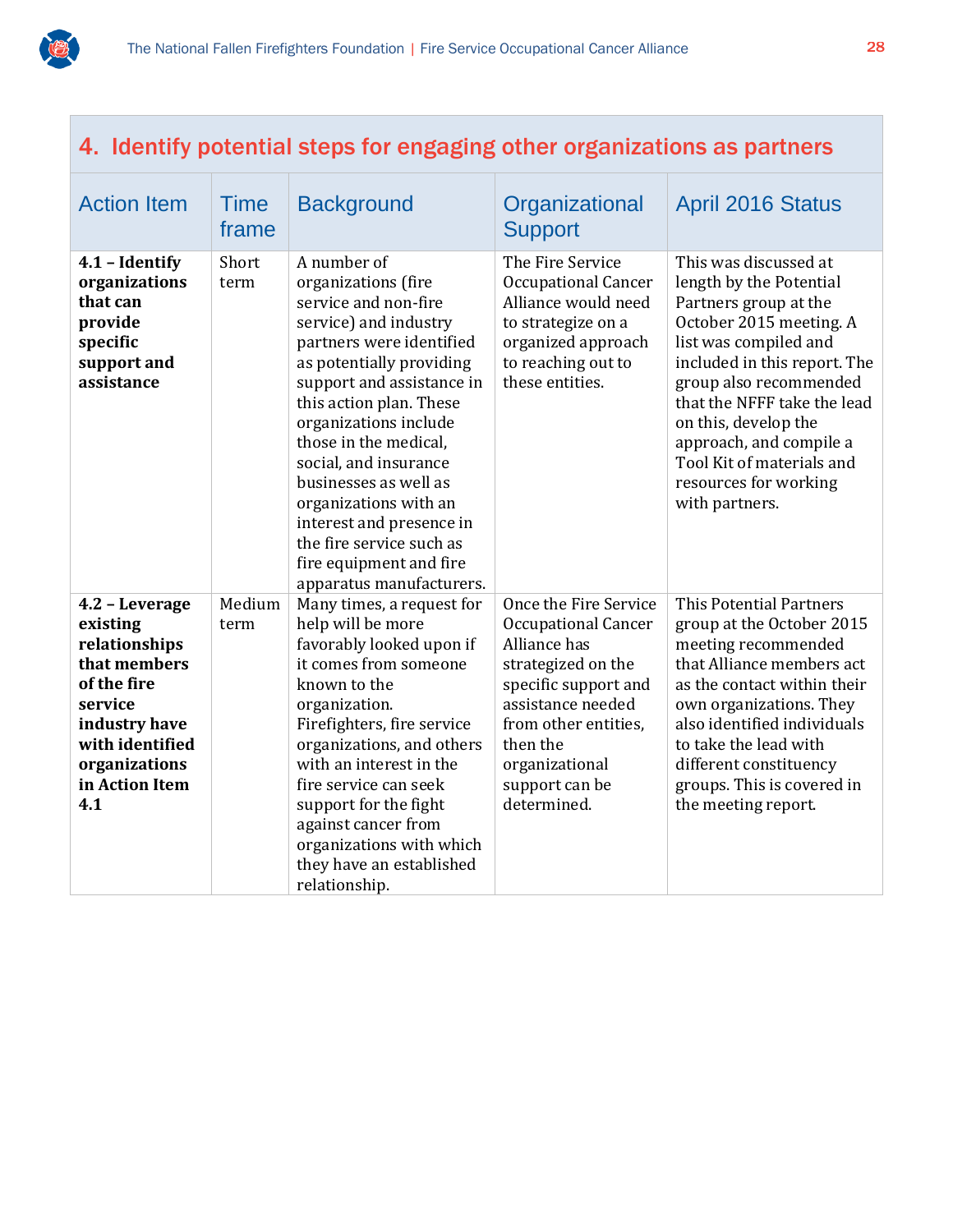

## 5. Identify potential steps to inclusion/recognition of cancer within Line-of-Duty death criteria

| <b>Action Item</b>                                                                                                                                                                                                                                                  | <b>Time</b><br>frame | <b>Background</b>                                                                                                                                                                                                                                                                                                                                                                                                      | Organizational<br><b>Support</b>                                                                                                               | <b>April 2016 Status</b>                                                                                                                                                                                                                                                                                                                                                                                                                                                |
|---------------------------------------------------------------------------------------------------------------------------------------------------------------------------------------------------------------------------------------------------------------------|----------------------|------------------------------------------------------------------------------------------------------------------------------------------------------------------------------------------------------------------------------------------------------------------------------------------------------------------------------------------------------------------------------------------------------------------------|------------------------------------------------------------------------------------------------------------------------------------------------|-------------------------------------------------------------------------------------------------------------------------------------------------------------------------------------------------------------------------------------------------------------------------------------------------------------------------------------------------------------------------------------------------------------------------------------------------------------------------|
| 5.1 - Introduce<br>a CFSI National<br><b>Advisory</b><br>Committee<br>(NAC)<br><b>Resolution</b><br>regarding<br>occupational<br>cancer in<br>firefighters                                                                                                          | Short<br>term        | At the December 2015<br>CFSI NAC meeting, it was<br>recommended to<br>introduce a resolution in<br>support of Federal LODD<br>coverage for firefighter<br>cancer deaths, inclusive<br>statistical reporting, and<br>public recognition of<br>firefighter LODDs<br>resulting from cancer.<br>The resolution needs to<br>be careful not to damage<br>any existing cancer<br>presumption benefits.                        | Potentially all NAC<br>member<br>organizations could<br>support this<br>resolution.                                                            | This resolution was<br>introduced and approved<br>on December 16, 2015.<br>The full wording of the<br>resolution is included as<br>Appendix D in this<br>document.                                                                                                                                                                                                                                                                                                      |
| 5.2 - Identify<br>potential<br>supporters and<br>non-supporters                                                                                                                                                                                                     | Medium<br>term       | Identify entities and<br>organizations that would<br>likely support or oppose<br>inclusion of firefighter<br>occupational cancer as a<br>disease covered by the<br>Public Safety Officers'<br>Benefits (PSOB) program,<br>or the recognition of<br>cancer as a firefighter<br>occupational disease.                                                                                                                    | Major fire service<br>organizations.                                                                                                           | This item was addressed<br>by the Supporters and<br>Opponents of Potential<br><b>PSOB Benefits/Inclusion</b><br>group at the October<br>meeting. A full account of<br>their recommendations is<br>in the meeting report.                                                                                                                                                                                                                                                |
| $5.3 - Use the$<br>Zadroga Act as<br>an example of<br><b>Federal</b><br>legislation that<br>recognizes<br>firefighter<br>cancer as an<br>occupational<br>disease and has<br>a compensation<br>process for<br>paying benefits<br>related to<br>firefighter<br>cancer | Short<br>term        | The Zadroga Act has<br>provided important<br>health benefits to<br>firefighters and others<br>exposed to hazards<br>associated with the 9/11<br>terrorist attacks.<br>Continued funding for<br>these programs will<br>assure that people<br>covered by this program<br>retain these benefits. This<br>serves as an example of<br>the Federal government<br>recognizing the link<br>between firefighters and<br>cancer. | The IAFF and CFSI<br>are taking a lead role<br>in efforts to re-<br>authorize and fund<br>the programs<br>provided through<br>the Zadroga Act. | In December 2015, the<br>\$8.1 billion James Zadroga<br>9/11 Health and<br>Compensation<br>Reauthorization Act<br>passed as an attachment to<br>the omnibus government<br>funding and tax-break bill.<br>The 9/11 provision is for<br>\$3.5 billion and extends<br>the World Trade Center<br>Health Program until the<br>year 2090. It will spend<br>\$4.6 billion to extend the<br><b>Victims Compensation</b><br>Fund for five years and<br>makes up for a shortfall. |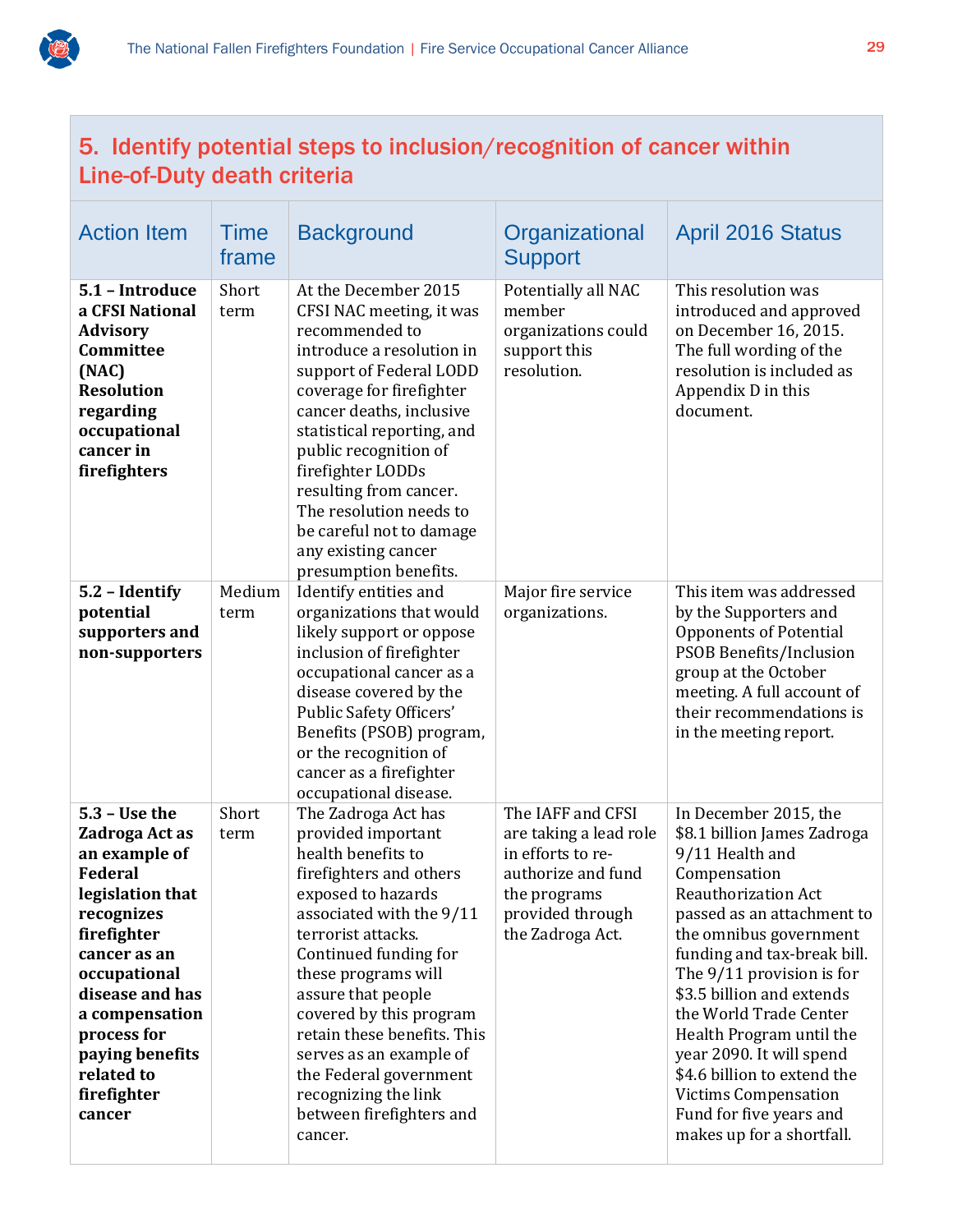

| 5.4 - Identify        | Medium | A likely element of       | The NFFF will take | This was discussed at the  |
|-----------------------|--------|---------------------------|--------------------|----------------------------|
| and quantify          | term   | discussions on the        | the lead in        | April 2016 Steering        |
| the financial         |        | inclusion of occupational | estimating these   | Committee meeting. It is   |
| impact of             |        | cancer and PSOB benefits  | costs.             | felt that PSOB decisions   |
| firefighter           |        | will be the projected     |                    | regarding 9-11 claims      |
| cancer                |        | costs.                    |                    | related to cancer could    |
| inclusion in          |        |                           |                    | chart a course for         |
| <b>PSOB</b> benefits, |        |                           |                    | addressing this issue with |
| including             |        |                           |                    | PSOB. Those decisions on   |
| information on        |        |                           |                    | pending claims will begin  |
| cost-saving that      |        |                           |                    | being released later in    |
| would result          |        |                           |                    | 2016.                      |
| from                  |        |                           |                    |                            |
| prevention            |        |                           |                    |                            |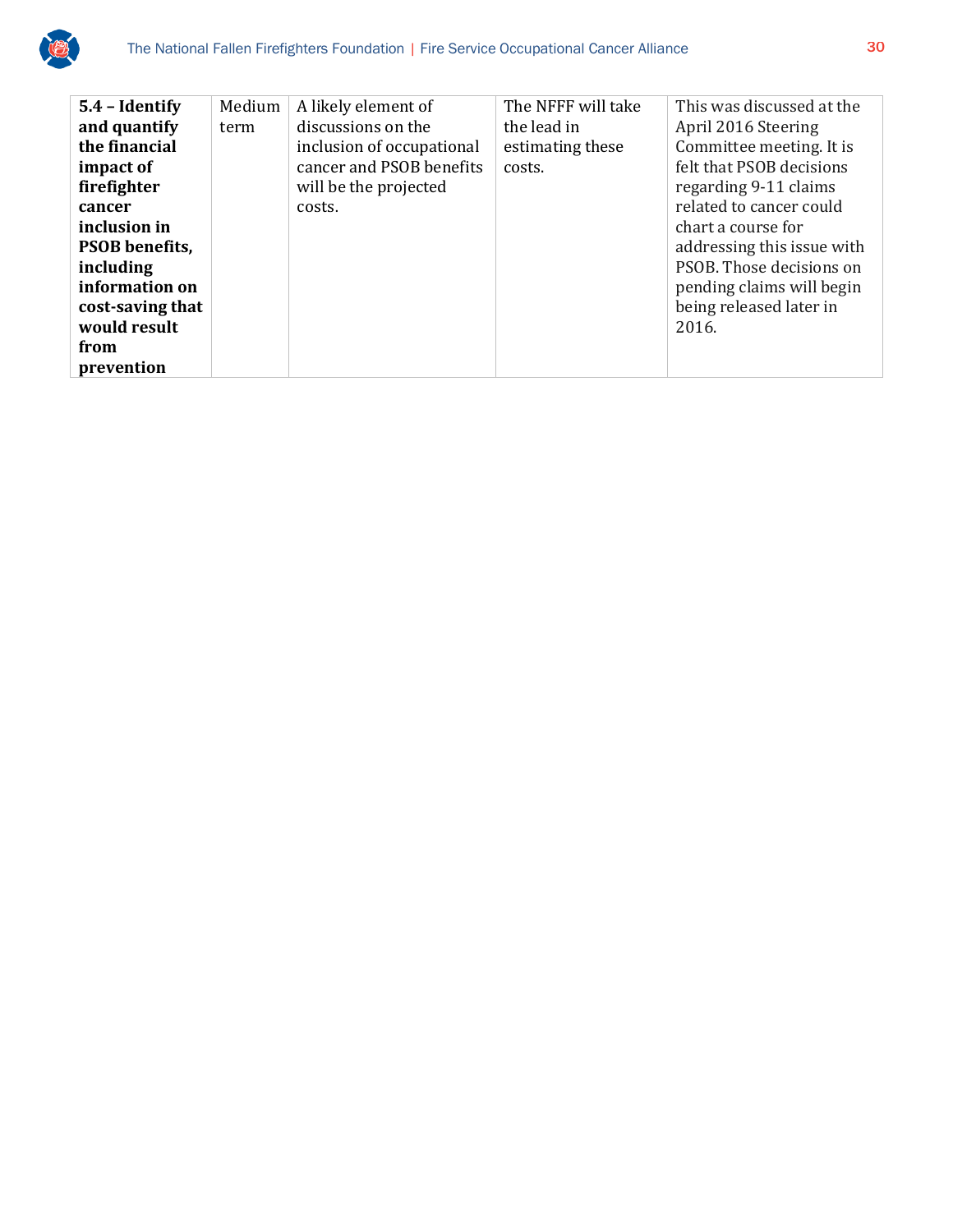

## 6. Identify any next steps for the Steering Committee – documentation – future meetings?

| <b>Action Item</b>                                                                                                                                   | <b>Time</b><br>frame | <b>Background</b>                                                                                                                                                                                                                                                                                                                                                                                                                                                                                                                                                                                                                                                                                                                                                                                                                                                                                                                                                                                                                                                                    | Organizational<br><b>Support</b>                                           | <b>April 2016</b><br><b>Status</b>                                                                                                                                                                                                                                                                                                                                                                                                                                                                                                                                                                                                                                                                                                                                              |
|------------------------------------------------------------------------------------------------------------------------------------------------------|----------------------|--------------------------------------------------------------------------------------------------------------------------------------------------------------------------------------------------------------------------------------------------------------------------------------------------------------------------------------------------------------------------------------------------------------------------------------------------------------------------------------------------------------------------------------------------------------------------------------------------------------------------------------------------------------------------------------------------------------------------------------------------------------------------------------------------------------------------------------------------------------------------------------------------------------------------------------------------------------------------------------------------------------------------------------------------------------------------------------|----------------------------------------------------------------------------|---------------------------------------------------------------------------------------------------------------------------------------------------------------------------------------------------------------------------------------------------------------------------------------------------------------------------------------------------------------------------------------------------------------------------------------------------------------------------------------------------------------------------------------------------------------------------------------------------------------------------------------------------------------------------------------------------------------------------------------------------------------------------------|
| 6.1 - Continue<br>the work of the<br><b>Steering</b><br><b>Committee and of</b><br>the Fire Service<br><b>Occupational</b><br><b>Cancer Alliance</b> | Short<br>term        | "Fire Service Occupational<br>Cancer Alliance" will be the<br>name for the<br>conglomeration of<br>representatives from the<br>January 2015 meeting. It is<br>recommended that the Fire<br>Service Occupational Cancer<br>Alliance meet as soon as<br>possible, contingent upon<br>funding and other<br>scheduling issues.<br>The following issues were<br>referred to the Alliance for<br>consideration in the next<br>meeting:<br>A summary of the action<br>$\bullet$<br>items of the May<br><b>Steering Committee</b><br>Meeting;<br>Discuss and identify<br>$\bullet$<br>specific gaps in past,<br>current, and planned<br>research on firefighter<br>occupational cancer<br>(Action Item 1.5);<br>Discuss a unified<br>$\bullet$<br>branding efforts (Action<br>Item $2.2$ );<br>Identify entities and<br>$\bullet$<br>organizations that will<br>likely support or oppose<br>PSOB program changes<br>to include occupational<br>cancer (Action Item 5.2);<br>Discuss emerging issues<br>$\bullet$<br>and issues that emerged<br>between this meeting<br>and the next meeting. | NFFF will continue to<br>coordinate meetings and<br>provide other support. | A meeting of the<br><b>FSOCA Steering</b><br>Committee was<br>conducted in<br>Washington D.C.<br>April 8, 2016.<br>Recommendations<br>were reviewed,<br>assigned or<br>reassigned, given<br>milestones, and<br>timelines.<br>The Next Steps<br>include:<br>1. Complete and<br>publish the Report<br>covering Alliance<br>actions from<br>January 2016-<br>April 2016.<br>2. Create a<br>firefighter cancer<br>electronic tool kit.<br>3. Consider a<br>National<br>Firefighter Cancer<br>Symposium.<br>4. Plan the next<br>meeting of the<br>entire Alliance-<br>perhaps in<br>conjunction with<br>the national<br>symposium.<br>Note: the NFFF<br>will form their<br>affiliate<br>organization to<br>effectively seek<br>funding for<br>Alliance projects<br>and NFFF efforts. |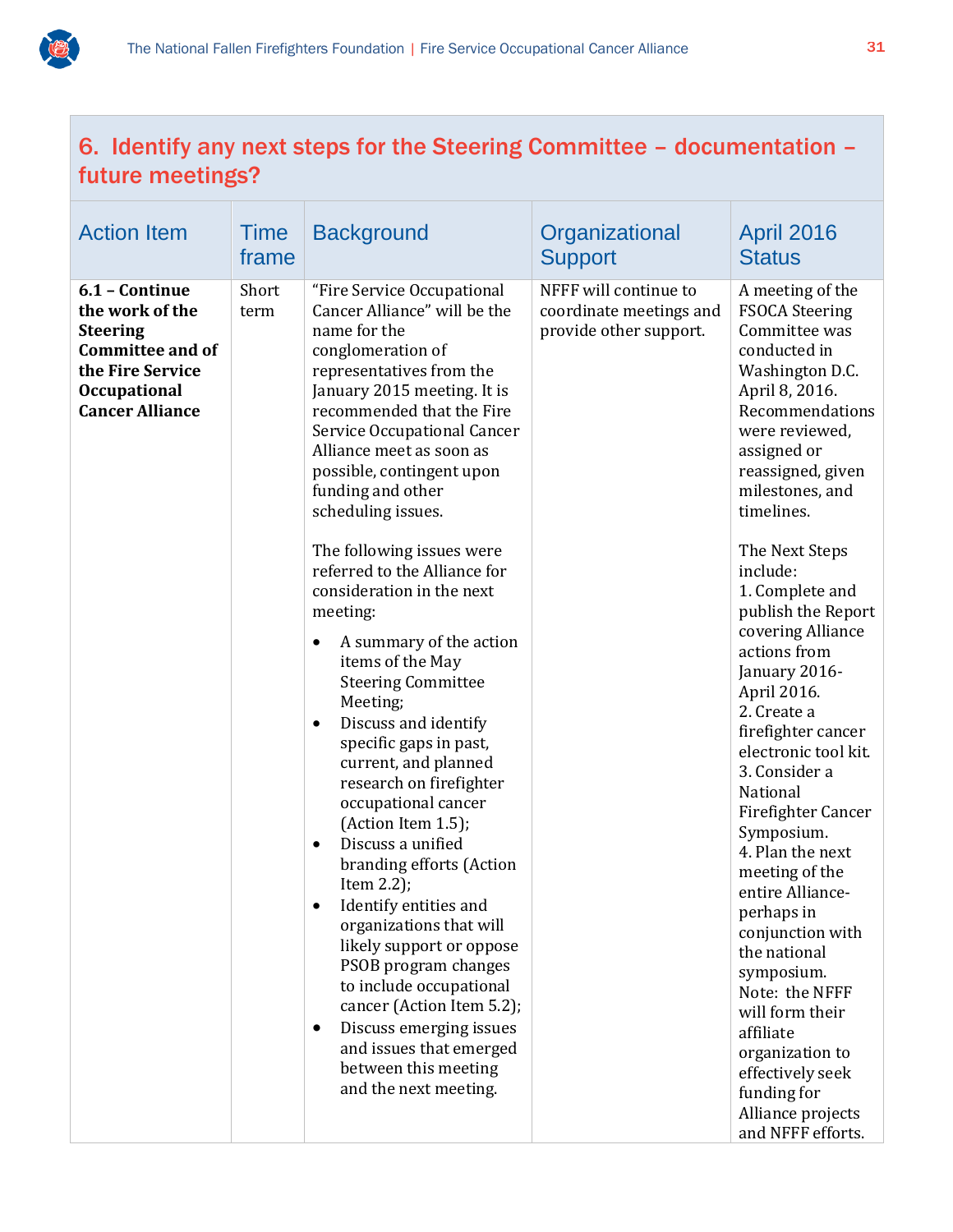

## Appendix A: Attendees at the October 2015 **Meeting of the Fire Service Occupational Cancer** Alliance

**Nick Baskerville** IABPFF **Ed Beuerlein** IAFF Local #493 **James Brinkley** IAFF **George Broyles** U.S. Forest Service **Jen Brust** Honeywell **Gregory Bulanow** North Charleston (SC) Fire Department **Jeff Burgess, M.D.** University of Arizona **Josh Burnheimer** Scott Safety **Sean Carroll** Congressional Fire Service Institute **Donna Clark** NFFF **Dennis Compton** NFFF Board of Directors **Henry Costo** LION **Joe Domitrovich** U.S. Forest Service **Steve Edwards** NAFTD **Dan Eggleston** IAFC-VCOS **Cindy Ell** Firefighter Cancer Foundation **Rita Fahy, Ph.D.** NFPA **Joseph Finn** Boston (MA) Fire Department **Bryan Frieders** Firefighter Cancer Support Network **Billy Goldfeder** NFFF Board of Directors **John Granby** LION **Daniel Gray** Fairfax County (VA) Fire and Rescue Department **Thomas Hales** CDC-NIOSH **Robert Halton** Pennwell-Fire Engineering **Michael Hamrock, M.D.** Last Call Foundation **Domingo Herraiz** Motorola Solutions **Ken Holland** NFPA **Donald Hroma** Chicago (IL) Fire Department **Anthony Hudgins** IAFF Local #22 **Kara Kalkbrenner** Phoenix (AZ) Fire Department **JoEllen Kelly** NFFF **Scott Lantz Loudon County (VA) Fire and Rescue Gregory Mackin Boston (MA) Fire Department James Masiello** Fairfax County (VA) Fire and Rescue Department **Brian McQueen** NVFC **Patrick Morrison** IAFF **John Niemiec** iAFF Local #268 **Anita Paratley** San Francisco (CA) Fire Department **Richard Paris** IAFF Local #718 **Catherine Patterson** FEMA-DHS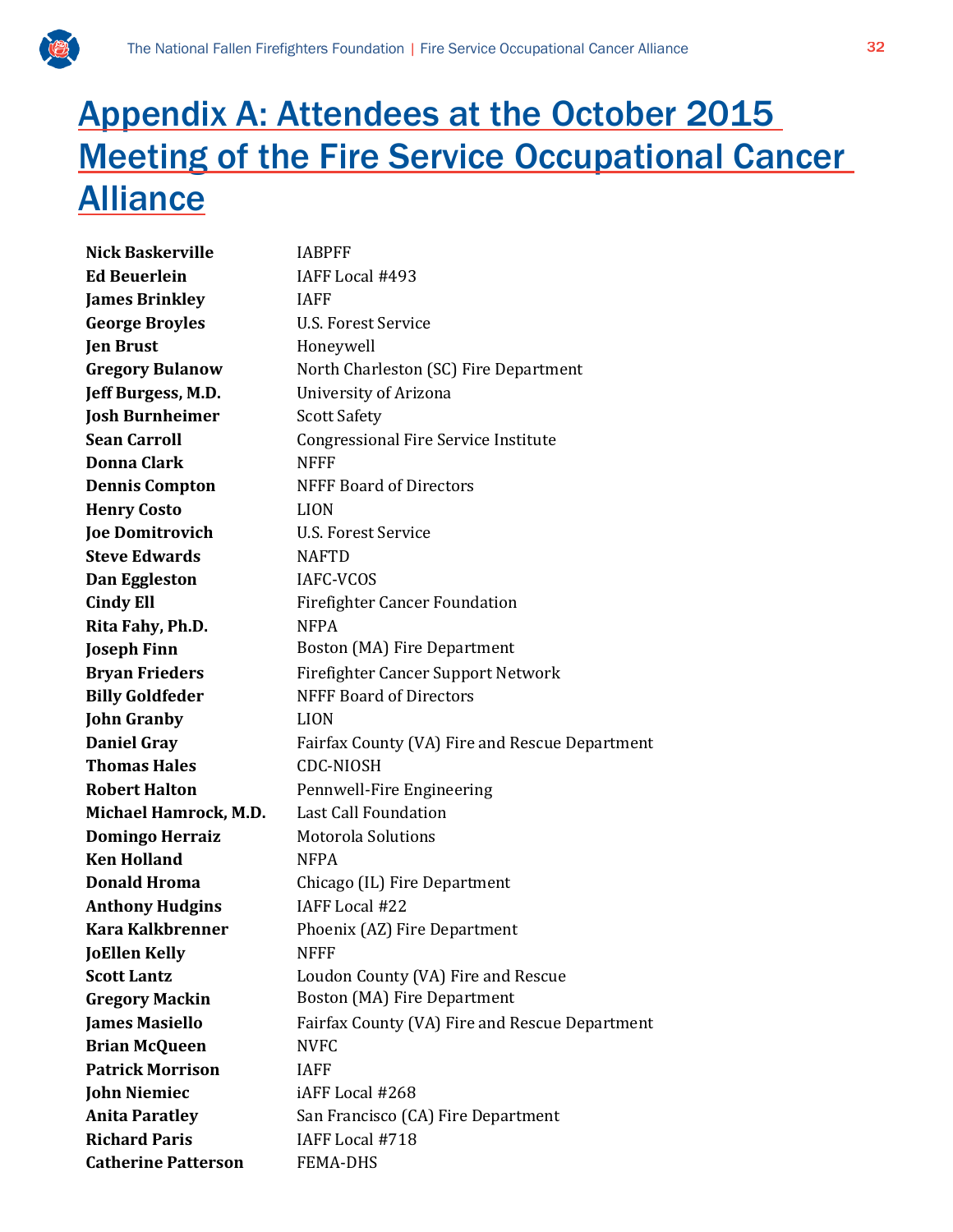

| iWomen                                    |
|-------------------------------------------|
| <b>IAFF</b>                               |
| Plymovent                                 |
| <b>NFFF</b>                               |
| <b>NAFTD</b>                              |
| <b>NFFF</b>                               |
| IAFF Local #2                             |
| <b>NFFF</b>                               |
| IAFF Local #718                           |
| <b>IAFF-VCOS</b>                          |
| Firehouse                                 |
| <b>NFFF</b>                               |
| <b>IABPFF</b>                             |
| IAFF Local #36                            |
| Philadelphia (PA) Fire Department         |
| U.S. Forest Service                       |
| <b>NFFF</b>                               |
| IAFC-Safety, Health, and Survival Section |
| U.S. Fire Administration                  |
| <b>CFSI</b>                               |
| <b>IFSTA/Fire Protection Publications</b> |
|                                           |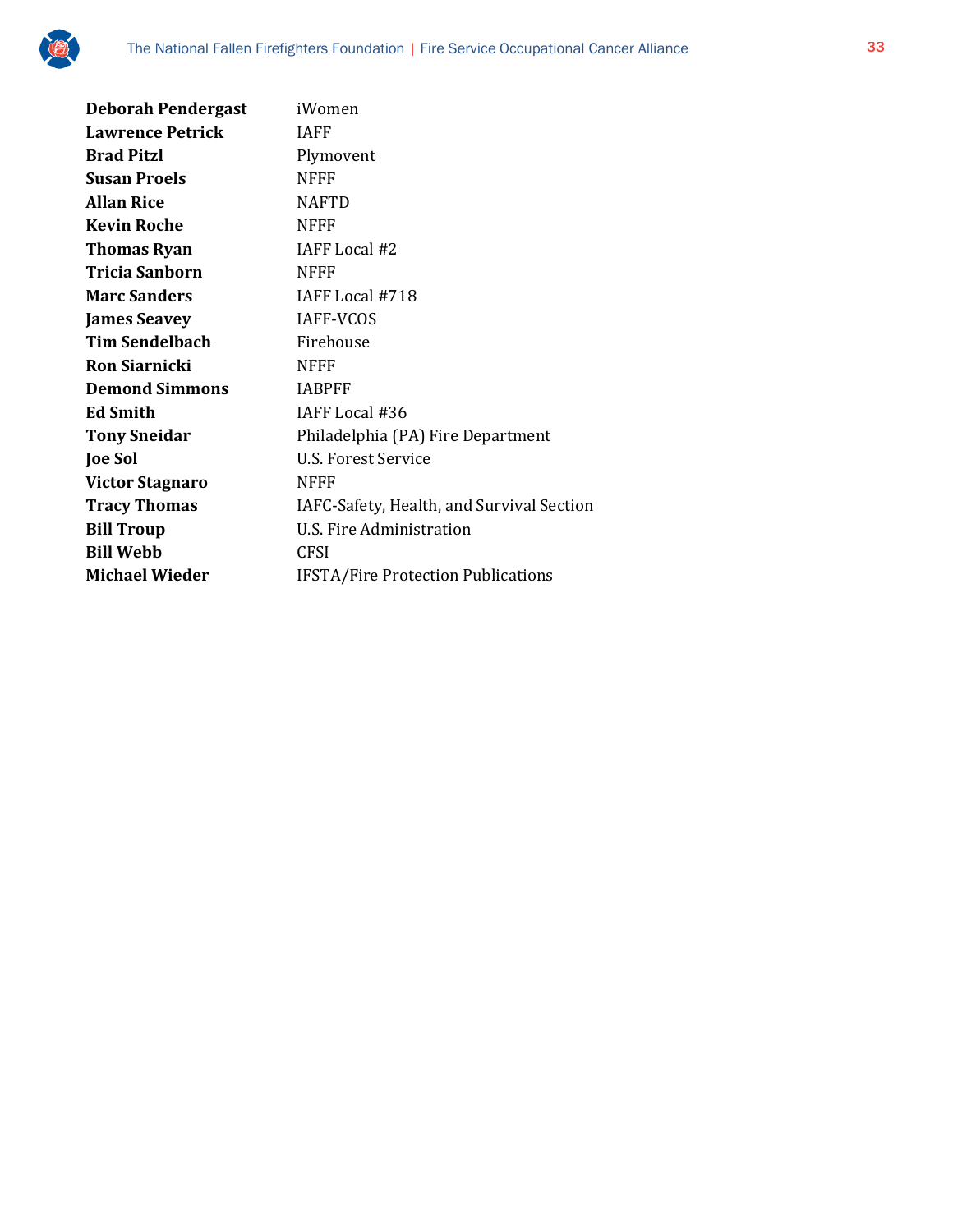

## Appendix B: Attendees at the April 2016 FSOCA **Steering Committee Meeting**

| <b>George Broyles</b>   | <b>U.S. Forest Service</b>                |
|-------------------------|-------------------------------------------|
| Jeff Burgess, M.D.      | University of Arizona                     |
| <b>Josh Burnheimer</b>  | <b>Scott Safety</b>                       |
| <b>Dennis Compton</b>   | <b>NFFF Board of Directors</b>            |
| Kenny Fent, Ph.D.       | <b>CDC-NIOSH</b>                          |
| <b>Joseph Finn</b>      | Boston (MA) Fire Department               |
| <b>Bill Gillespie</b>   | <b>VFIS</b>                               |
| <b>Tim Hill</b>         | IAFF Local #493                           |
| <b>Donald Hroma</b>     | Chicago (IL) Fire Department              |
| Kara Kalkbrenner        | Phoenix (AZ) Fire Department              |
| JoEllen Kelly, Ph.D.    | <b>NFFF</b>                               |
| <b>Patrick Morrison</b> | <b>IAFF</b>                               |
| <b>Allan Rice</b>       | <b>NAFTD</b>                              |
| <b>Kevin Roche</b>      | <b>NFFF</b>                               |
| <b>Tricia Sanborn</b>   | <b>NFFF</b>                               |
| <b>Ronald Siarnicki</b> | <b>NFFF</b>                               |
| <b>Demond Simmons</b>   | <b>IABPFF</b>                             |
| Victor Stagnaro         | <b>NFFF</b>                               |
| <b>Amy Tippett</b>      | <b>NFFF</b>                               |
| <b>Tracy Thomas</b>     | IAFC-Safety, Health, and Survival Section |
| <b>Keith Tyson</b>      | <b>Firefighter Cancer Support Network</b> |
|                         |                                           |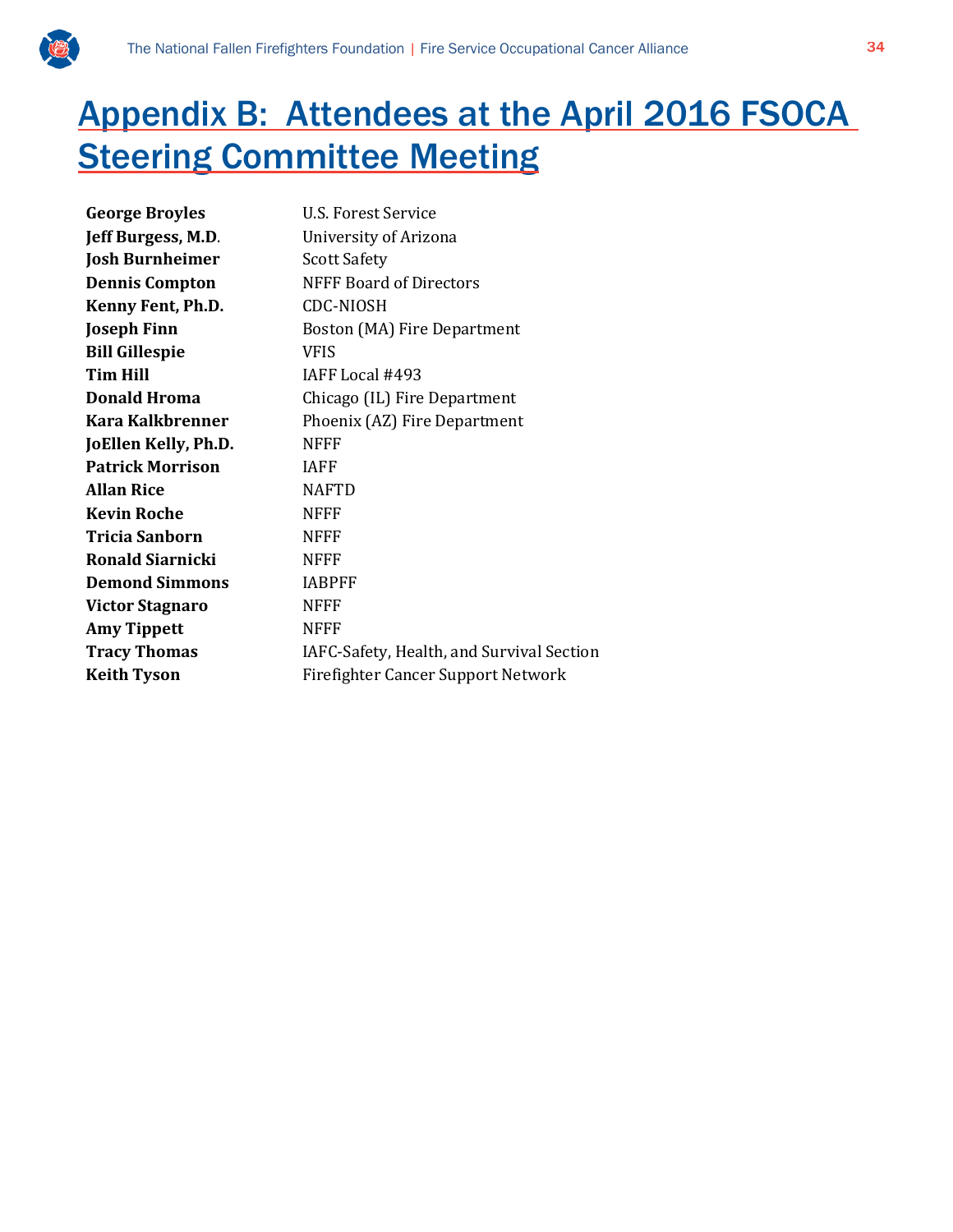

## Appendix C: CFSI Resolution in support of the James Zadroga 9/11 Health and Compensation Reauthorization Act

#### **Offered by: International Association of Fire Fighters National Fallen Firefighters Foundation**

Whereas, fire fighters and others who responded to the World Trade Center on 9/11 and in the following months selflessly put their lives and health on the line to help America recover from a national disaster, and

Whereas, responders were exposed to a toxic mix of dust and chemicals, including carcinogens such as benzene, asbestos and dioxins, as well as extreme psychological trauma, and

Whereas, more than 30,000 individuals suffer from illness or injury resulting from the 9/11 attacks. Chronic diseases such as respiratory and gastrointestinal diseases, cancer and other physical maladies continue to plague responders and survivors. Screening has also found a significant number of responders suffering from psychological symptoms, including post-traumatic stress disorder, and

Whereas, cancer, in particular, continues to develop in responders and survivors due to its long latency period. To date, medical research has identified more than 60 types of cancer caused by the 9/11 toxins. Nearly 3000 individuals have been diagnosed with cancers caused or worsened by the aftermath of the attacks, a number which will surely continue to rise, and

Whereas, continued monitoring is essential for all World Trade Center responders as the long-term consequences of the sustained, unprecedented exposure they experienced are unknown. Regular monitoring will help ensure that latent diseases, such as cancer, are detected and treated early, and

Whereas, these illnesses have caused major financial strains on those exposed, many of whom are no longer able to work and would face the high price of ongoing medical treatment without the World Trade Center Health Program, and

Whereas, without Congressional action, the World Trade Center Health Program and the September 11th Victim Compensation Fund will expire in October 2015 and October 2016 respectively; now

Therefore, it is resolved that the Congressional Fire Services Institute supports the reauthorization of the James Zadroga 9/11 Health and Compensation Act and encourages Members of Congress to support reauthorization of the act.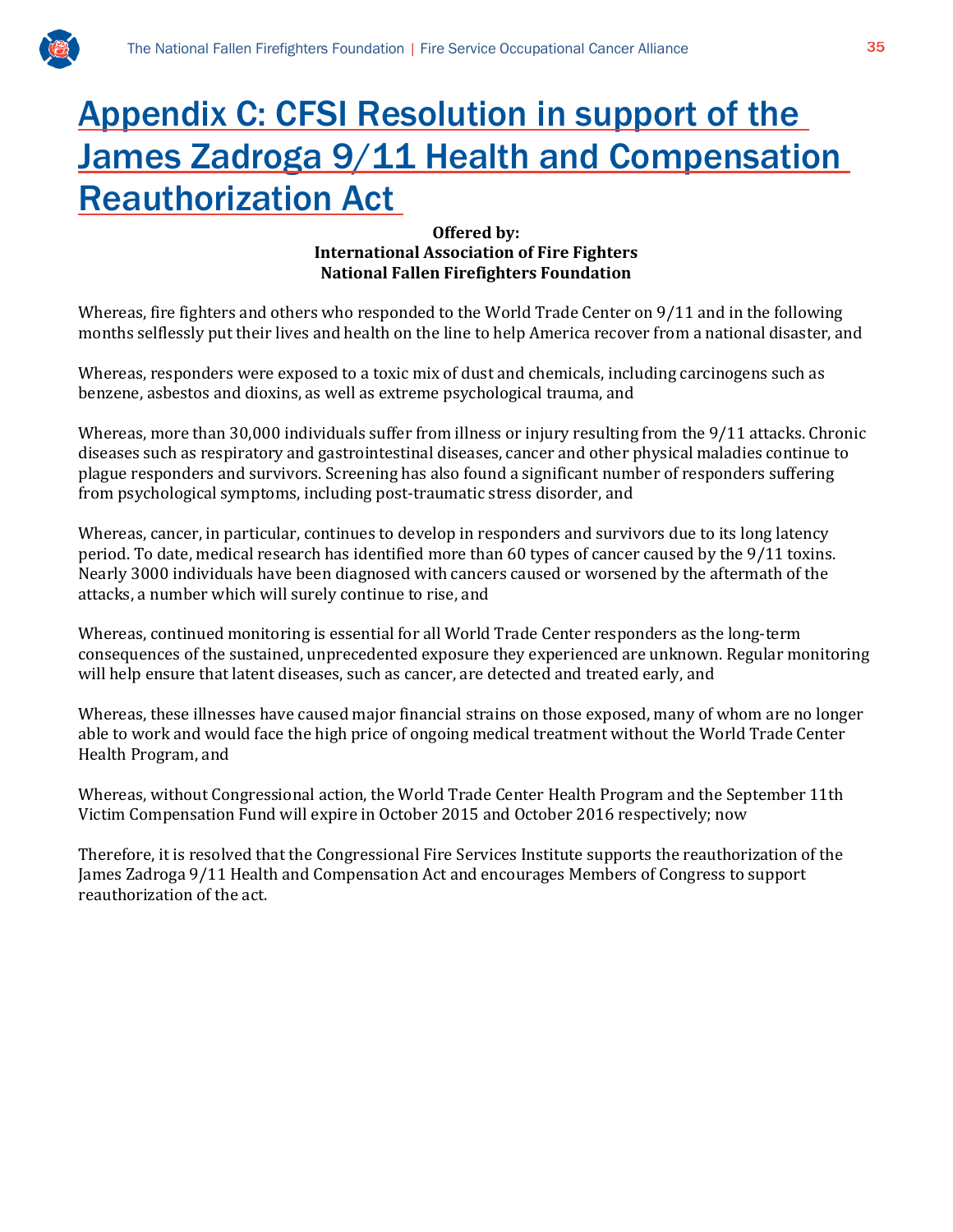

## Appendix D: CFSI Resolution in Support of Federal Legislation, Funding, and Policies to Address Firefighter Occupational Cancer

#### **Offered by: National Fallen Firefighters Foundation International Fire Service Training Association International Association of Arson Investigators International Association of Black Professional Fire Fighters International Association of Fire Chiefs**

**International Association of Fire Fighters International Code Council National Fire Protection Association National Volunteer Fire Council North American Fire Training Directors** 

Whereas, firefighting is known to be inherently dangerous, and independent scientific research continues to show a strong correlation between firefighting and instances of occupational cancer; and

Whereas, firefighters are uniquely exposed to a wide variety of hazards and known carcinogens; and

Whereas, scientific research indicates that firefighters have an increased risk of certain cancers such as colon, lung, melanoma, mesothelioma, multiple myeloma, non-Hodgkin's lymphoma, non-melanoma skin cancer, prostate, rectal and stomach cancers, etc.; and

Whereas, additional research is needed to better prevent cancer-related exposures and to enable the fire service to provide a safer work environment that prevents cancer-related illnesses and line-of-duty deaths; and

Whereas, there is a need to develop national standards, training programs, more effective protective equipment and other safeguards to prevent firefighter exposures to carcinogens; and

Whereas, these efforts will need to include treatments and benefits because it is not realistic to believe that firefighter occupational cancer can be completely eradicated;

Therefore, it is resolved that the Congressional Fire Services Institute support federal legislation, funding and policies directed toward:

- An inclusive national statistical cancer reporting system for firefighters,
- Funding for research to reduce the instances of occupational cancer to firefighters and the development of more effective treatments,
- Public recognition of firefighter line-of-duty deaths resulting from certain cancers identified through scientific research,
- Federal presumptive line-of-duty death benefits, including the Public Safety Officers' Benefits (PSOB) program, that cover firefighters who die from certain cancers identified through scientific research;
- Implementation of the work of the Fire Service Occupational Cancer Alliance as they continue their unified efforts to address myriad issues relating to cancer in firefighters.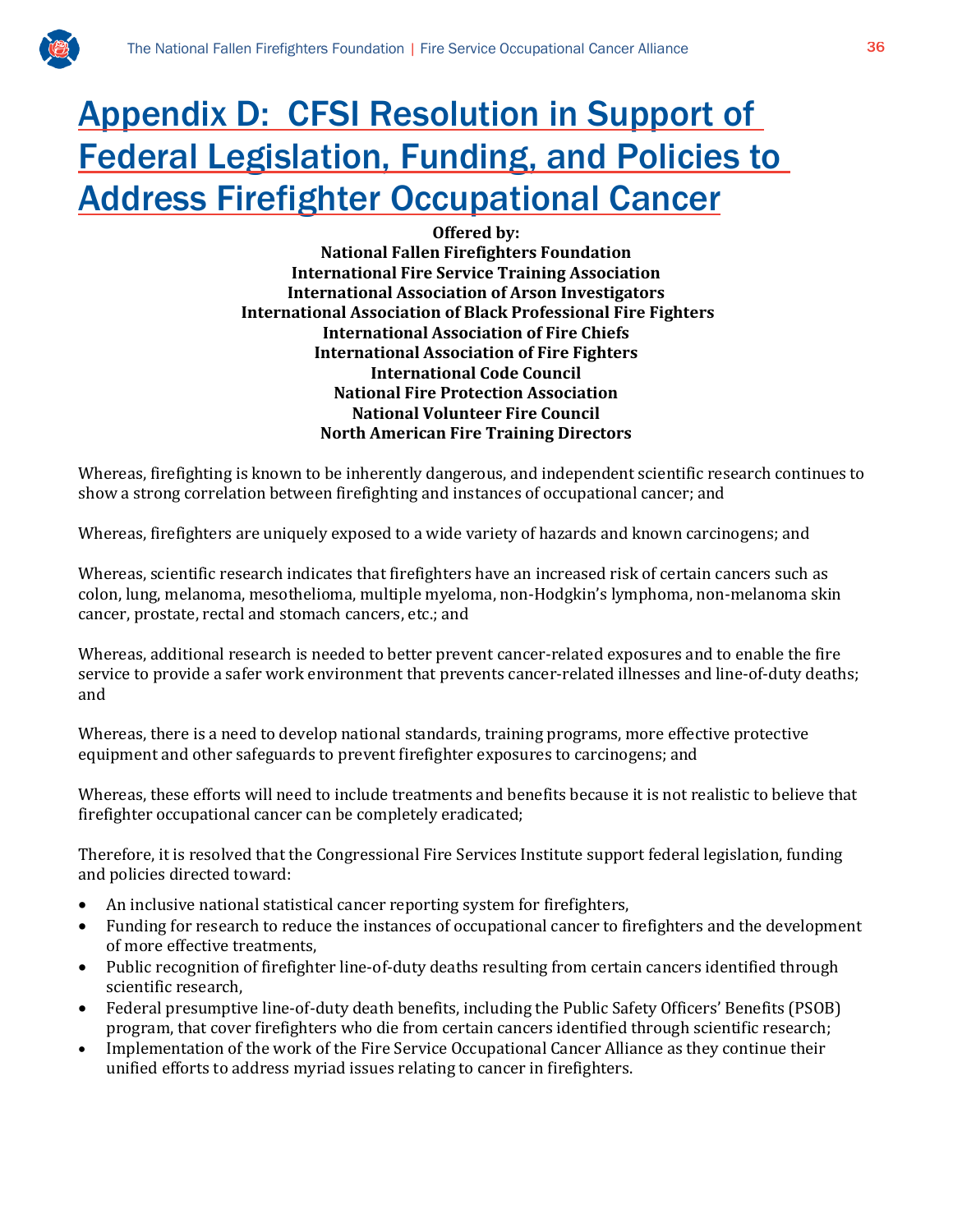

## Appendix E: Proposal from Chief Dennis Compton for the 2016 CFSI Seminar

**Title:** *Fire Service Occupational Cancer - A National Policy Perspective*

#### **Format: Panel Discussion**

#### **Moderator: Dennis Compton; Past IFSTA Board Chair and Current NFFF Board Chair**

#### **Panelists:**

**Bryan Frieders**; President of the Firefighter Cancer Support Network and Division Chief, San Gabriel, CA Fire Department

**Ron Siarnicki;** Executive Director; NFFF

**Pat Morrison;** Assistant to the General President for Occupational Health, Safety and Medicine, IAFF **Jim Seavey;** Board Member for VCOS and NVFC; Member of the Cabin John Volunteer Fire Department, and Captain on the Washington, DC Fire and EMS Department

#### **Description:**

Firefighter occupational cancer is a significant concern in the fire service. As a high priority for action, the American Fire Service is creating energy and commitment to achieving goals surrounding this hazard to all firefighters - career and volunteer. In 2015, the NFFF facilitated the creation of the Fire Service Occupational Cancer Alliance. This group of fire service professionals formed an Alliance of Chief Officers; Labor Leaders; Researchers; Trainers; Doctors; Cancer Support Groups; Fire Service Media; and others. This session covers the 2015 Report and Implementation Plan created by the Fire Service Occupational Cancer Alliance addressing prevention, research, presumptive legislation, and many other aspects of cancer in the fire service.

#### **Learning Objectives:**

1. Review the history and process for creating the Fire Service Occupational Cancer Alliance and an overview of their work in 2015.

2. Discuss specific action items identified by the Fire Service Occupational Cancer Alliance aimed at reducing exposures and improving the support provided to firefighters dealing with the issue of cancer.

3. Explore current firefighter occupational research, as well as gaps in research, that should be addressed.

4. Review the current status of presumptive legislation nationwide and PSOB benefits relating to occupational cancer.

#### **AV Needs:**

The Panelists will require the capability to utilize PowerPoint during the Seminar.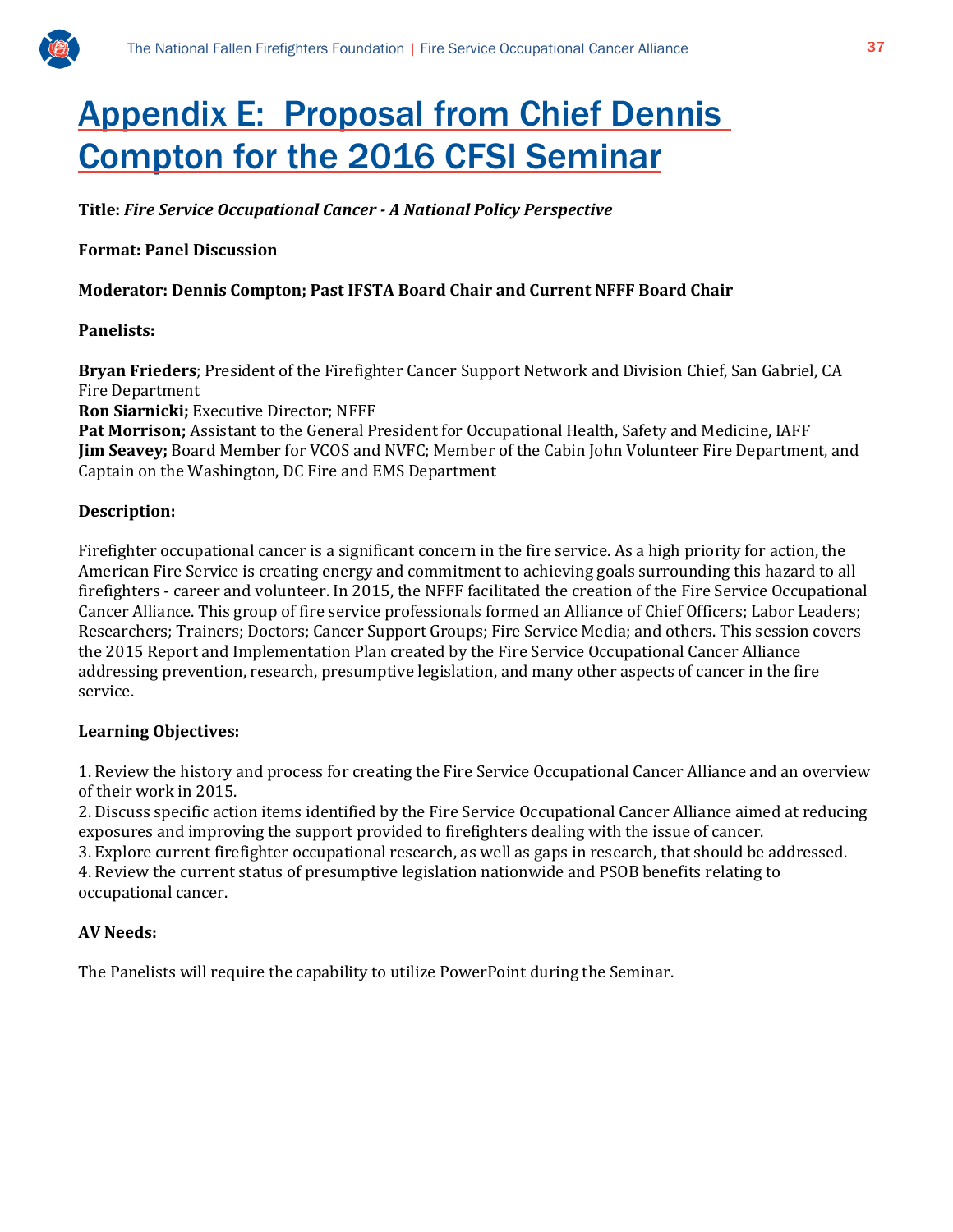

## Appendix F: Resources

The NFFF maintains a Dropbox file containing resources for uses related to the Fire Service Occupational Cancer Alliance and its outreaches. The link is: [https://www.dropbox.com/sh/hjolkf3xelsoxnw/AAAh\\_6bZYRStmgfTfvGl\\_5Pza?dl=0](https://www.dropbox.com/sh/hjolkf3xelsoxnw/AAAh_6bZYRStmgfTfvGl_5Pza?dl=0)

Below are some selected resources pertaining to fire service occupational cancers.

## Meeting Reports of the Fire Service Occupational Cancer Alliance

Fire Service Occupational Cancer Alliance Steering Committee May 2015 Meeting Report and Action Plan [https://www.dropbox.com/s/0psqi80j402706p/Cancer%20Steering%20Committee%20May%202015%20](https://www.dropbox.com/s/0psqi80j402706p/Cancer%20Steering%20Committee%20May%202015%20Action%20Plan%20.pdf?dl=0) [Action%20Plan%20.pdf?dl=0](https://www.dropbox.com/s/0psqi80j402706p/Cancer%20Steering%20Committee%20May%202015%20Action%20Plan%20.pdf?dl=0)

Occupational Cancer in the Fire Service-Report from the January 2015 Strategy Meeting https://www.dropbox.com/s/6pdroqrxq0vzurc/Report of the Fire Service Occupational Cancer Alliance Meeting January 2015.pdf?dl=0

## Research Studies-CDC-NIOSH

Evaluation of Chemical and Particle Exposures During Vehicle Fire Suppression Training [https://www.dropbox.com/s/2xp1xvv4e2mokpi/Exposures%20During%20Vehicle%20Fire%20Suppressio](https://www.dropbox.com/s/2xp1xvv4e2mokpi/Exposures%20During%20Vehicle%20Fire%20Suppression%20Training--CDC-NIOSH%20Article.pdf?dl=0) [n%20Training--CDC-NIOSH%20Article.pdf?dl=0](https://www.dropbox.com/s/2xp1xvv4e2mokpi/Exposures%20During%20Vehicle%20Fire%20Suppression%20Training--CDC-NIOSH%20Article.pdf?dl=0)

Evaluation of Chemical Exposures during Fire Fighter Training Exercises Involving Smoke Simulant [https://www.dropbox.com/s/voe7pxhkpq7kni8/Exposures%20During%20Training--CDC-](https://www.dropbox.com/s/voe7pxhkpq7kni8/Exposures%20During%20Training--CDC-NIOSH%20Report.pdf?dl=0)[NIOSH%20Report.pdf?dl=0](https://www.dropbox.com/s/voe7pxhkpq7kni8/Exposures%20During%20Training--CDC-NIOSH%20Report.pdf?dl=0)

Evaluation of Dermal Exposure to Polycyclic Aromatic Hydrocarbons in Fire Fighters <https://www.dropbox.com/s/r0ebtipabcboanj/Dermal%20Exposures--CDC-NIOSH%20Report.pdf?dl=0>

Exposure–response relationships for select cancer and non-cancer health outcomes in a cohort of US firefighters from San Francisco, Chicago and Philadelphia (1950–2009) [https://www.dropbox.com/s/cvo0yogt89fa5m7/NIOSH%20San%20Francisco%2C%20Chicago%2C%20Ph](https://www.dropbox.com/s/cvo0yogt89fa5m7/NIOSH%20San%20Francisco%2C%20Chicago%2C%20Philadelphia%20Cancer%20Study.pdf?dl=0) [iladelphia%20Cancer%20Study.pdf?dl=0](https://www.dropbox.com/s/cvo0yogt89fa5m7/NIOSH%20San%20Francisco%2C%20Chicago%2C%20Philadelphia%20Cancer%20Study.pdf?dl=0)

## Other Research Studies

Cancer incidence among firefighters: 45 years of follow-up in five Nordic countries (Pukkala et al.) [https://www.dropbox.com/s/d0di6ykrr6hwjkv/Pukkala%20et%20al.%202014%20OEM%20Cancer%20a](https://www.dropbox.com/s/d0di6ykrr6hwjkv/Pukkala%20et%20al.%202014%20OEM%20Cancer%20among%20Nordic%20fire%20fighters.pdf?dl=0) [mong%20Nordic%20fire%20fighters.pdf?dl=0](https://www.dropbox.com/s/d0di6ykrr6hwjkv/Pukkala%20et%20al.%202014%20OEM%20Cancer%20among%20Nordic%20fire%20fighters.pdf?dl=0)

Cancer Risk Among Firefighters: A Review and Meta-analysis of 32 Studies (LeMasters et al.) [https://www.dropbox.com/s/1lb8zw2v6dcje58/LeMasters%20et%20al.%202006%20Cancer%20Risk%20](https://www.dropbox.com/s/1lb8zw2v6dcje58/LeMasters%20et%20al.%202006%20Cancer%20Risk%20Among%20Firefighters.pdf?dl=0) [Among%20Firefighters.pdf?dl=0](https://www.dropbox.com/s/1lb8zw2v6dcje58/LeMasters%20et%20al.%202006%20Cancer%20Risk%20Among%20Firefighters.pdf?dl=0)

Final Report Australian Firefighters' Health Study (Monash University) [https://www.dropbox.com/s/6ztxcqrx3i3wkxb/Monash%20University%20Australian%20Firefighter%20H](https://www.dropbox.com/s/6ztxcqrx3i3wkxb/Monash%20University%20Australian%20Firefighter%20Health%20Research%20Study.pdf?dl=0) [ealth%20Research%20Study.pdf?dl=0](https://www.dropbox.com/s/6ztxcqrx3i3wkxb/Monash%20University%20Australian%20Firefighter%20Health%20Research%20Study.pdf?dl=0)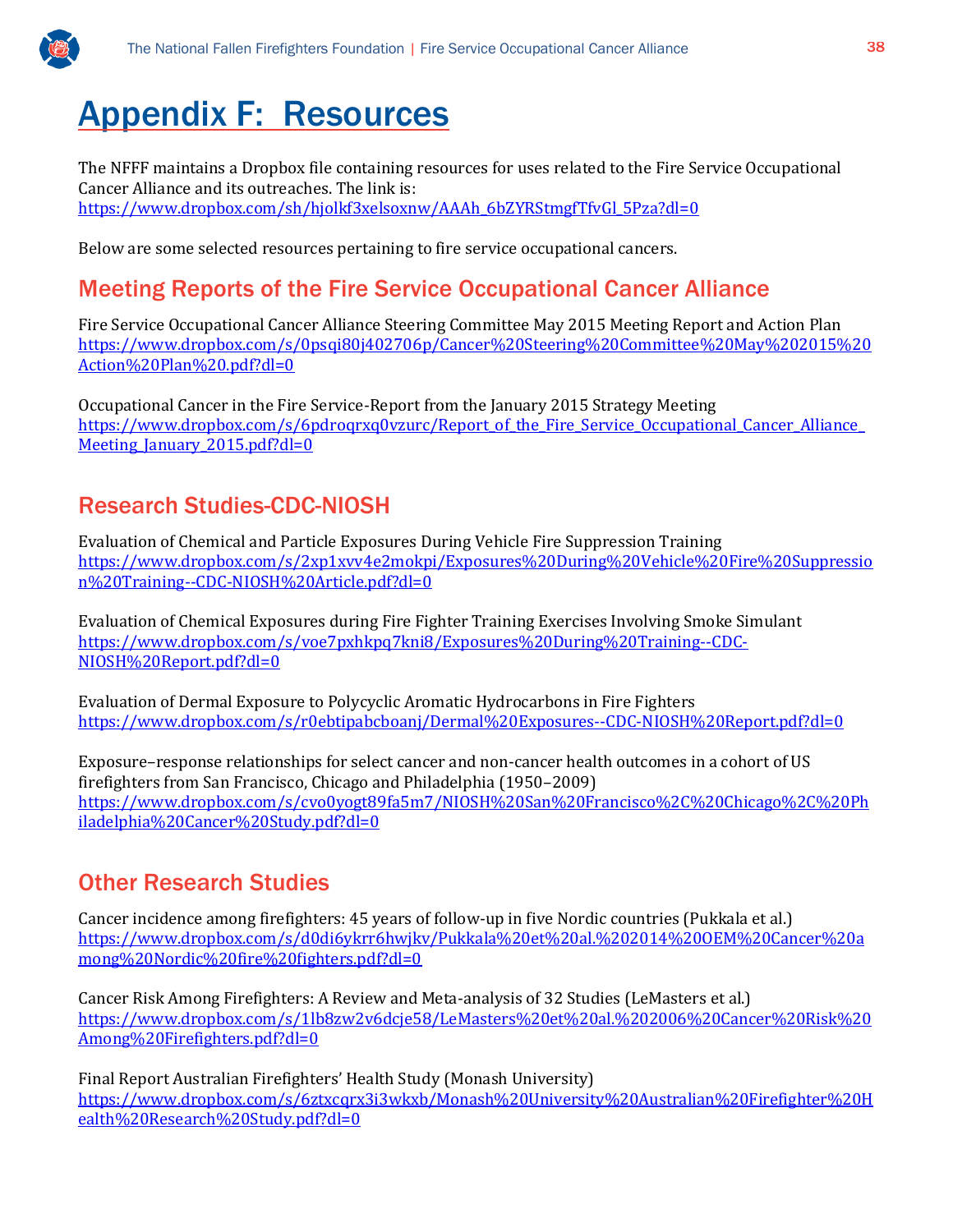

Interim Report Cardiovascular & Chemical Exposure Risks in Modern Firefighting (Horn et al.) [https://www.fsi.illinois.edu/documents/research/CardioChemRisksModernFF\\_InterimReport2016.pdf.](https://www.fsi.illinois.edu/documents/research/CardioChemRisksModernFF_InterimReport2016.pdf)

Persistent organic pollutants including polychlorinated and polybrominated dibenzo- p-dioxins and dibenzofurans in firefighters from Northern California (Shaw et al.) [https://www.dropbox.com/s/4u42g8u1wig60ke/Shaw%20et%20al.%20POPs%20in%20firefighters%20C](https://www.dropbox.com/s/4u42g8u1wig60ke/Shaw%20et%20al.%20POPs%20in%20firefighters%20CHEM%20print%20.pdf?dl=0) [HEM%20print%20.pdf?dl=0](https://www.dropbox.com/s/4u42g8u1wig60ke/Shaw%20et%20al.%20POPs%20in%20firefighters%20CHEM%20print%20.pdf?dl=0)

## Tobacco Use Research Studies

A National Qualitative Study of Tobacco Use Among Career Firefighters and Department Health Personnel (Poston et al.) [https://www.dropbox.com/s/8yxvzce2e5qaosp/2011%20Poston%20et%20al.%20AHA%20tobacco.PDF?d](https://www.dropbox.com/s/8yxvzce2e5qaosp/2011%20Poston%20et%20al.%20AHA%20tobacco.PDF?dl=0)  $l=0$ 

Tobacco Use Among Firefighters in the Central United States (Haddock et al.) [https://www.dropbox.com/s/b3j9a3oc8oncyzo/2011%20Haddock%20tobacco%20FIRE%20Study.PDF?dl](https://www.dropbox.com/s/b3j9a3oc8oncyzo/2011%20Haddock%20tobacco%20FIRE%20Study.PDF?dl=0)  $=0$ 

## Videos

Boston Fire Department-Firefighters recall colleagues who died from occupational cancer <https://www.youtube.com/watch?v=hOvBypsaHog>

Boston Fire Department-Cancer Prevention in the Boston Fire Department <https://www.youtube.com/watch?v=bXd5sb6fWNM&feature=youtu.be>

Breathing in Cancer (NFFF) <https://www.dropbox.com/sh/fbkxk5l8jzz3plo/AADm4SJvheQ6SHFsRw1aiArLa?dl=0>

Fighting Fires/Fighting Cancer FASNY Members Share their Stories <https://www.youtube.com/watch?v=WV4dUoq330A>

San Antonio Fire Department-Local 624 IAFF Cancer video [https://www.dropbox.com/s/839a0bi0iyzav2t/SAFD\\_CTF\\_Our\\_Battle%20.mov?dl=0](https://www.dropbox.com/s/839a0bi0iyzav2t/SAFD_CTF_Our_Battle%20.mov?dl=0)

The Silent Killer-Firefighter Cancer (NFFF) [https://www.youtube.com/watch?v=fyZ\\_HQM9Z\\_c](https://www.youtube.com/watch?v=fyZ_HQM9Z_c)

## **Websites**

Firefighter Cancer Support Network [www.firefightercancersupportnetwork.com](http://www.firefightercancersupportnetwork.com/)

International Association for Research on Cancer (IARC) [www.iarc.fr](http://www.iarc.fr/)

International Association of Fire Chiefs Safety and Health Resources <http://www.iafc.org/Operations/content.cfm?ItemNumber=4706>

International Association of Fire Fighters Cancer Presumptive Law[s http://www.iaff.org/hs/phi/disease/cancer.asp](http://www.iaff.org/hs/phi/disease/cancer.asp)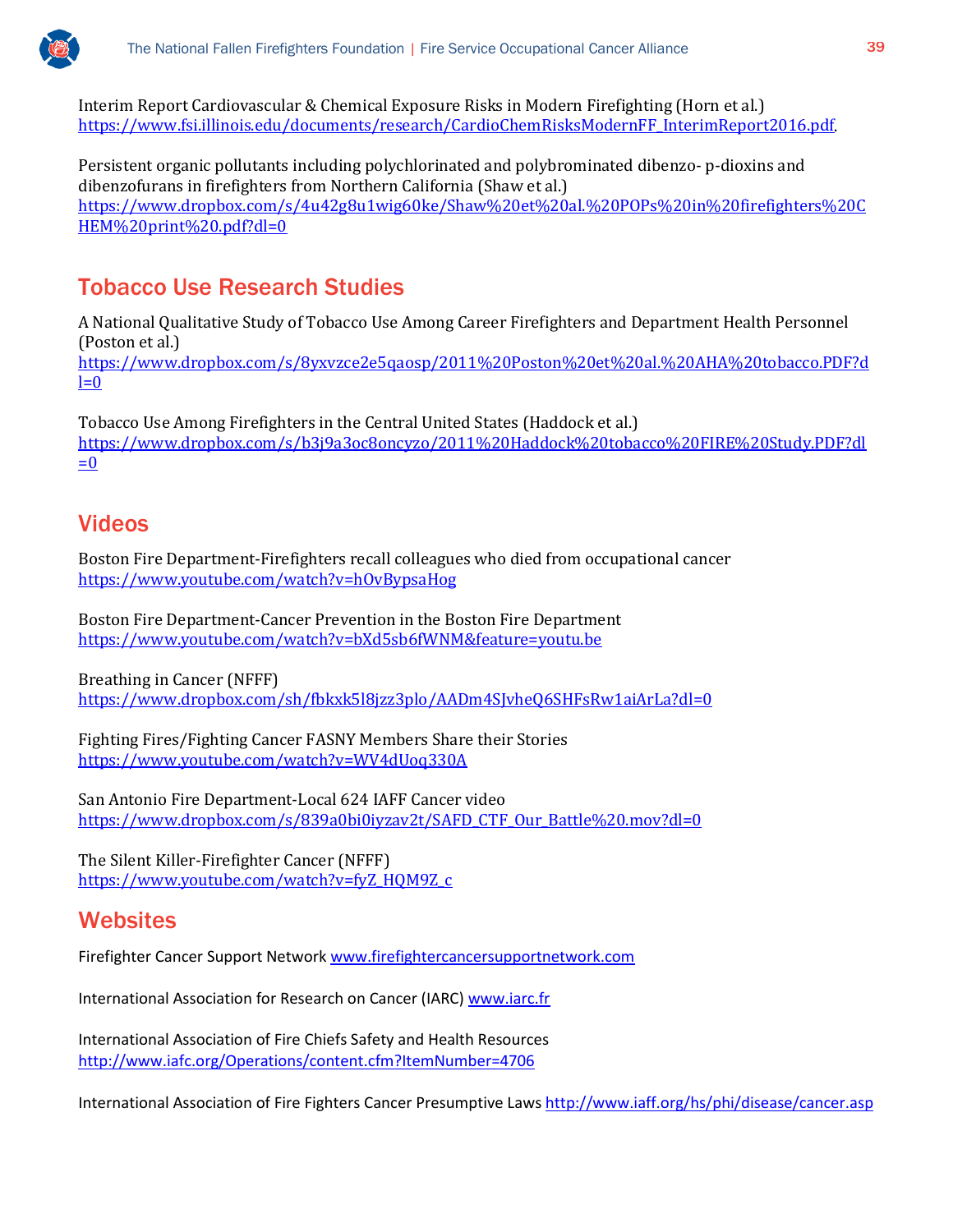

International Firefighter Cancer Foundation [www.ffcancer.org](http://www.ffcancer.org/)

Fire Service Joint Labor Management Wellness Fitness Initiative [www.iaff.org/hs/wfi/](http://www.iaff.org/hs/wfi/)

National Volunteer Fire Counci[l http://www.nvfc.org/hot-topics/cancer](http://www.nvfc.org/hot-topics/cancer)

### Other Resources

Boston Fire Department Primary Care Evaluation [https://www.dropbox.com/s/e26jemo3sml2xpd/PRIMARY%20CARE%20EVALUATIONS%20FOR%20FIREFIGHTERS.](https://www.dropbox.com/s/e26jemo3sml2xpd/PRIMARY%20CARE%20EVALUATIONS%20FOR%20FIREFIGHTERS.docx?dl=0) [docx?dl=0](https://www.dropbox.com/s/e26jemo3sml2xpd/PRIMARY%20CARE%20EVALUATIONS%20FOR%20FIREFIGHTERS.docx?dl=0)

Taking Action against Cancer in the Fire Service-Firefighter Cancer Support Network White Paper [http://www.firefightercancersupport.org/wp-content/uploads/2013/08/Taking-Action-against-Cancer-in-the-Fire-](http://www.firefightercancersupport.org/wp-content/uploads/2013/08/Taking-Action-against-Cancer-in-the-Fire-Service.pdf)[Service.pdf](http://www.firefightercancersupport.org/wp-content/uploads/2013/08/Taking-Action-against-Cancer-in-the-Fire-Service.pdf)